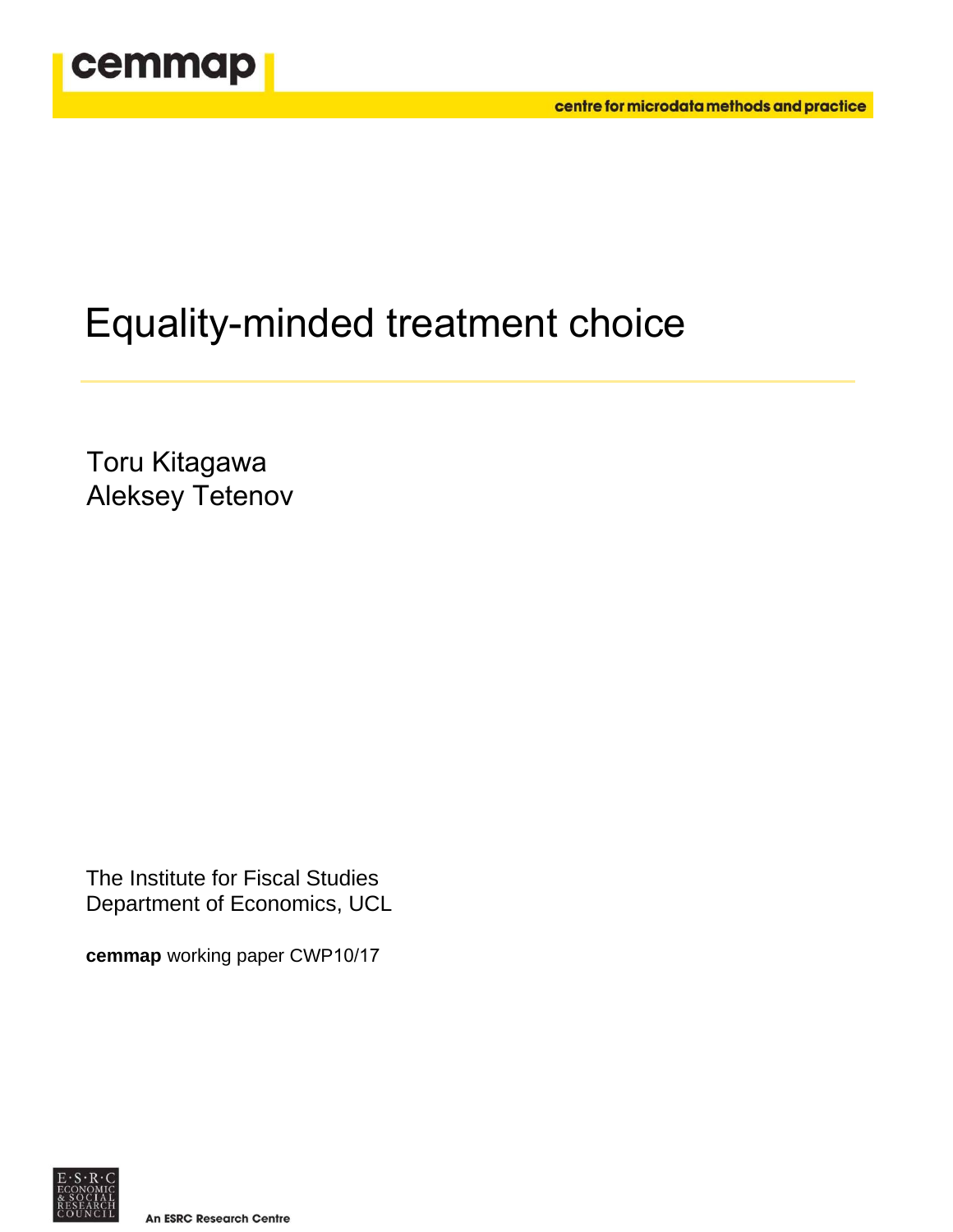# Equality-Minded Treatment Choice<sup>∗</sup>

Toru Kitagawa† and Aleksey Tetenov‡

February 18, 2017

#### Abstract

The goal of many randomized experiments and quasi-experimental studies in economics is to inform policies that aim to raise incomes and reduce economic inequality. A policy maximizing the sum of individual incomes may not be desirable if it magnifies economic inequality and post-treatment redistribution of income is infeasible. This paper develops a method to estimate the optimal treatment assignment policy based on observable individual covariates when the policy objective is to maximize an equality-minded rank-dependent social welfare function, which puts higher weight on individuals with lower-ranked outcomes. We estimate the optimal policy by maximizing a sample analog of the rank-dependent welfare over a properly constrained set of policies. Although an analytical characterization of the optimal policy under a rankdependent social welfare is not available even with the knowledge of potential outcome distributions, we show that the average social welfare attained by our estimated policy converges to the maximal attainable welfare at  $n^{-1/2}$  rate uniformly over a large class of data distributions. We also show that this rate is minimax optimal. We provide an application of our method using the data from the National JTPA Study.

Keywords: Program evaluation, Treatment choice, Social welfare, Inequality index, Gini coefficient

<sup>∗</sup>We would like to thank Ignacio Monz´on and John Weymark for useful comments. We have also benefitted from presenting this work at Academia Sinica, 2015 Bristol Econometric Study Group, RES, Cowles Conference on Econometrics of Randomized Experiments, IAAE, SCW, AMES, Cemmap Advances in Econometrics, and CEU. Financial support from the ESRC through the ESRC Centre for Microdata Methods and Practice (CeMMAP) (grant number RES-589-28-0001) and the European Research Council (Starting grant No. 715940) is gratefully acknowledged. Toru Kitagawa thanks the Visiting Researcher Fellowship from Collegio Carlo Alberto.

<sup>†</sup>Cemmap/University College London, Department of Economics. Email: t.kitagawa@ucl.ac.uk ‡University of Bristol and Collegio Carlo Alberto, Email: a.tetenov@bristol.ac.uk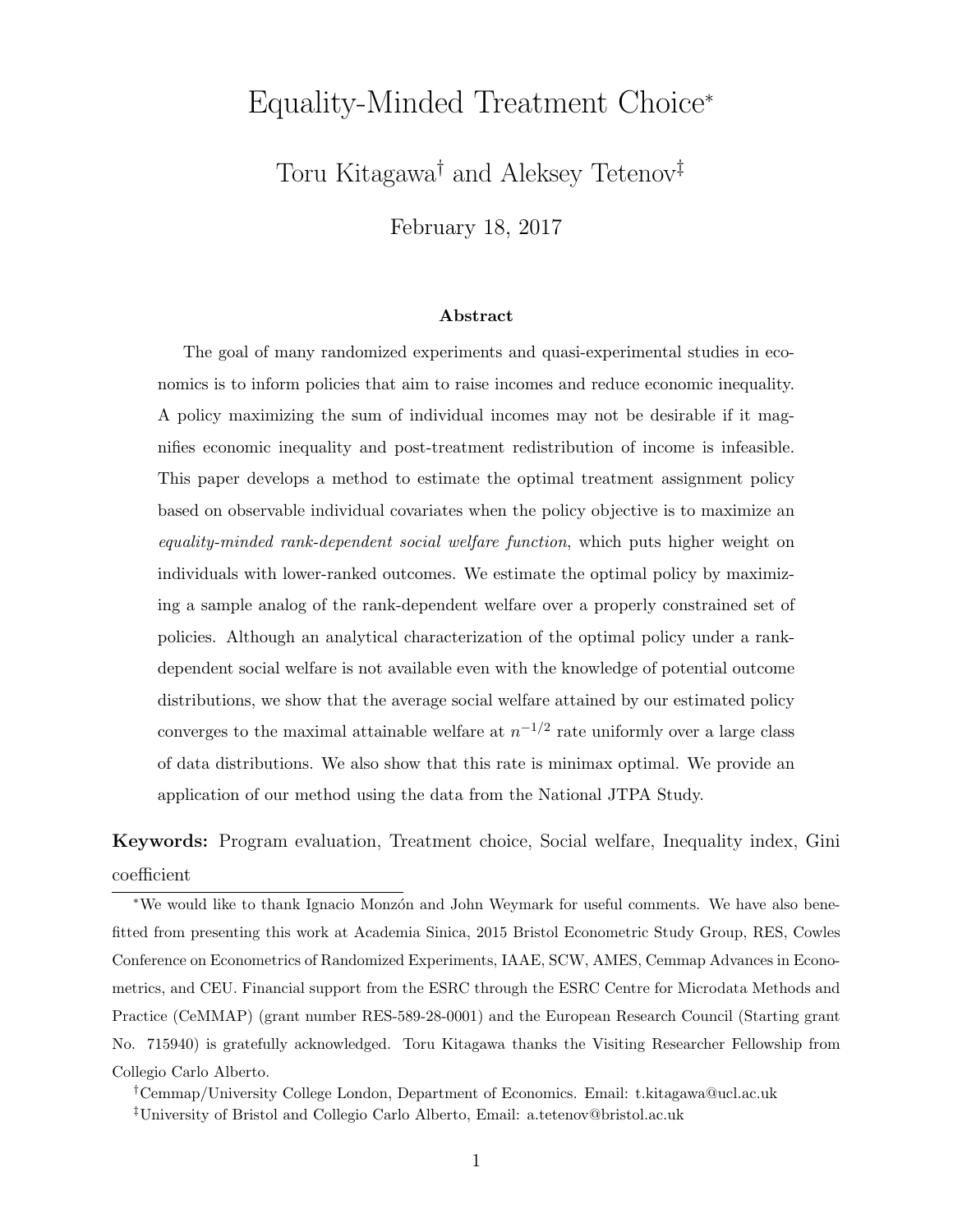# 1 Introduction

In causal inference studies analyzing experimental or quasi-experimental data, treatment response generally varies with individual observable characteristics. Learning about such heterogeneity from the data is essential for designing *individualized treatment rules* that assign treatments on the basis of individual observable characteristics. The optimal individualized treatment rule maximizes a social welfare criterion representing the policy maker's preferences over population distributions of post-treatment outcomes. The literature on statistical treatment choice initiated by Manski (2004) emphasizes this perspective of welfare-based empirical policy design and pursues statistically sound ways to estimate the optimal treatment assignment rule.

Research on statistical treatment rules typically focuses on the *utilitarian social welfare* criterion defined by the mean of the outcomes in the population,<sup>1</sup> even though welfare economics offers a variety of alternative criteria. The utilitarian social welfare criterion offers analytical and computational convenience because it is additive across subgroups of the population and depends only on the mean of the outcome distribution. The optimal treatment rule then depends only on the conditional average treatment effect. Empirical researchers studying causal impacts of social programs have stressed the importance of evaluating distributional impacts, which are overlooked when only mean outcomes are considered (e.g., Bitler et al. (2006)). The distributional impact of a policy is especially important when the policy maker is concerned about economic inequality in the population.

We study the problem of treatment assignment that aims to maximize a rank-dependent social welfare function (SWF), which has the form

$$
W \equiv \int Y_i \cdot \omega(\text{Rank}(Y_i))di,
$$
\n(1.1)

where  $Y_i$  is individual i's outcome,  $\text{Rank}(Y_i)$  is the outcome rank of i from the bottom of the outcome distribution, and  $\omega(\cdot)$  is a non-negative weight assigned to each rank. The class of generalized Gini SWFs proposed by Mehran (1976) and Weymark (1981) consists of SWFs of the form (1.1) with non-increasing  $\omega(\cdot)$ . It closely relates to income inequality

<sup>&</sup>lt;sup>1</sup>More generally, the utilitarian welfare is defined as the mean of a function of applied to each individual outcome.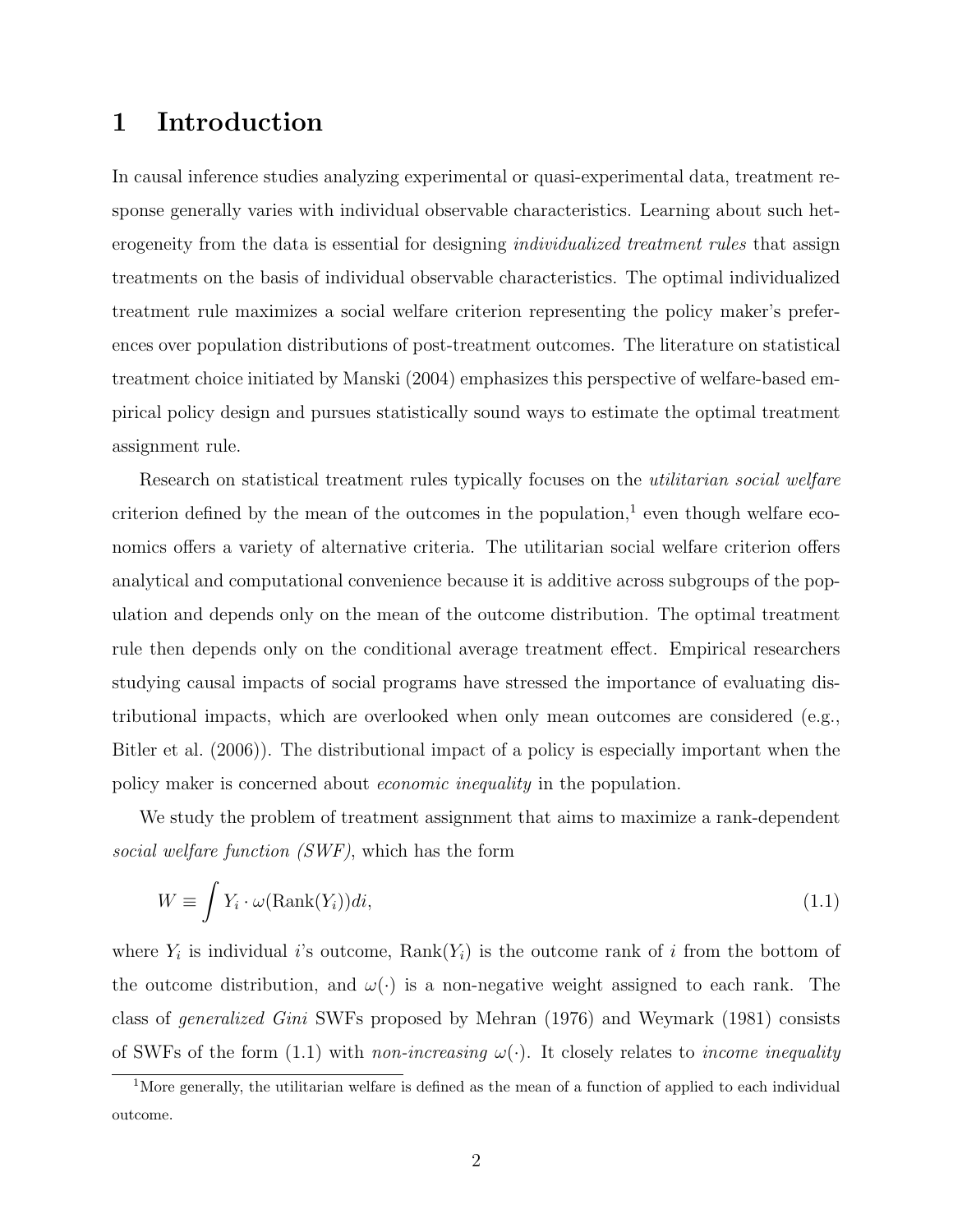indices, including the widely-used Gini index. Blackorby and Donaldson (1978) show that, given a specification of  $\omega(\cdot)$ , the rank-dependent SWF can be written as a product of the average outcome and one minus the generalized relative index of inequality, e.g., Gini. This implies that these SWFs generate a ranking of outcome distributions that is increasing in the average outcome and decreasing in the chosen index of inequality. While inequality measures are predominantly applied to net income, our analysis allows  $Y_i$  to denote other outcome variables of interest, including functions of income, consumption, wealth, or human capital. We will therefore refer to  $Y_i$  simply as "the outcome" in this paper.

The goal is to choose a treatment rule  $\delta$  that assigns individuals to one of two treatments  $d \in \{0,1\}$  depending on their observable pre-treatment covariates  $X \in \mathcal{X}$ . This choice is made after experimental data has been collected and analyzed. We do not consider the problem of optimal experimental design in this paper, taking the design as given. We assume that an individual's treatment outcome does not depend on treatments received by others. The policy-maker in our setup can only impact the distribution of outcomes through the choice of a treatment assignment rule and cannot combine it with other redistributive policies.

Finding a policy that maximizes a rank-dependent SWF is a non-trivial problem without a closed-form solution even if the conditional distributions of potential outcomes  $(P(Y_0|X))$ and  $P(Y_1|X)$  are known. A utilitarian SWF  $\left(\int u(Y_i)di\right)$  is additive across subgroups of the population, so it is optimal to assign for each subgroup the treatment with the highest conditional mean  $E(u(Y_d)|X)$ . In contrast, a rank-dependent SWF is not separable across subgroups, as the ranking of treatment assignment rules for a given covariate value may change depending on the treatment assignment of other subgroups.

We show in Theorem 2.1 that an equality-minded rank-dependent SWF is always maximized by a non-randomized treatment rule (assigning the same treatment to all individuals with identical covariates). This result greatly simplifies the space of treatment rules that need to be considered. It also allows us to index treatment rules by their *decision sets*  $G \subset \mathcal{X}$ , denoting all values of the covariates  $\{X \in G\}$  for which treatment 1 is assigned.

Our aim is to estimate from the sample data a treatment assignment rule  $\widehat{G} \in \mathcal{G}$  belonging to a constrained (but generally large) set of feasible policies  $\mathcal{G} \equiv \{G \subset \mathcal{X}\}\$ , which is a collection of non-randomized treatment rules indexed by their decision sets. Policy makers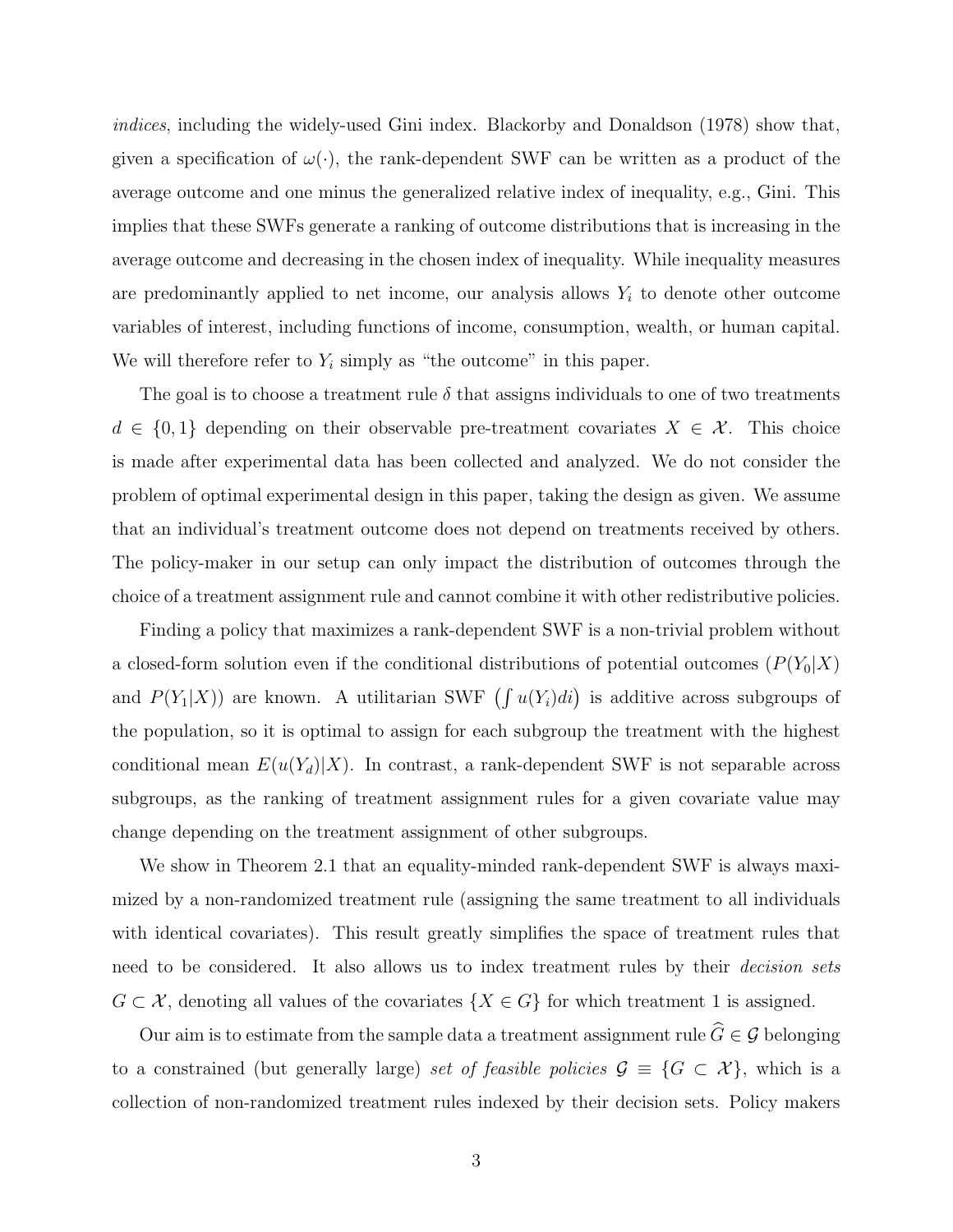often face legal, ethical, or political constraints that restrict how individual characteristics can be used to determine treatment assignment. One of the advantages of our framework is that it easily incorporates such exogenous restrictions. Our analytical results also require G to satisfy a certain complexity restriction (a finite  $VC$ -dimension) to prevent overfitting. As argued in Kitagawa and Tetenov (2015), this is not restrictive for public policy applications and provide rich examples of treatment rule classes that satisfy this complexity restriction.

We propose estimating the treatment rule  $\widehat{G}$  by maximizing a sample analog of  $W(G)$ , the SWF evaluated at the population distribution of  $Y$  that would realize if treatment assignment rule  $G$  is implemented. This idea of estimating a policy by maximizing an empirical welfare criterion is in line with the method proposed in Kitagawa and Tetenov (2015) for the utilitarian welfare case. Following the terminology suggested there, we also refer to the method proposed in the current paper for the rank-dependent social welfare as Empirical Welfare Maximization (EWM). The maximum welfare achievable by treatment rules from the constrained class  $\mathcal{G}$  is  $W_{\mathcal{G}}^* \equiv \sup_{G \in \mathcal{G}}$  $W(G)$ . We assess the statistical performance of  $\widehat{G}$  in terms of the average welfare it achieves (with respect to the sampling distribution  $P<sup>n</sup>$  of a size n sample). Specifically, we derive a non-asymptotic and distribution-free upper bound on regret  $W^*_{\mathcal{G}} - E_{P^n}[W(\widehat{G})]$  in terms of the sample size n and a measure of complexity of  $\mathcal{G}$ , and show that it converges to zero at  $n^{-1/2}$  rate. We also show that this rate is minimax optimal over a minimally constrained class of population distributions, ensuring that no other data-driven treatment rule can lead to a faster welfare loss convergence rate uniformly over the class of distributions. Even though a rank-dependent SWF depends on the entire conditional distributions of potential outcomes given covariates, the welfare convergence rate is the same as the minimax optimal rate that the EWM rule attains in the utilitarian case (Theorems 2.1 and 2.2 in Kitagawa and Tetenov (2015)).

The remainder of this paper is organized as follows. Section 1.1 provides an overview of related literature. Section 2 discusses the properties of equality-minded rank-dependent social welfare functions and their application to the analysis of treatment choice. In Section 3, we introduce the general analytical framework and show the convergence rate properties of the EWM rule for rank-dependent welfare. Section 4 provides several extensions of the model including the cases where propensity scores need to be estimated or where a cost or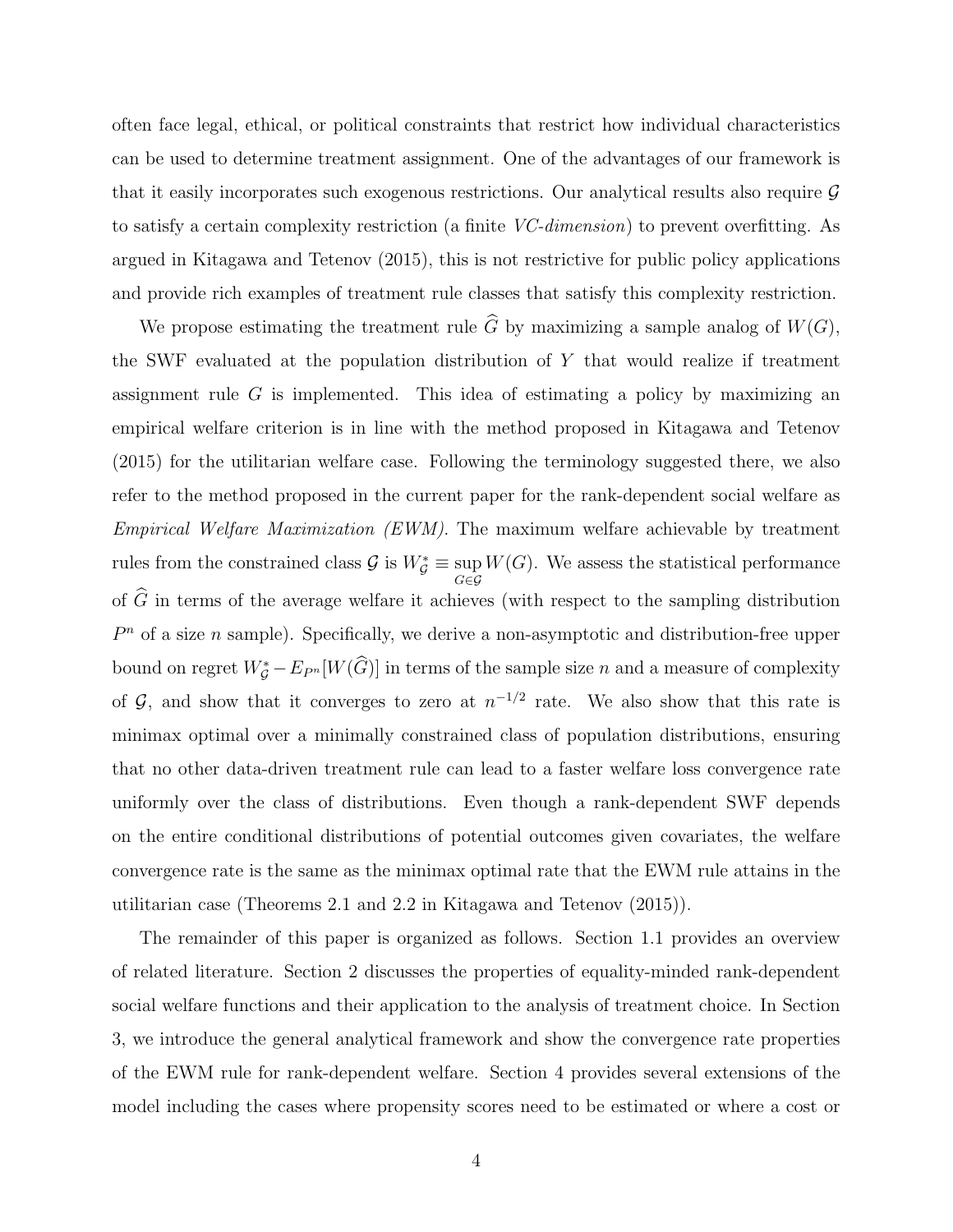capacity constraint is present. In Section 5, we apply our method to the experimental data from the National JTPA study. We collect all the proofs in the appendix.

#### 1.1 Related Literature

The analysis of statistical treatment rules was pioneered by Manski (2004), and is a growing area of research in econometrics. Important recent developments can be found in Dehejia (2005), Hirano and Porter (2009), Stoye (2009, 2012), Chamberlain (2011), Bhattacharya and Dupas (2012), Tetenov (2012), Kasy (2014, 2016) and Kitagawa and Tetenov (2015), among others. All the existing works on treatment choice except for Kasy (2016) exclusively posit a utilitarian welfare criterion (the sum of the outcomes in the population) as the objective function of the policy maker. Motivated by the policy concerns about economic inequality, the current paper analyzes the treatment choice problem for a class of rankdependent social welfare functions that embody inequality aversion. The main contributions of the current paper are (i) introducing a rank-dependent social welfare function into the treatment choice problem, (ii) developing an estimation method for the optimal policy, and (iii) characterizing its optimality in terms of the convergence rate of the average welfare loss. Several features distinguish the current analysis from the EWM approach for the utilitarian welfare case considered in Kitagawa and Tetenov (2015): (i) the analytical characterization of the optimal assignment policy is not available even with the knowledge of the distribution of  $(Y_0, Y_1, X)$ , (ii) the empirical welfare criterion involves a nonlinear transformation of the empirical distribution, and (iii) as illustrated in Section 2.1 below, the rank-dependent welfare criterion is non-decomposable, so optimal assignment for one subpopulation depends on what treatment is assigned to other subpopulations. These features also distinguish this paper from machine learning and statistics literature on empirical risk minimization problems (Vapnik (1998)), where the empirical risk criterion always takes the form of a sample average.

Within the econometrics literature on policy choice, Kasy (2016) is the only existing paper that analyzes a class of social welfare functions including the rank-dependent social welfare. Our approach differs from his in several aspects. First, Kasy (2016) considers a linear approximation of the rank-dependent welfare function around a status-quo policy in order to discuss (partial) identification of a welfare-improving local policy change. We instead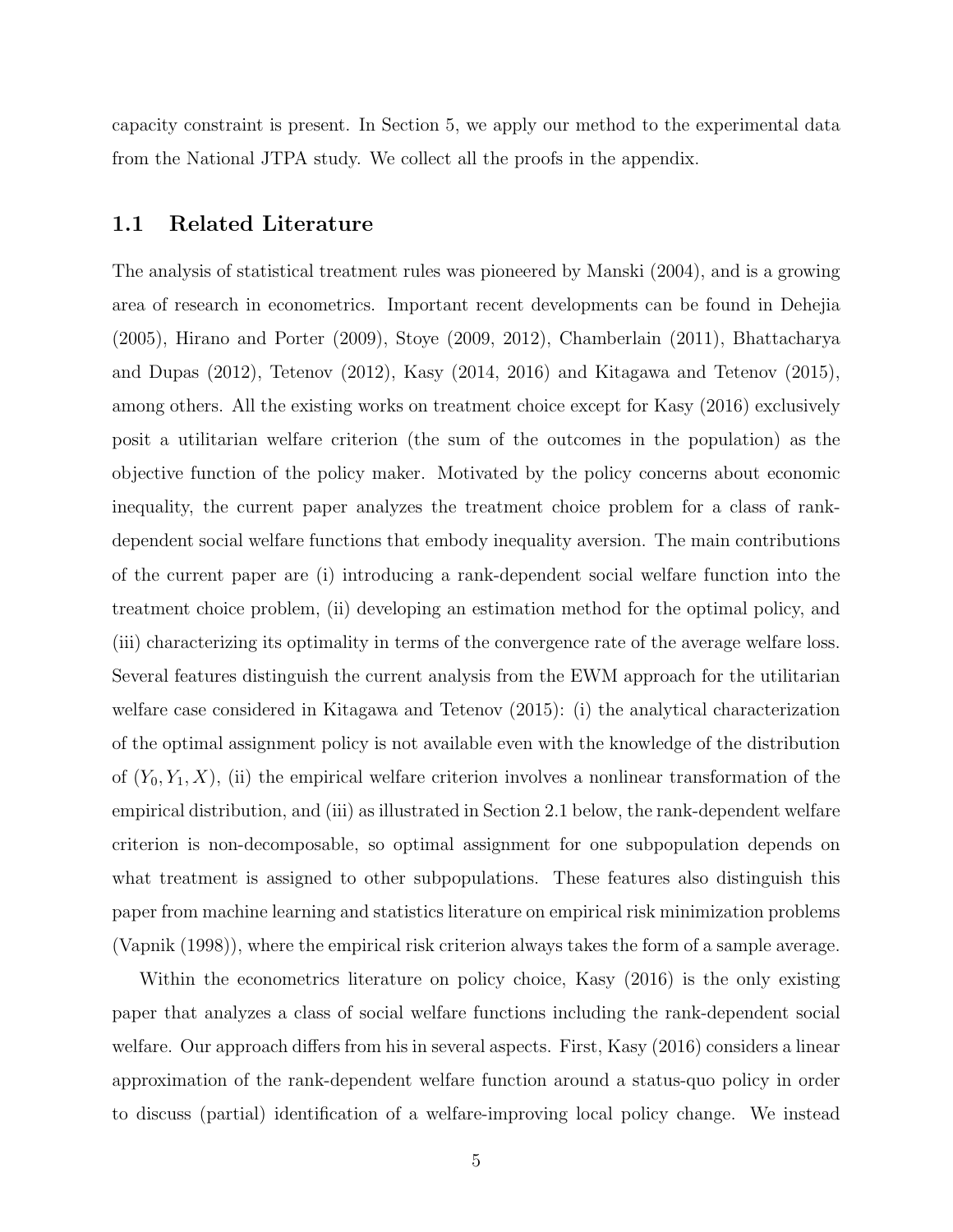focus on a globally optimal policy without invoking approximations. Second, we assume that the welfare criterion is point-identified by the sampling process, while Kasy (2016) focuses on partial identification of the welfare criterion and construction of social planner's incomplete preference ordering over policies. Third, we study estimation of an optimal policy and examine optimality of the estimator in terms of welfare regret convergence rate, while Kasy (2016) studies asymptotically valid inference on the welfare rankings.

The causal impact on non-utilitarian social welfare has been rarely considered in program evaluation studies. Aaberge et al. (2016) estimate a rank-dependent social welfare function of two policy alternatives: with and without the uniform implementation of the treatment. Firpo and Pinto (2015) estimate the impact of uniform implementation of the treatment on measures of inequality, including the Gini coefficient. Instead, the focus of the current paper is on estimating the optimal treatment rule from a large class of individualized assignment rules.

We consider social welfare functions that satisfy the axiom of *anonymity*, i.e., they are functionals of the distribution of the outcomes after treatment assignment and indifferent to reshuffling of the outcomes between individuals. Thus our objective does not depend on the distribution of individual treatment effects  $P(Y_1 - Y_0)$ , which has also received attention recently in the program evaluation literature (Heckman et al. (1997b), Firpo and Ridder (2008), Fan and Park (2010)).

Building social welfare function satisfying the Pigou-Dalton principle of transfers is one of the central themes in the literature of inequality measurement and welfare economics (see Cowell (1995, 2000), Lambert (2001)). Currently, there are two widely-used classes of social welfare functions that meet the Pigou-Dalton principle. The first one is the class of Atkinson-type SWFs (Atkinson (1970)),  $W(F) = \int_0^{-\infty} U(y) dF(y)$ , where  $F(y)$  is the cumulative distribution function (cdf) of the outcome and  $U(\cdot)$  is a concave non-decreasing function. Since the Atkinson-type social welfare function is linear in  $F$ , the EWM approach of Kitagawa and Tetenov (2015) can be readily applied by defining the outcome observations as  $U(Y)$ . The second class, which is this paper's main focus, is the class of rank-dependent social welfare functions introduced by Mehran (1976), Blackorby and Donaldson (1978) and Weymark (1981) and axiomatized by Yaari (1988). The key axiom of Yaari (1988) that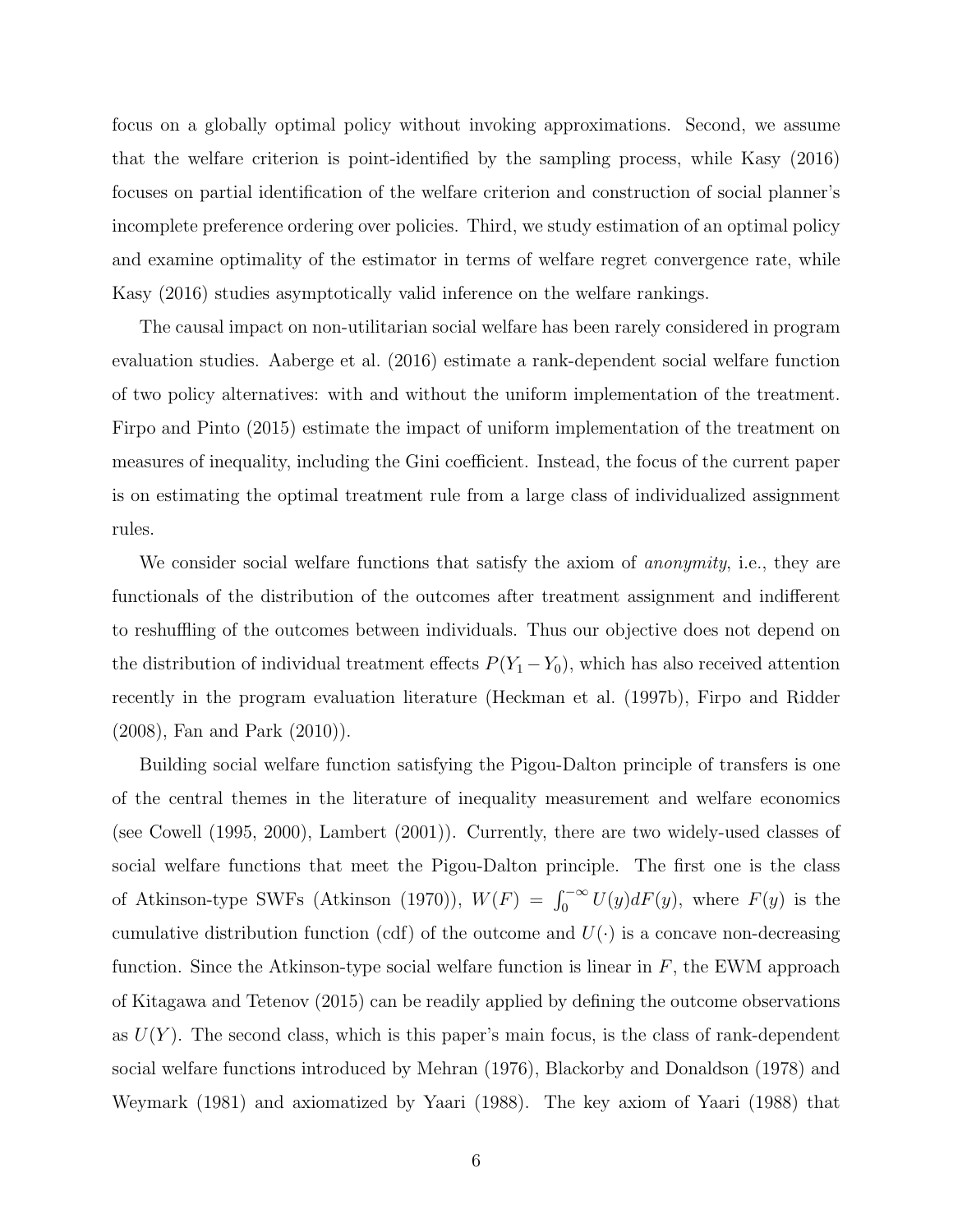distinguishes rank-dependent social welfare from Atkinson-type social welfare is *Invariance* under a Rank-Preserving Lump-Sum Change of Incomes at the Upper Tail, which means that the preference ordering between two income distributions  $F$  and  $F'$  is invariant to any fixed lump-sum increase (decrease) in income of all those above (below) the  $\tau$ -th quantile of F and F' for any  $\tau \in (0,1)$ . On the other hand, the key axiom that characterizes the Atkinson-type social welfare is the independence axiom: the preference ordering between F and  $F'$  is invariant to any mixing with another common income distribution.<sup>2</sup> These rich and insightful works in welfare economics have not yet been well linked to econometrics and empirical analysis for policy design. One of the main aims of the current paper is to establish a link between these two important literatures.

# 2 Treatment Choice with Equality-Minded Social Welfare Functions

We call a SWF equality minded if it satisfies the *Pigou-Dalton Principle of Transfers*: A transfer of income from a higher ranked individual to a lower ranked individual is always desirable when it does not change their ranks in the income distribution. The equalityminded SWFs analyzed in this paper are the rank-dependent SWFs with decreasing welfare weights (also called generalized Gini SWFs), introduced by Mehran (1976) and Weymark (1981) and axiomatized by Yaari (1988). An equality-minded rank-dependent SWF admits the following representation:

$$
W(F) = \int_{\mathbb{R}} \Lambda(F(y)) dy,\tag{2.1}
$$

where  $\Lambda(\cdot) : [0,1] \to [0,1]$  is a non-increasing, non-negative function with  $\Lambda(0) = 1$  and  $\Lambda(1) = 0$ . The rank-dependent SWF meets the Pigou-Dalton Principle of Transfers if and only if  $\Lambda(\cdot)$  is convex.

<sup>&</sup>lt;sup>2</sup>As noted in Machina (1982), the rank-dependent social welfare function generalizes the Atkinson-type social welfare exactly as the rank-dependent expected utility theory generalizes the classical von Neumann-Morgenstern expected utility theory (Machina (1982) and Quiggin (1982)) by relaxing the controversial independence axiom.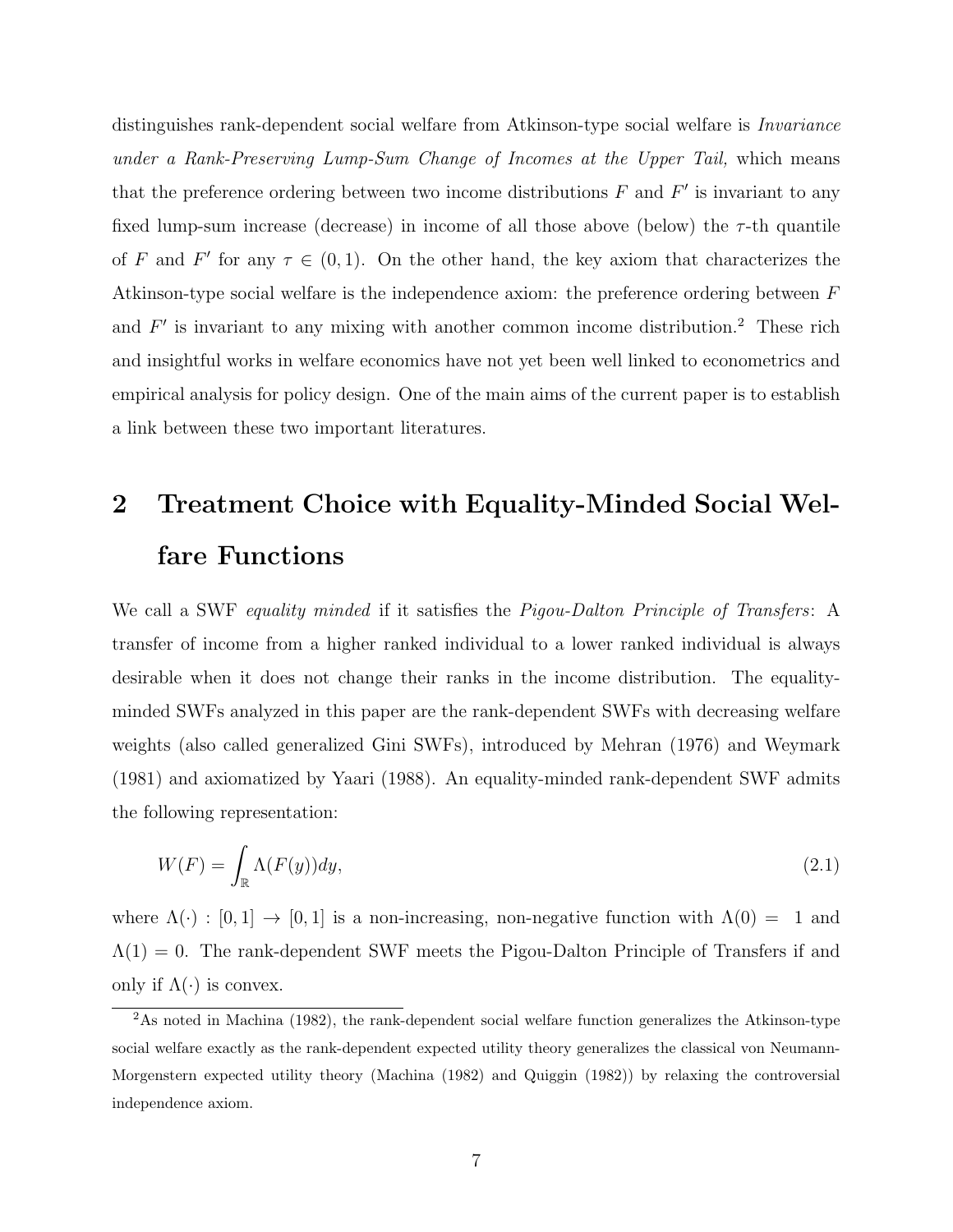The term *rank-dependent* is due to an equivalent representation of  $(2.1)$  as a weighted sum of incomes. If  $\Lambda(\cdot)$  is almost everywhere differentiable, then by integration by parts  $W(F)$  can be equivalently expressed as

$$
W(F) = \int_0^1 F^{-1}(t)\omega(t)dt,
$$
\n(2.2)

where  $F^{-1}(t) \equiv \inf\{y : F(y) \ge t\}$  is the outcome of individuals at t-th quantile and  $\omega(t) =$  $\frac{d[1-\Lambda(t)]}{dt}$  is the welfare weight assigned to that quantile. Thus  $W(F)$  is a weighted average of outcomes Y, where the  $\omega(\cdot)$  specifies the *rank-specific* weight. If the SWF is equalityminded then  $\Lambda(\cdot)$  is convex, hence  $\omega(\cdot)$  is non-increasing and assigns larger welfare weights to individuals with lower-ranked outcomes.

Throughout the paper, we consider equality-minded SWFs satisfying the following assumption:

#### Assumption 2.1 (SWF).

The policy-maker's SWF has representation (2.1), where  $\Lambda(\cdot)$  : [0, 1]  $\rightarrow$  [0, 1] is a nonincreasing, convex function with  $\Lambda(0) = 1$  and  $\Lambda(1) = 0$ . We also assume that  $\Lambda(\cdot)$  is almost everywhere differentiable and its right derivative at the origin denoted by  $\Lambda'(0)$  is bounded,  $|\Lambda'(0)| < \infty$ .

Assumption 2.1 states that the rank specific weight function  $\omega(\cdot)$  defined in (2.2) does not asymptote at the origin, implying that the rank specific weight assigned to the lowest rank is bounded. For instance, this assumption is satisfied for the extended Gini family of social welfare functions  $\{W_k(F) = \int_0^\infty (1 - F(y))^{k-1} : 2 < k < \infty\}$  considered in Donaldson and Weymark (1980, 1983) and Aaberge et al. (2016). On the other hand, the Rawlsian social welfare that can be approximated by  $\lim_{k\to\infty} W_k(F)$  is ruled out from our analysis.

One prominent example from this class is the *Gini social welfare function* (Blackorby and Donaldson (1978), Weymark (1981)),

$$
W_{Gini}(F) \equiv E(Y)(1 - I_{Gini}(F)),\tag{2.3}
$$

where  $I_{Gini}(F) = 1 - \frac{\int_0^1 F^{-1}(t)2(1-t)dt}{F(Y)}$  $\frac{U(2(1-t)at)}{E(Y)}$  is the Gini inequality index. This social welfare can be represented in the form of (2.2) with  $\omega(t) = 2(1-t)$ , implying  $\Lambda(t) = (1-t)^2$ .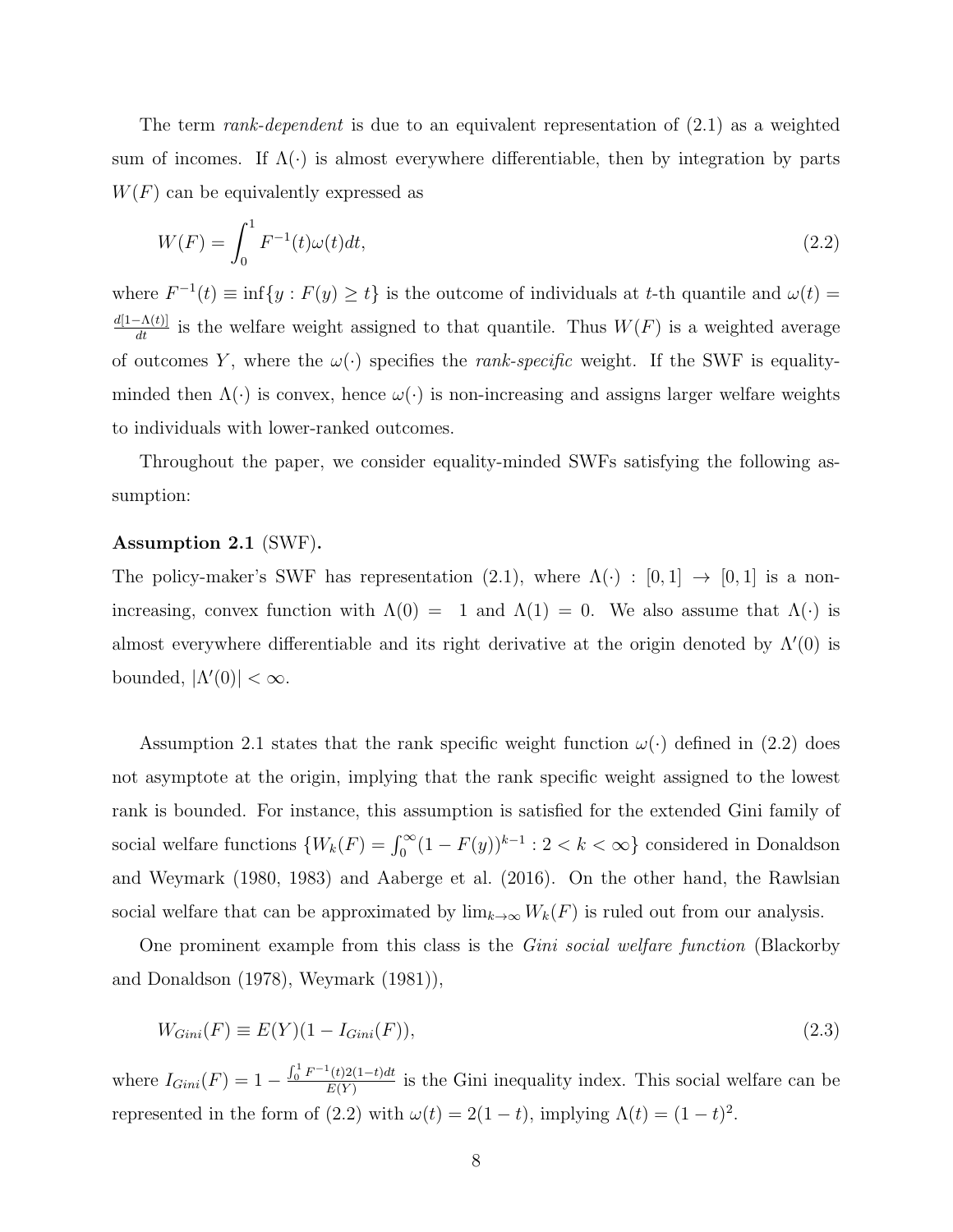We consider the problem of choosing a policy that assigns individuals to one of two treatments  $d \in \{0,1\}$  in order to maximize the chosen SWF. A treatment assignment rule  $\delta: \mathcal{X} \to [0, 1]$  specifies the proportion of individuals with observable pre-treatment covariates  $X \in \mathcal{X} \subset \mathbb{R}^{d_x}$  who will be assigned to treatment 1 by the policy-maker. The policy randomly assigns individuals with covariates X to the two treatments with probabilities  $1 - \delta(X)$  and  $\delta(X)$ ). The population distribution of outcomes induced by treatment rule  $\delta$  has cdf

$$
F_{\delta}(y) \equiv \int_{\mathcal{X}} \left[ (1 - \delta(x)) F_{Y_0|X=x}(y) + \delta(x) F_{Y_1|X=x}(y) \right] dP_X(x), \tag{2.4}
$$

where  $Y_0$  and  $Y_1$  denote the potential outcomes of the two treatments with conditional distributions  $F_{Y_0|X}$  and  $F_{Y_1|X}$  given X and  $P_X$  is the marginal distribution of X.

If the population distribution of  $(Y_0, Y_1, X)$  were known, the optimal policy maximizing the social welfare function (2.1) would be

$$
\delta^* \in \arg\max_{\delta} W(F_{\delta}).\tag{2.5}
$$

For the utilitarian welfare function (the mean of  $Y$ ), the welfare maximization problem simplifies to

$$
\delta_{util}^* \in \arg\max_{\delta} \int_{\mathcal{X}} \left[ (1 - \delta(x)) E(Y_0 | X = x) + \delta(x) E(Y_1 | X = x) \right] dP_X(x). \tag{2.6}
$$

The utilitarian social welfare is additive across covariates and depends on the outcome distributions only through their conditional means  $E(Y_d|X)$ . The optimal utilitarian policy is

$$
\delta_{util}^* = 1 \{ x \in \mathcal{X} : E(Y_1 | X = x) > E(Y_0 | X = x) \}.
$$

In contrast, the optimal rule for a rank-dependent welfare function (2.1) depends on the whole conditional distributions of potential outcomes  $F_{Y_0|X}$  and  $F_{Y_1|X}$ , not only on their means. The optimal rule can differ from the utilitarian one if there is no first-order stochastic dominance relationship between  $F_{Y_0|X}$  and  $F_{Y_1|X}$  for some covariate values.

Even with the knowledge of the distribution of  $(Y_0, Y_1, X)$ , a simple characterization of the optimal rule does not seem available for rank-dependent SWFs. The following theorem mitigates this complication by substantially reducing the set of candidate treatment rules that need to be considered.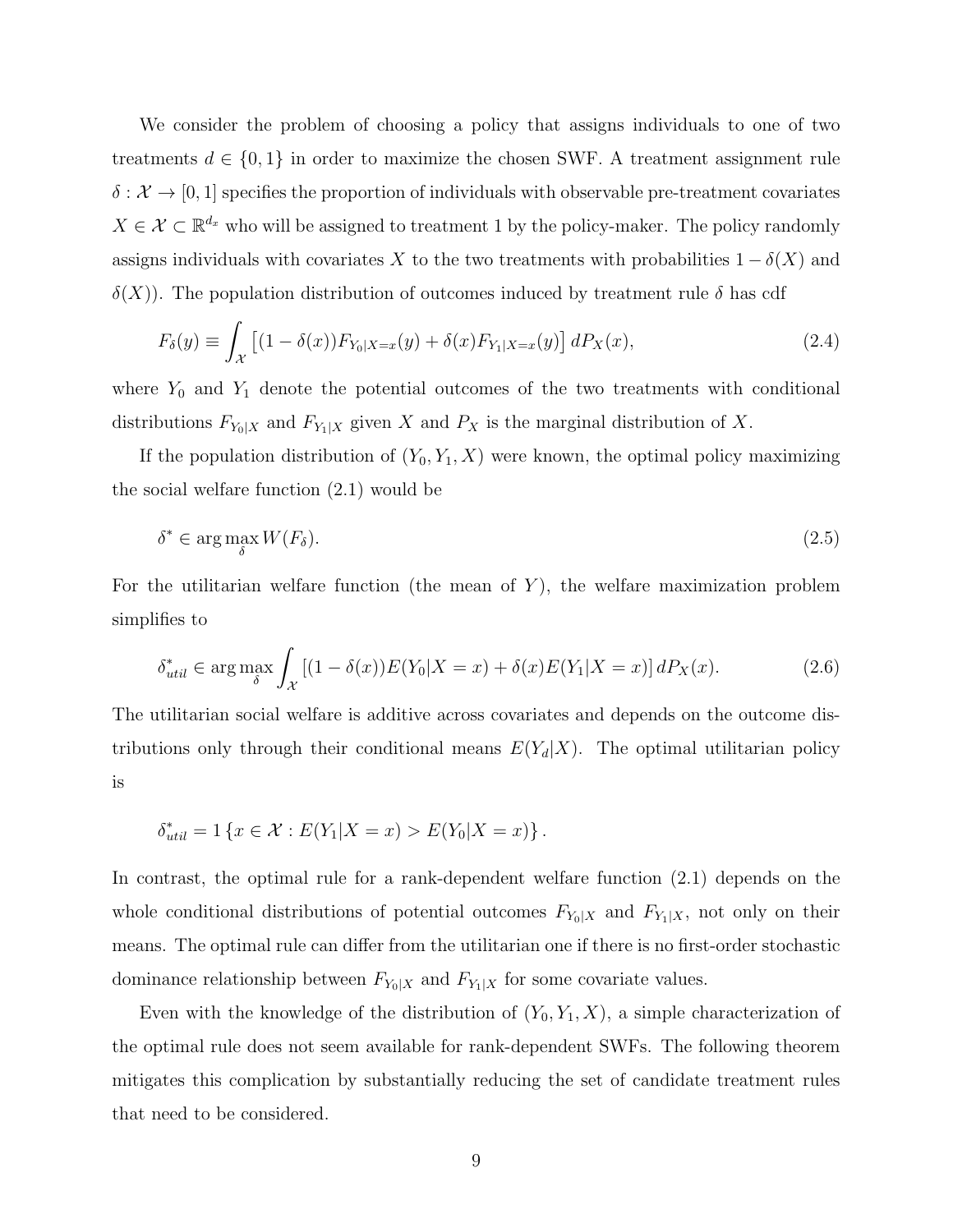**Theorem 2.1.** If  $W(\cdot)$  satisfies Assumption 2.1, then for every measurable treatment rule  $\delta: \mathcal{X} \to [0,1],$  there exists a non-randomized treatment rule  $\delta_G(x) \equiv 1\{x \in G\}$  for some Borel set  $G \subset \mathcal{X}$ , such that  $W(F_{\delta_G}) \geq W(F_{\delta}).$ 

If all upper level sets of  $\delta$  belong to a collection  $\mathcal G$  of Borel subsets of  $\mathcal X$ :

 ${x : \delta(x) \geq t} \in \mathcal{G}, \forall t \in \mathbb{R},$ 

then there exists  $\delta_G(x)$ ,  $G \in \mathcal{G}$ , such that  $W(F_{\delta_G}) \geq W(F_{\delta})$ .

Proof. See Appendix A.

This theorem shows that a treatment assignment rule maximizing an equality-minded rank-dependent welfare is non-randomized (assigns all individuals with the same covariates to the same treatment). We can therefore restrict our search for an optimal policy to the set of non-randomized rules that can be succinctly characterized by their *decision sets*  $G \subset \mathcal{X}$ . Decision set G determines the group of individuals  $\{X \in G\}$  to whom treatment 1 is assigned. With abuse of notation, we denote the welfare of a non-randomized treatment rule with decision set G by  $W(G)$ , suppressing the cumulative distribution function in its argument,

 $\Box$ 

$$
W(G) \equiv W(F_G),
$$
  
\n
$$
F_G(y) \equiv \int_{\mathcal{X}} \left[ F_{Y_0|X=x}(y) 1\{x \notin G\} + F_{Y_1|X=x}(y) 1\{x \in G\} \right] dP_X(x).
$$
\n(2.7)

Our goal is to estimate from the sample data a treatment assignment rule that attains the maximum level of social welfare  $W^*_{\mathcal{G}} \equiv \sup_{G \in \mathcal{G}}$  $W(G)$  over the set of feasible policies  $\mathcal{G} \equiv$  $\{G \subset \mathcal{X}\}\$ , which is a collection of non-randomized treatment rules (subsets of the covariate space  $\mathcal{X}$ ). An important feature of our empirical welfare maximization approach is that the complexity of  $G$  is constrained by a finite *Vapnik-Cervonenkis (VC) dimension*:

#### Assumption 2.2 (VC).

The class of decision sets G has a finite VC-dimension  $v < \infty$ .

The VC-dimension is a restriction on the complexity of the set of feasible policies. Without it, maximizing a sample analog of  $W(G)$  over G can lead to arbitrarily complicated policies (overfitting) and prevent us from learning the optimal policy on the basis of a finite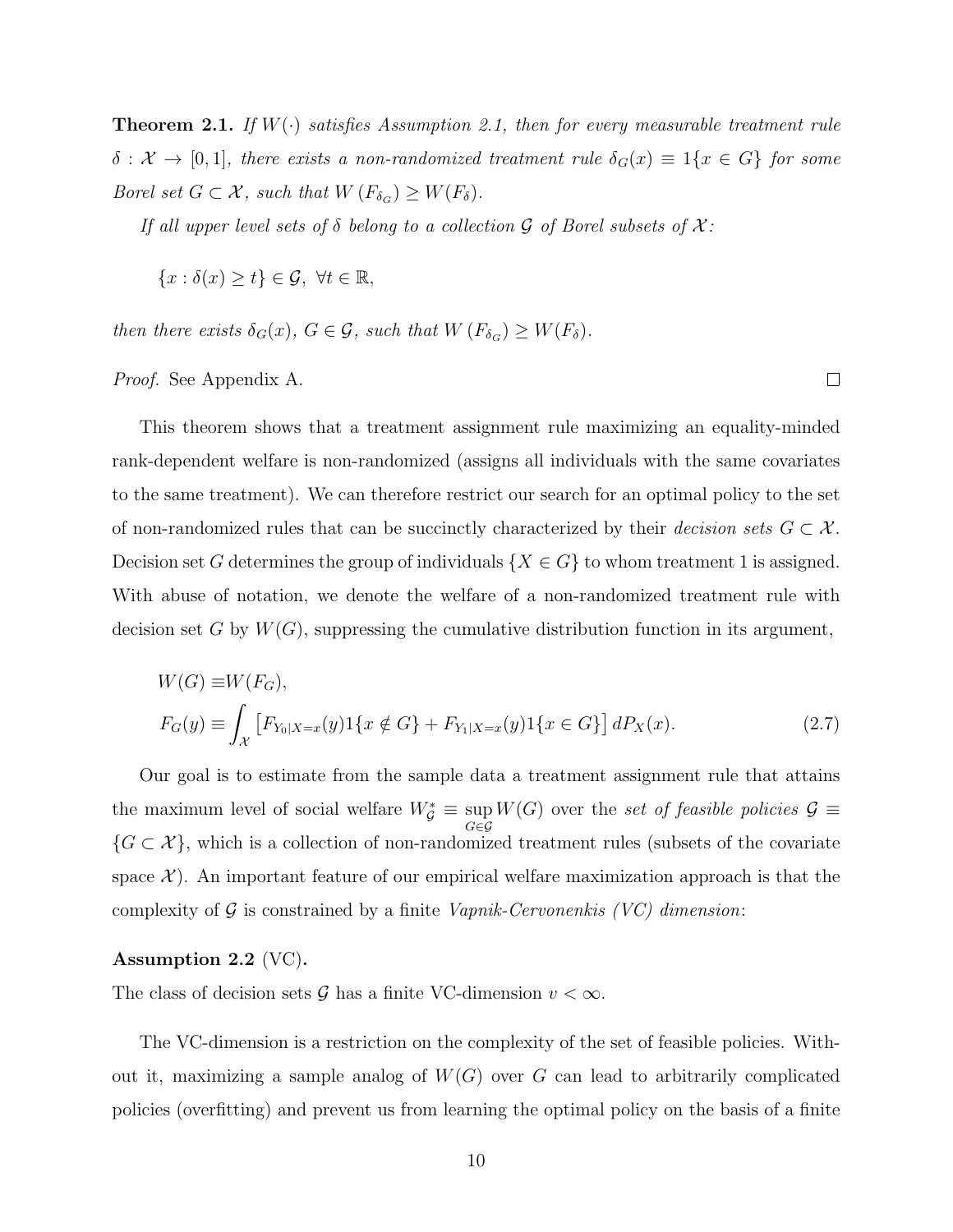number of observations. It does not require  $\mathcal G$  to be finite and allows for very large classes of treatment rules. For example, a class of treatment rules defined by a linear equation in functions of  $x, \mathcal{G} \equiv \left\{ G = \{x : \sum_{i=1}^{m} \beta_j f_j(x) \ge 0 \}, \beta \in \mathbb{R}^m \right\}$  has a finite VC-dimension. See Kitagawa and Tetenov (2015) for other examples of classes  $\mathcal G$  that satisfy Assumption 2.2.

#### 2.1 Illustrating Example

In this section, we illustrate the properties of rank-dependent SWFs in comparison with the utilitarian one in a simple setting with the Gini SWF,  $W_{Gini}(F) = \int_0^\infty (1 - F(y))^2 dy$ . We first compare the welfare ordering on the parametric family of log-normal outcome distributions. Second, we consider a simple treatment choice problem with binary  $X$  in order to illustrate how the optimal rules fundamentally differ between the two SWFs.

First, consider the welfare ordering over the family of log-normal distributions of outcomes,  $Y \sim \log N(\mu, \sigma^2)$ , ignoring the treatment choice problem. The mean of Y is given by  $E(Y) = \exp(\mu + \sigma^2/2)$ . The Gini inequality coefficient for  $\log N(\mu, \sigma^2)$  is given by  $2\Phi\left(\frac{\sigma}{\sqrt{2}}\right) - 1$  (see, e.g., Cowell (1995)), where  $\Phi(\cdot)$  is the cdf of the standard normal distribution. By (2.3), we have

$$
W_{Gini}(F) = 2 \exp\left(\mu + \frac{\sigma^2}{2}\right) \left[1 - \Phi\left(\frac{\sigma}{\sqrt{2}}\right)\right].
$$
 (2.8)

This welfare function is increasing in  $\mu$ , whereas it is not monotonic in  $\sigma$ . For instance, when  $\mu = 0$ ,  $W_{Gini}(F_Y)$  is decreasing in  $\sigma$  for  $\sigma < 0.87$  and increasing for  $\sigma > 0.87$ . See Figure 1 for a plot of  $W_{Gini}(F)$  over  $\sigma \in [0,2]$  holding  $\mu = 0$  fixed. The U-shape of the Gini social welfare indicates that for  $\sigma < 0.87$ , the negative contribution to the social welfare from an increase in the Gini coefficient dominates the positive contribution from an increase in the mean, while for  $\sigma > 0.87$ , this relationship reverses. In Figure 2, we plot the densities of the log-normal distributions for  $\sigma = 0.25, 0.5,$  and 1. Since  $E(Y)$  is monotonically increasing both in  $\mu$  and  $\sigma$ , higher  $\sigma$  is always preferable in terms of the utilitarian social welfare. In contrast, as shown in the welfare values plotted in Figure 1, the Gini social welfare yields the complete opposite welfare ordering over the three log-normal distributions in Figure 2.

Consider now the treatment choice problem. Suppose there is only one binary covariate  $X \in \{a, b\}$  with  $Pr(X = a) = Pr(X = b) = 1/2$ . Consider the following parameterization of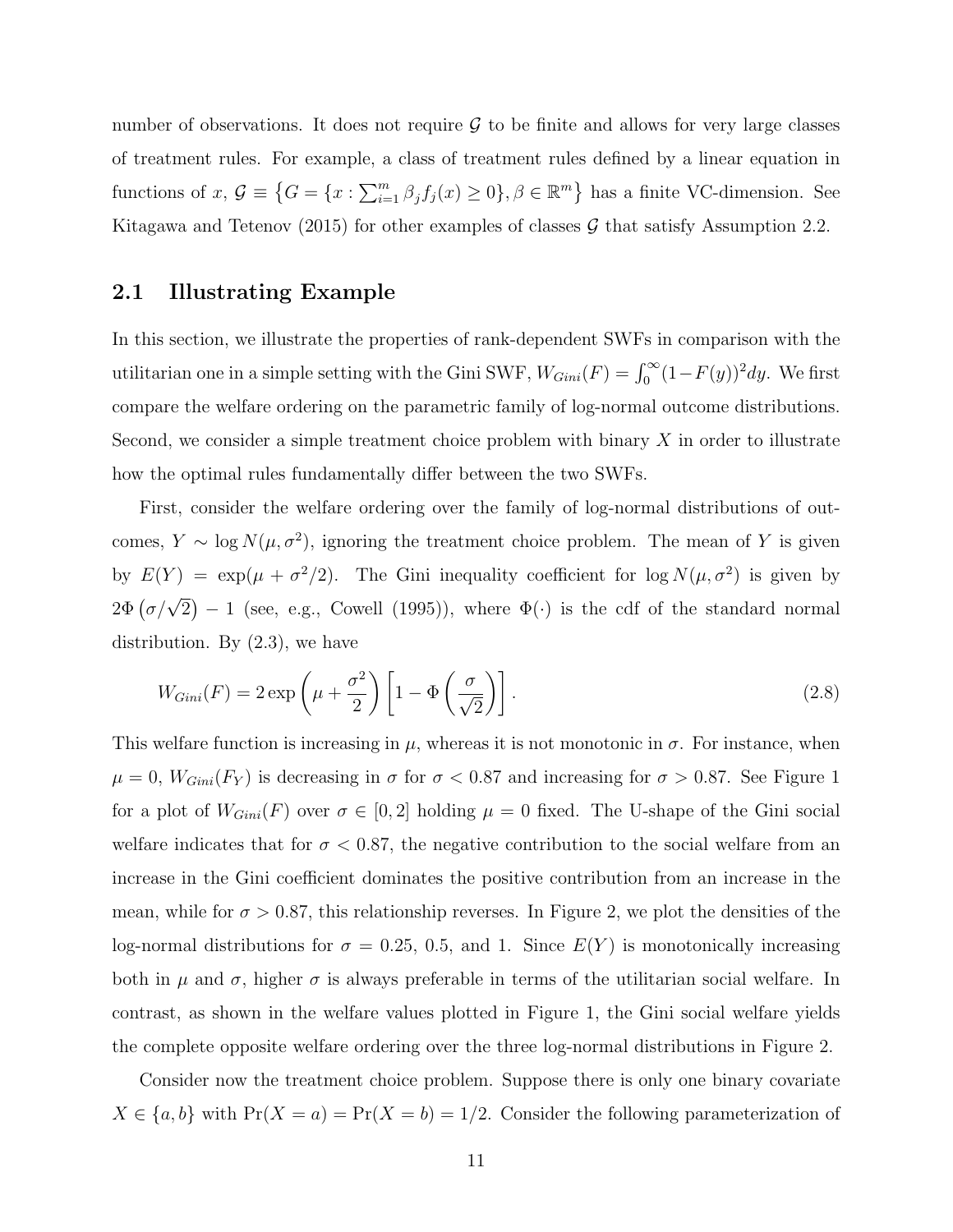

Figure 1: Equality-minded welfare for  $\log N(0, \sigma^2)$ .



Figure 2: Density of  $\log N(0, \sigma^2)$ .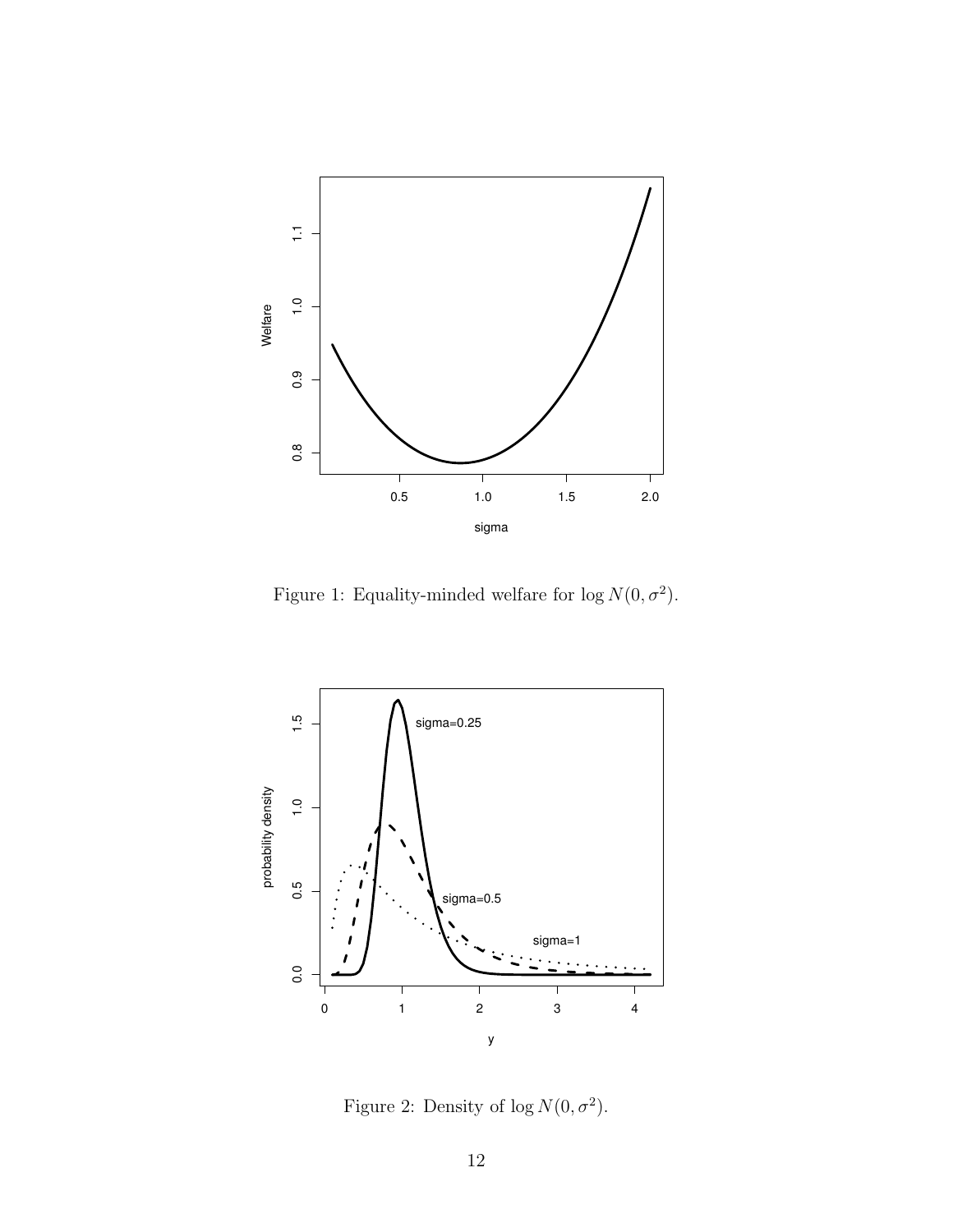the potential outcome distributions:

$$
Y_1|(X = a) \sim \log N(\mu_a, \sigma_a^2), \quad Y_0|(X = a) \sim \log N(0, 0.8^2),
$$
  

$$
Y_1|(X = b) \sim \log N(\mu_b, \sigma_b^2), \quad Y_0|(X = b) \sim \log N(0, 0.8^2).
$$
 (2.9)

According to Theorem 2.1, it suffices to consider non-randomized rules to search for an optimal one. We therefore consider ranking the following four policies:  $\mathcal{G} = \{\emptyset, \{a\}, \{b\}, \{a, b\}\} \equiv$  $\{G_{\emptyset}, G_a, G_b, G_{ab}\}.$ 

Suppose  $\sigma_a = \sigma_b = 0.8$  and  $\mu_a, \mu_b > 0$ . Then, in each subpopulation of  $X = a$  and  $X = b$ , the distribution of  $Y_1$  stochastically dominates the distribution of  $Y_0$ . Since the rank-dependent social welfare is clearly monotonic in the first-order stochastic dominance relationship, treating both  $\{X = a\}$  and  $\{X = b\}$  maximizes the Gini social welfare. This optimal rule indeed coincides with that of the utilitarian welfare case. In general, when the stochastic dominance relationships between  $Y_1|X$ - and  $Y_0|X$ -distributions are present for all X, the optimal rule for the rank-dependent social welfare agrees with the utilitarian one and can be obtained by solving the treatment choice problem separately in each subpopulation.

These results change drastically once we let  $\sigma_a \neq \sigma_b$ . Suppose we fix  $\mu_a = \mu_b = 0$ , while we vary both  $\sigma_a$  and  $\sigma_b$  over [0.1, 1.6]. As the mean of a log normal random variable is increasing in  $\sigma$ , the optimal treatment rule for the utilitarian welfare is obtained by

$$
G_{util}^* = \begin{cases} G_{\emptyset} & \text{if } \sigma_a < 0.8 \text{ and } \sigma_b < 0.8, \\ G_a & \text{if } \sigma_a \ge 0.8 \text{ and } \sigma_b < 0.8, \\ G_b & \text{if } \sigma_a < 0.8 \text{ and } \sigma_b \ge 0.8, \\ G_{ab} & \text{if } \sigma_a \ge 0.8 \text{ and } \sigma_b \ge 0.8. \end{cases}
$$

In Figure 3, we plot the utilitarian optimal treatment rule at each grid point of  $(\sigma_a, \sigma_b) \in$  $[0.1, 1.6]^2$ . Since the utilitarian social welfare is additive over the subpopulations, a treatment preferable for one subpopulation does not depend on the treatment assigned to the other subpopulation. The regions in which different rules from  $G$  are optimal form a quadrant partition, as shown in Figure 3.

In Figure 4, we plot the optimal policies in terms of the Gini social welfare. The regions in which different rules from  $\mathcal G$  are optimal are strikingly different compared with the utilitarian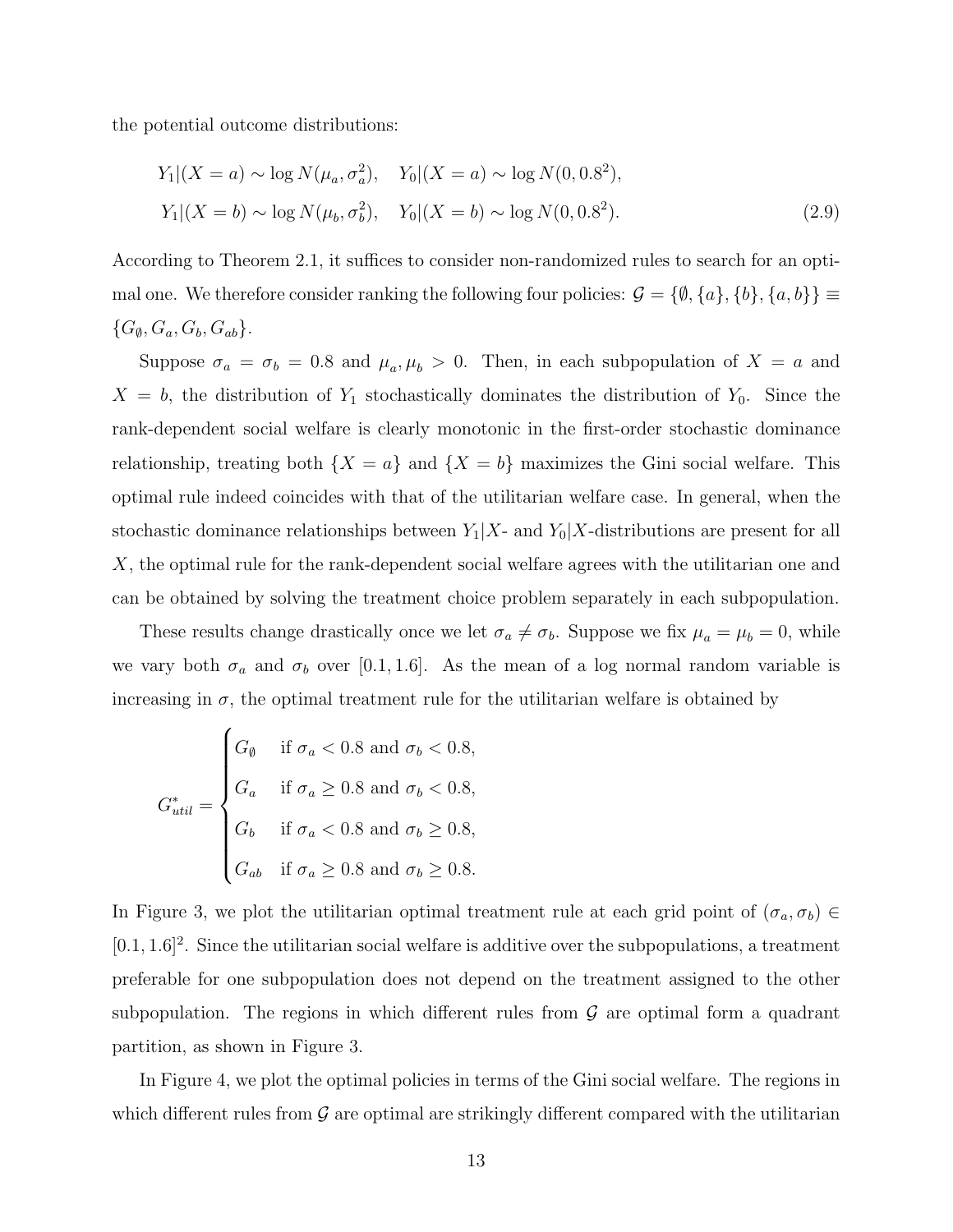

Figure 3: Optimal policies under the utilitarian welfare. Log-normal potential outcome distributions with  $\mu_a=\mu_b=0.$ 



Figure 4: Optimal policies under the Gini welfare. Log-normal potential outcome distributions with  $\mu_a = \mu_b = 0$ .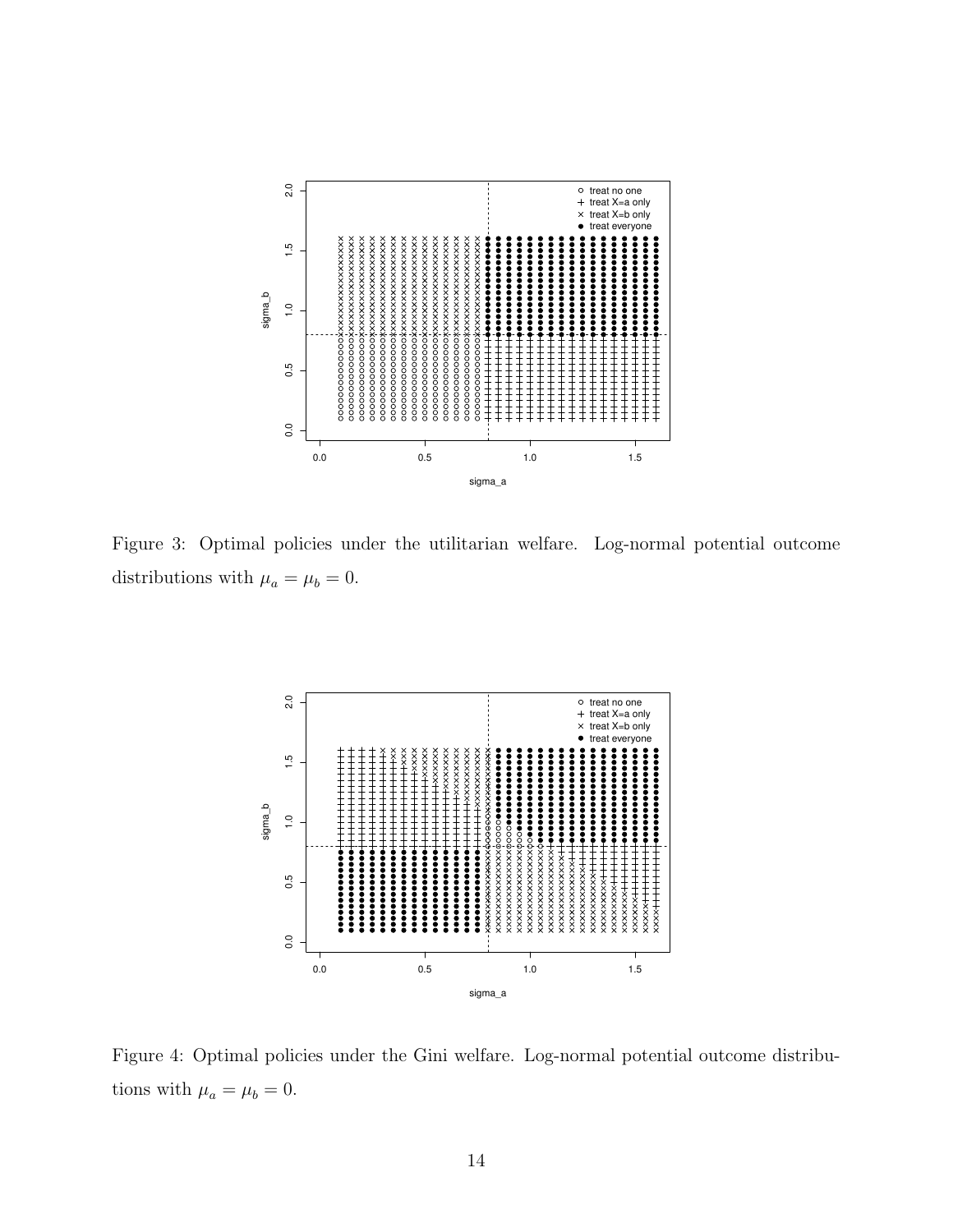welfare case  $(G<sub>util</sub><sup>*</sup>)$  shown in Figure 3. In the neighborhood of  $(\sigma_a, \sigma_b) = (0.8, 0.8)$ , the subpopulations to be treated under the Gini social welfare are the converse of those to be treated under the utilitarian welfare. This is because the Gini social welfare is decreasing in  $\sigma$  in the neighborhood of  $\sigma = 0.8$  (Figure 1), while the utilitarian welfare is monotonically increasing in  $\sigma$ . Another notable difference is that in contrast to the quadrant partition observed in the utilitarian welfare case, the partition in the equality-minded welfare case is more complex. Some treatment rules are optimal in disconnected regions, e.g.,  $G_{ab}$  is optimal in the south-west and the north-east regions of the plot. Furthermore, the region in which  $G_a$  is optimal can border the region in which  $G_b$  is optimal. On the border between these regions, the policy maker chooses whether to treat  $X = a$  only or  $X = b$  only, rather than whether to additionally treat the other subpopulation.

### 3 EWM for Equality-Minded Welfare

We proceed to propose our method of estimating the treatment rule in finite samples and analyze its properties. Let the data be a size n random sample of  $Z_i = (Y_i, D_i, X_i)$ , where  $X_i$  refers to the observable pre-treatment covariates of individual i,  $D_i \in \{0,1\}$  is a binary indicator of the individual's experimental treatment, and  $Y_i \in \mathbb{R}_+$  is her/his observed posttreatment outcome. The population from which the sample is drawn is characterized by  $P$ , a joint distribution of  $(Y_{0i}, Y_{1i}, D_i, X_i)$ , where  $Y_{0i}$  and  $Y_{1i}$  are the potential outcomes that would be observed if i's treatment status were  $D_i = 0$  and  $D_i = 1$ , respectively. We assume that the propensity score  $e(X) = Pr(D = 1 | X = x)$  is known. Section 4.2 extends the analysis to include propensity score estimation. Based on this data, the policy-maker has to choose a conditional treatment rule  $G \in \mathcal{G}$  that determines whether individuals with covariates X in a target population will be assigned to treatment 0 or to treatment 1. The following are our maintained assumptions about the class of population distributions of  $(Y_0, Y_1, D, X)$ :

#### Assumption 3.1.

(UCF) Unconfoundedness:  $(Y_0, Y_1) \perp D|X$ .

(BO) Bounded Outcomes: There exists  $M < \infty$  such that the support of Y is contained in  $[0, M].$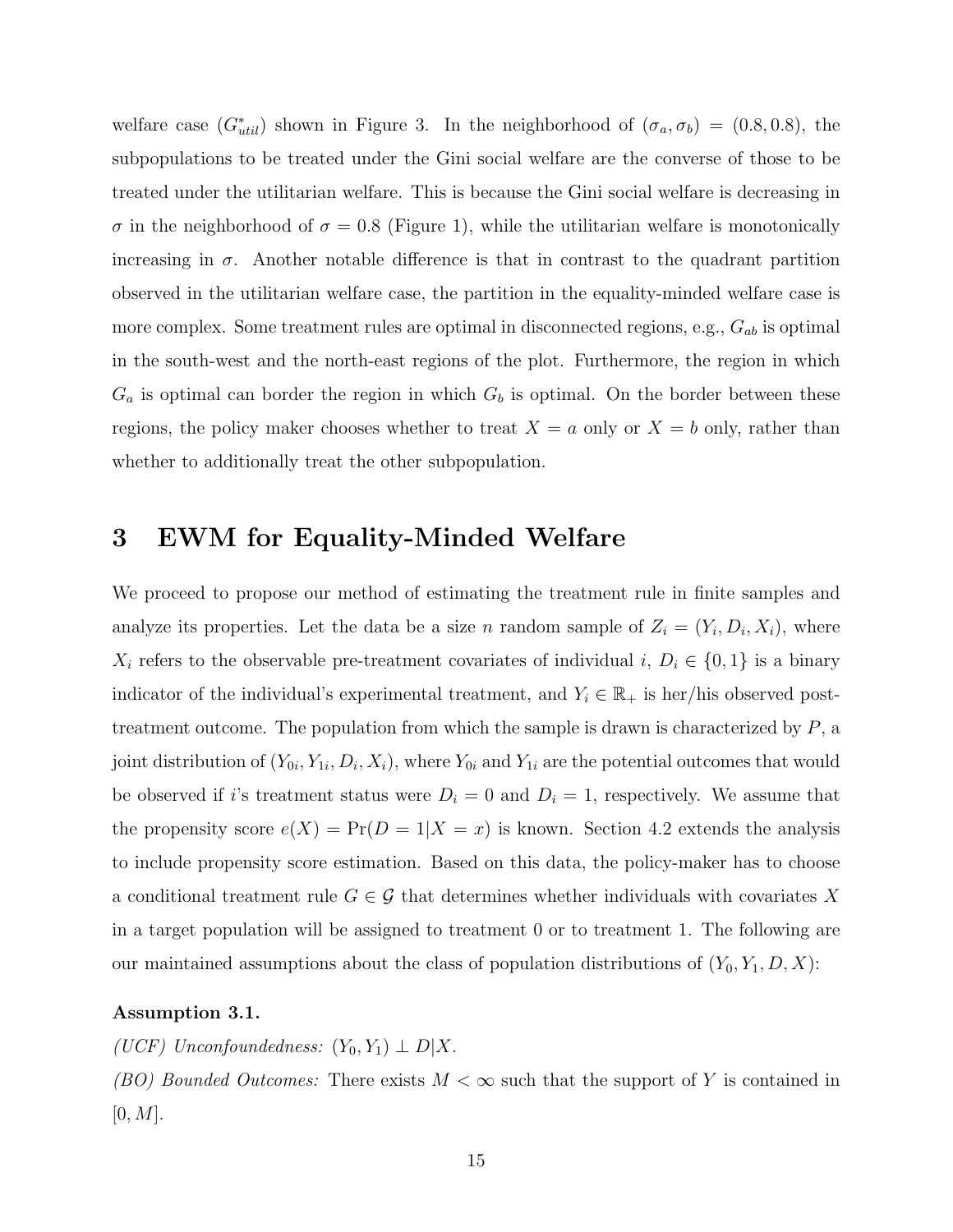(SO) Strict Overlap: There exist  $\kappa \in (0,1/2]$  such that the propensity score satisfies  $e(x) \in$  $[\kappa, 1 - \kappa]$  for all  $x \in \mathcal{X}$ .

These assumptions generally hold if the data come from an experiment with randomized treatment assignment. In observational studies, on the other hand, Unconfoundedness rules out situations in which the observed treatment assignments depend on subjects' unobserved characteristics that can be associated with their potential outcomes. Strict Overlap can be also violated in an observational study if only one of the treatments is assigned in the sampling process for some covariate values. We do not constrain any feature of the joint distribution of  $(Y_0, Y_1, X)$  except that  $Y_0$  and  $Y_1$  have a bounded support. The outcome variable and the covariates can be discrete, continuous, or their combination, and the support of X does not have to be bounded.

We estimate the treatment rule by maximizing a sample analog of the population SWF. The equality-minded EWM treatment rule  $\widehat{G}$  maximizes a sample analog  $\widehat{W}(G)$  of the welfare criterion over the set of feasible rules  $G \in \mathcal{G}$ . The unknown outcome distribution  $F_G$  induced by treatment rule G in (2.7) could be estimated by

$$
\widehat{F}_G(y) \equiv \frac{1}{n} \sum_{i=1}^n \left[ \frac{D_i \cdot 1\{Y_i \le y\}}{e(X_i)} \cdot 1\{X_i \in G\} + \frac{(1 - D_i) \cdot 1\{Y_i \le y\}}{1 - e(X_i)} \cdot 1\{X_i \notin G\} \right].
$$
 (3.1)

The sample analog of welfare (equation  $(2.1)$ ) is defined as<sup>3</sup>

$$
\widehat{W}(G) \equiv \int_0^M \Lambda(\widehat{F}_G(y) \wedge 1) dy. \tag{3.2}
$$

The equality-minded EWM treatment rule is then

$$
\widehat{G} \in \arg\max_{G \in \mathcal{G}} \widehat{W}(G). \tag{3.3}
$$

The cdf sample analog  $\widehat{F}_G(y)$  is increasing in y, but will not be a proper cdf when  $\widehat{F}_G(M) \neq 1$ . It could be rescaled to a proper cdf as follows:

$$
\widehat{F}_G^R(y) \equiv \begin{cases}\n\widehat{F}_G(y)/\widehat{F}_G(\widehat{M}) & \text{if } \widehat{F}_G(\widehat{M}) > 0, \\
1\{y \ge \widehat{M}\} & \text{if } \widehat{F}_G(\widehat{M}) = 0,\n\end{cases}
$$
\n(3.4)

<sup>3</sup>The minimum ( $\wedge$ ) of  $\hat{F}_G(y)$  and 1 is taken because  $\hat{F}_G(y)$  may take values greater than 1, for which  $\Lambda(\cdot)$ is not defined.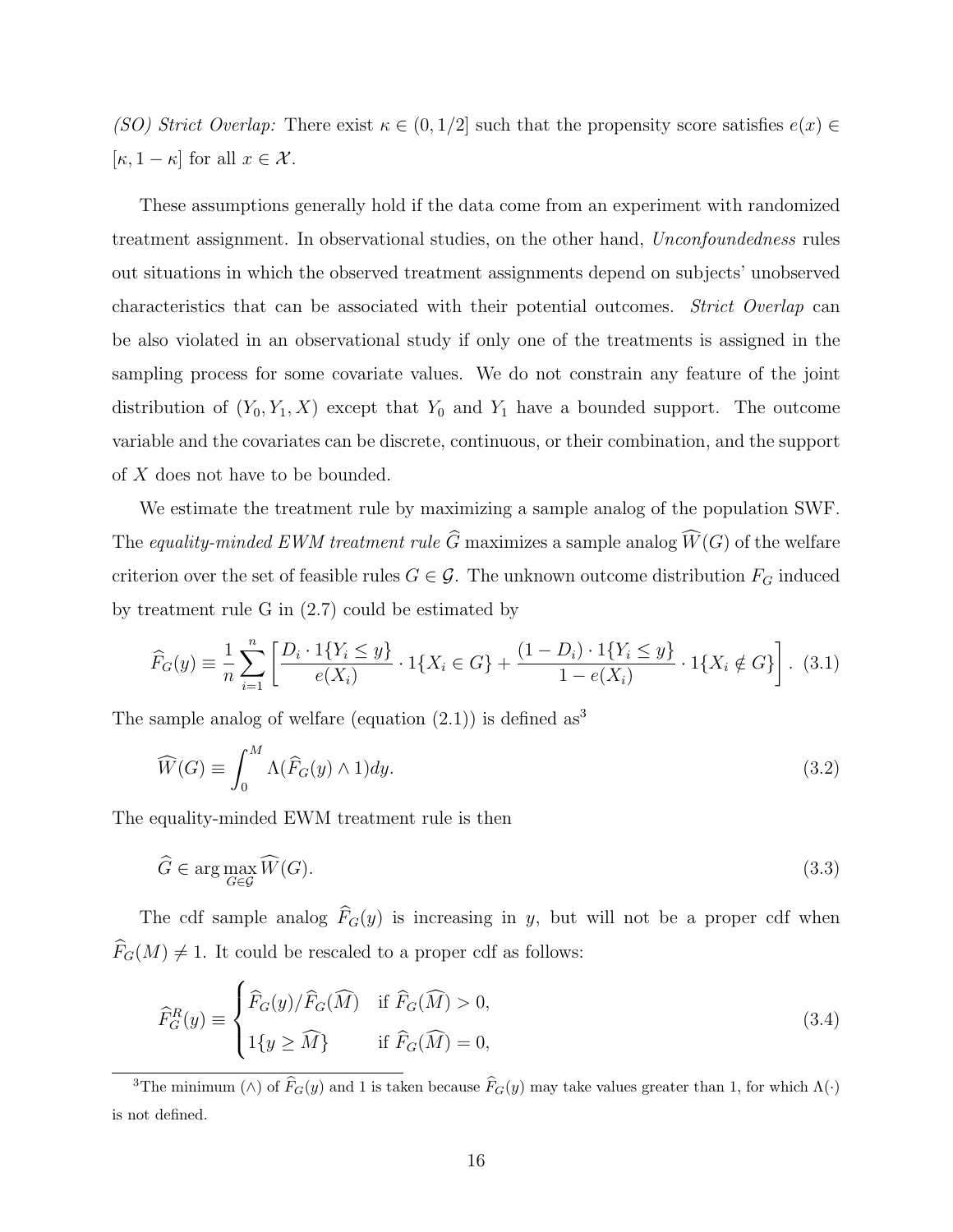where  $M \equiv \max_{1 \leq i \leq n} Y_i$  is the largest outcome observed in the sample. We also consider properties of the equality-minded EWM rule using rescaled cdfs  $\widehat{F}_{G}^{R}(y)$ 

$$
\widehat{G}^R \equiv \arg \max_{G \in \mathcal{G}} \widehat{W}^R(G), \text{ where } \widehat{W}^R(G) \equiv \int_0^{\widehat{M}} \Lambda(\widehat{F}_G^R(y)) dy. \tag{3.5}
$$

Rescaling also eliminates the need to specify the bound M ex ante.

### 3.1 Rate Optimality of EWM

The next theorem derives a uniform upper bound of the average welfare loss of the EWM rule.

Theorem 3.1. Under Assumptions 2.1 and 2.2, the average welfare loss of treatment rules  $\widehat{G}$  and  $\widehat{G}^R$  satisfies

$$
\sup_{P \in \mathcal{P}} E_{P^n} \left[ W_{\mathcal{G}}^* - W(\widehat{G}) \right] \le C |\Lambda'(0)| \frac{M}{\kappa} \sqrt{\frac{v}{n}},\tag{3.6}
$$

$$
\sup_{P \in \mathcal{P}} E_{P^n} \left[ W_{\mathcal{G}}^* - W(\widehat{G}^R) \right] \le C^R |\Lambda'(0)| \frac{M}{\kappa} \sqrt{\frac{v}{n}},\tag{3.7}
$$

where P is the class of all distributions satisfying Assumption 3.1 and  $C > 0$ ,  $C^{R} > 0$  are universal constants.

#### Proof. See Appendix A.

This theorem shows that for a large class of data generating processes characterized by Assumption 3.1, the welfare loss of the EWM rule is guaranteed to converge to the maximal attainable welfare no slower than at  $n^{-1/2}$  rate. The uniform convergence rate of  $n^{-1/2}$ coincides with that of the EWM rule for the utilitarian welfare shown in Theorem 2.1 of Kitagawa and Tetenov (2015). This is a nontrivial result, given that the rank-dependent welfare function depends on the whole conditional distributions of the potential outcomes given covariates, rather than only on their conditional means, as is the case for the utilitarian welfare criterion.

The next proposition provides a universal lower bound for the worst-case average welfare loss of any treatment rule.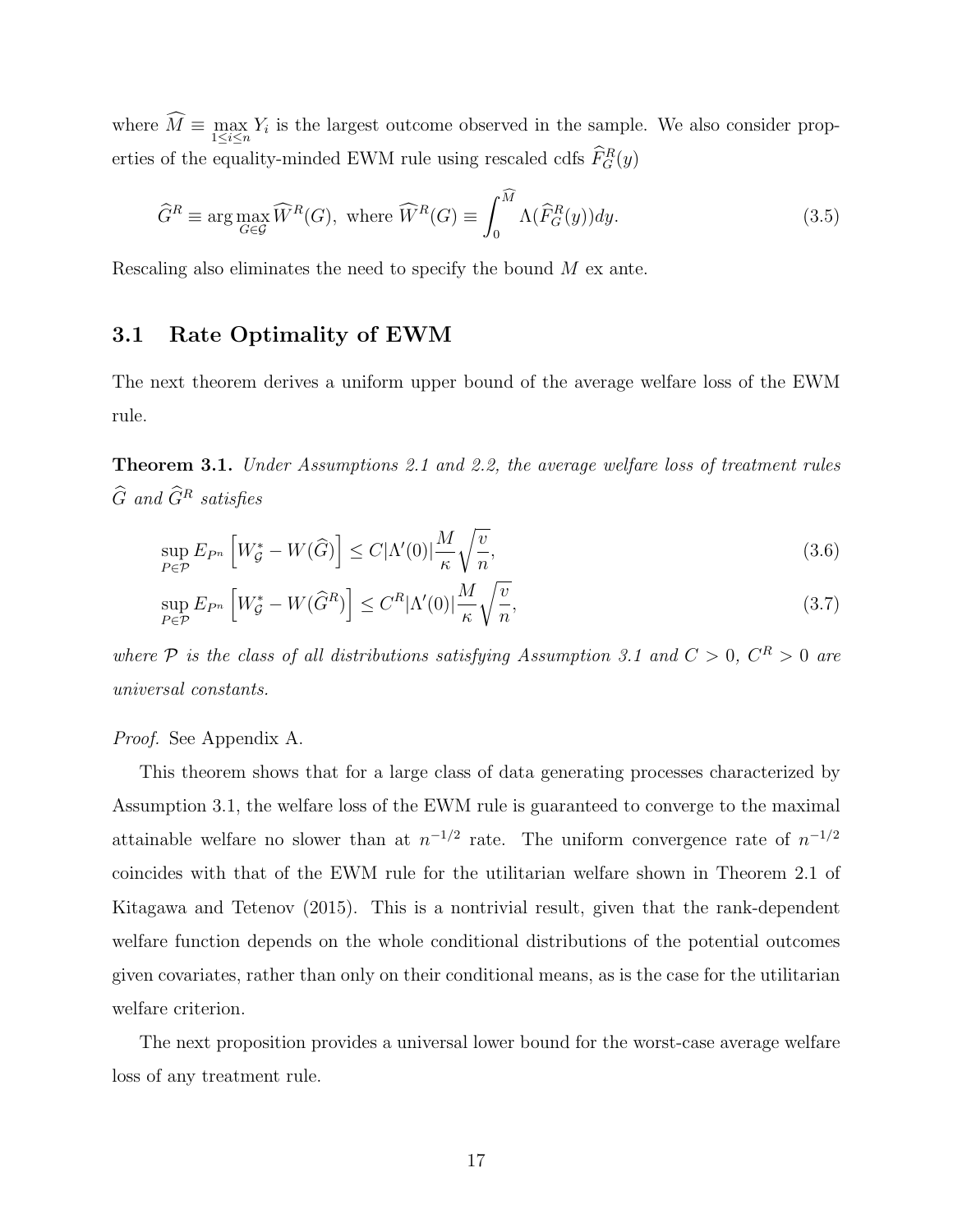**Theorem 3.2.** Suppose that Assumptions 2.1 and 2.2 hold with  $v \ge 2$ , then for any nonrandomized treatment choice rule  $\widehat{G}$  that is a function of the sample, and for any  $t^* \in (0,1]$ at which  $\Lambda(\cdot)$  is differentiable, it holds

$$
\sup_{P \in \mathcal{P}} E_{P^n} \left[ W_{\mathcal{G}}^* - W(\widehat{G}) \right] \ge \frac{e^{-4}}{2} M \left| \Lambda'(t^*) \right| \sqrt{t^*} \sqrt{\frac{v-1}{n}} \text{ for all } n \ge 4(v-1)/t^*,\tag{3.8}
$$

where  $P$  is the class of all distributions satisfying Assumption 3.1.

Proof. See Appendix A.

Since  $\Lambda(\cdot)$  is convex and  $|\Lambda'(0)| > 0$ , there also exists some  $t^* > 0$  for which  $|\Lambda'(t^*)| > 0$ . Hence the bound (3.8) is always positive for some  $t^* > 0$ . A comparison of the lower bound of this theorem with the welfare loss upper bound of the EWM rule obtained in Theorem 3.1 shows that the EWM rule is *minimax rate optimal* over the class of data generating processes satisfying Assumption 3.1. We can therefore claim that in the absence of any additional restrictions other than Assumption 3.1, no other data-driven procedure for obtaining a nonrandomized rule can outperform the EWM rule in terms of the uniform convergence rate over  $P$ . This optimality claim is analogous to that of the EWM rule for the utilitarian welfare case (Theorems 2.1 and 2.2 in Kitagawa and Tetenov (2015)), and the minimax optimal rate attained by the equality-EWM rule is the same as the optimal rate in the utilitarian welfare case. It is remarkable to see that even in the absence of any analytical characterization of the true optimal assignment rule in terms of the population distribution of  $(Y_0, Y_1, X)$ , maximizing the empirical welfare leads to a policy, by implementing which the social welfare is guaranteed to reach the attainable maximum welfare at the minimax optimal rate.

It is also worth noting that the VC-dimension of  $G$  appears in the same order both in the upper and lower bound expressions of Theorems 3.1 and 3.2. Since these bounds are non-asymptotic, we can let  $v$  increase with the sample size, and we can still conclude the minimax rate optimality of the equality-EWM rule. This insight is similar to the EWM rule for the utilitarian welfare case (Remark 2.2 in Kitagawa and Tetenov (2015)).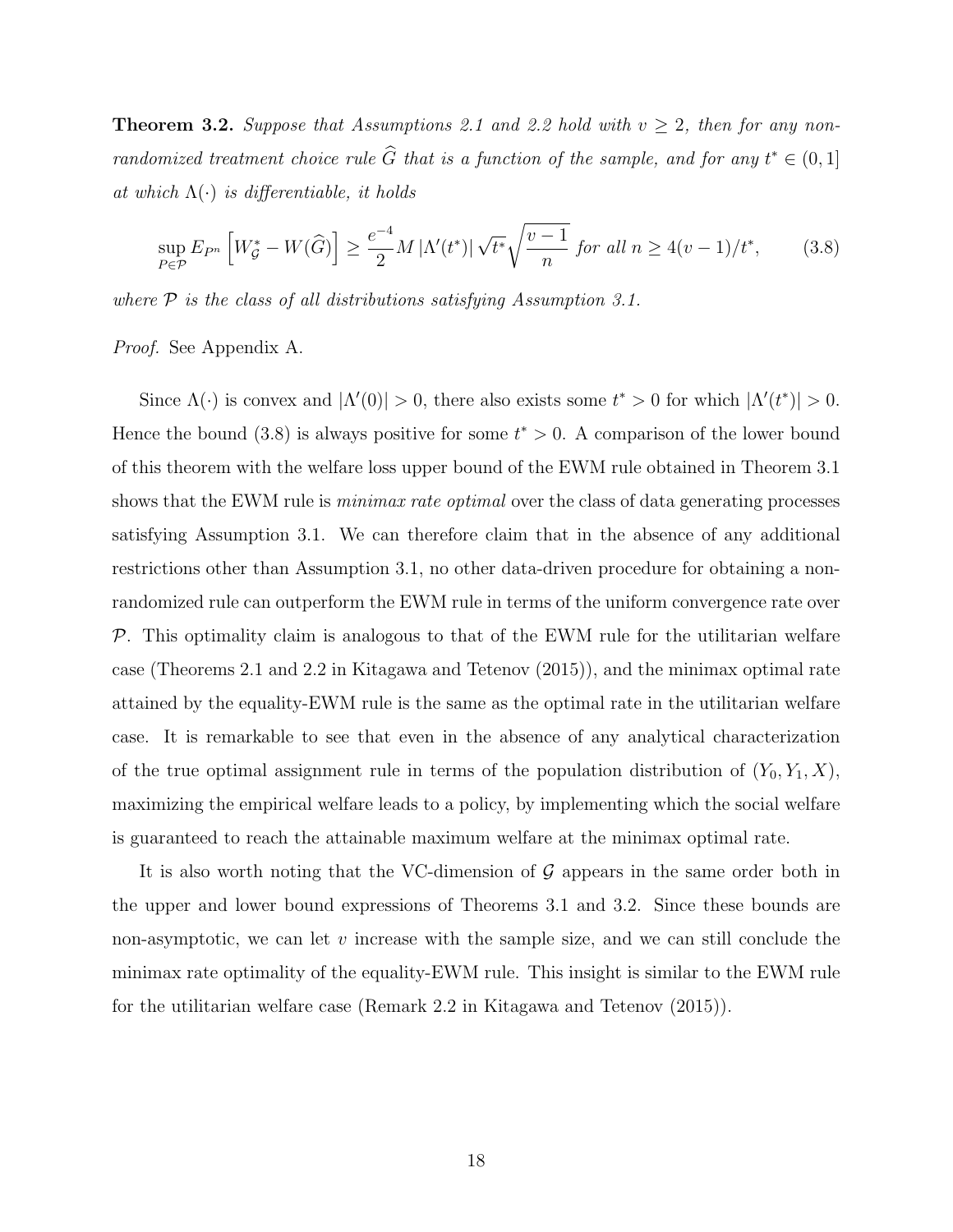## 4 Extensions

# 4.1 Social Welfare is Defined on a Population Larger than the Sampled Population

As illustrated in Section 2.1, one of the distinguishing features of the rank-dependent social welfare is that it is not additive over the multiple populations. This implies that if the population for which the policy intervention takes place (e.g., unemployed workers) is only a subset of the population on which the rank-dependent SWF is defined (e.g., population of a country), it is important to explicitly take into account the outcome distribution of the non-targeted subset of the population in estimating the optimal assignment rule.

Suppose that the social welfare function is defined on the population whose outcome distribution is given by a mixture of two subpopulations

$$
J = \eta F + (1 - \eta)H, \quad \eta \in (0, 1), \tag{4.1}
$$

where F is the outcome distribution from which the experimental data  $(Y, D, X)$  with size n are sampled and for which a treatment assignment policy is estimated and to be implemented. H is the outcome distribution of those that were excluded from the sampling process and are out of scope of the treatment assignment policy intervention. The mixture weight  $\eta$ represents the size of subpopulation F. For simplicity, we assume that  $\eta$  and H are known to the social planner. We also assume that the outcome distribution  $H$  is invariant to a treatment assignment policy applied to the subpopulation  $F$ , e.g., no spill-over or general equilibrium effect across  $F$  and  $H$ .

Suppose that the social welfare is defined on  $J$ . Hence, implementing treatment assignment rule  $\{X \in G\}$  on subpopulation F attains

$$
W(J_G) \equiv \int_0^\infty \Lambda(\eta F_G(y) + (1 - \eta)H(y))dy,
$$

where  $F_G(\cdot)$  is the cdf defined in (2.7). The empirical welfare maximization method in the current case is set up as maximizing a sample analog of  $W(J_G)$ ,

$$
\widehat{G} \in \arg\max_{G \in \mathcal{G}} W(\eta \widehat{F}_G(y) + (1 - \eta)H(y)),
$$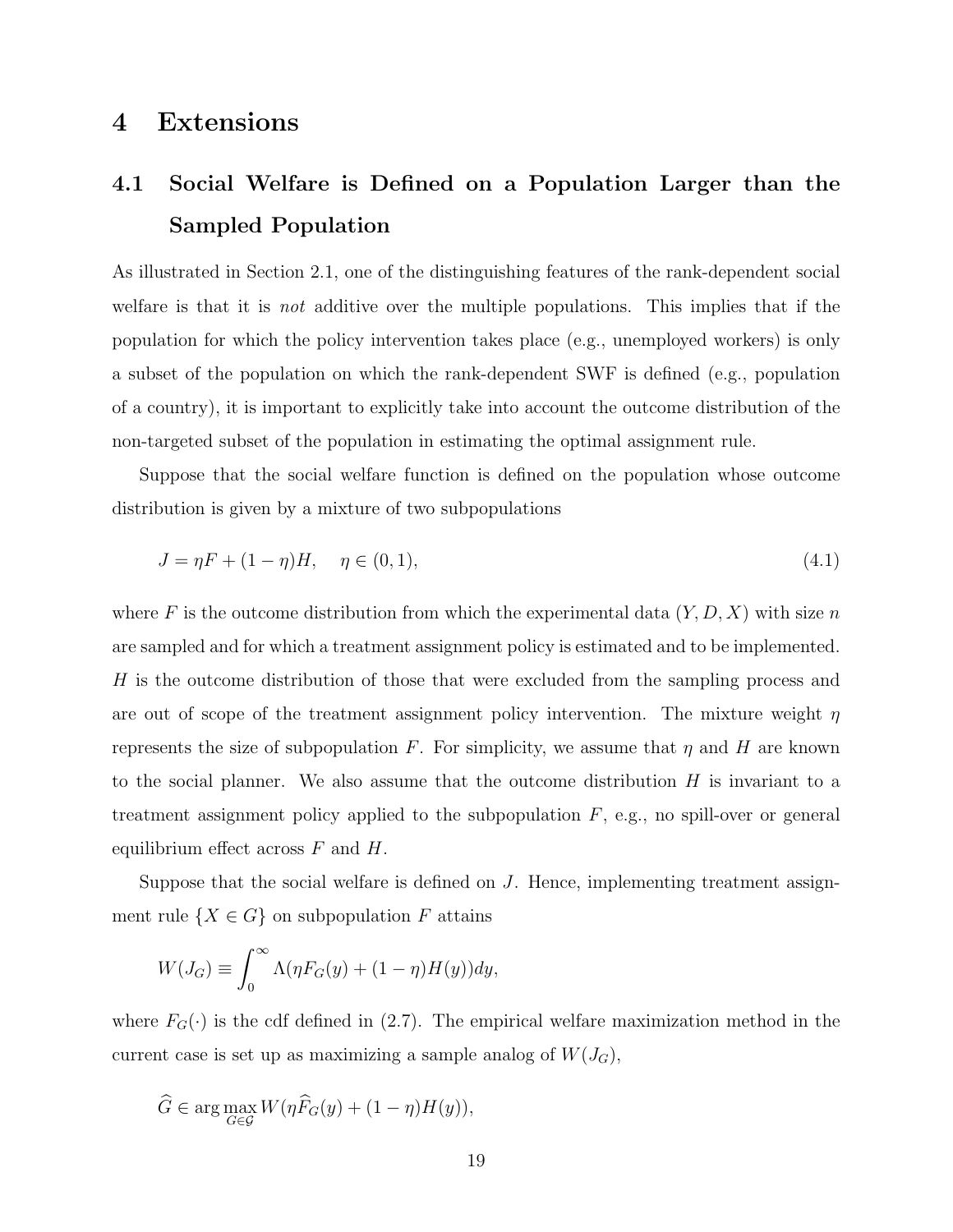where  $\widehat{F}_G(y)$  is as defined in (3.1).

The uniform convergence property of Theorem 3.1 carries over to the current case except for a minor change in the constant term, as shown in the next corollary. Its proof can be obtained similarly to Theorem 3.1.

Corollary 4.1. Under Assumptions 2.1, 2.2 and 3.1,

$$
\sup_{P \in \mathcal{P}} E_{P^n} \left[ \sup_{G \in \mathcal{G}} W(J_G) - W(J_{\widehat{G}}) \right] \le C |\Lambda'(0)| \eta \frac{M}{\kappa} \sqrt{\frac{v}{n}},\tag{4.2}
$$

where  $C > 0$  is a universal constant defined in Theorem 3.1.

#### 4.2 EWM with Estimated Propensity Score

Unknown propensity score is common in observational studies. This section considers that the equality-minded EWM approach with estimated propensity scores and investigates the influence of the lack of knowledge on propensity scores to the uniform convergence rate of the welfare loss criterion.

Let  $\hat{e}(x)$  be an estimator for the propensity score  $Pr(D = 1|X = x)$ . The empirical welfare criterion of assignment policy  $\{X \in G\}$  with the estimated propensity scores plugged in is given by

$$
W(\widehat{F}_G^e) = \int_0^M \Lambda(\widehat{F}_G^e(y) \wedge 1) dy,
$$
  

$$
\widehat{F}_G^e(y) = \frac{1}{n} \sum_{i=1}^n \left[ \frac{D_i 1\{Y_i \le y\}}{\widehat{e}(X_i)} \cdot 1\{X_i \in G\} + \frac{(1 - D_i) 1\{Y_i \le y\}}{1 - \widehat{e}(X_i)} \cdot 1\{X_i \notin G\} \right].
$$

The equality-EWM rule with estimated propensity score is defined accordingly as

$$
\widehat{G}^e \in \arg\max_{G \in \mathcal{G}} W(\widehat{F}^e_G).
$$

To characterize the uniform convergence rate of the welfare loss of  $\widehat{G}^e$ , we first assume that  $\hat{e}(\cdot)$  is uniformly consistent to the true propensity score  $e(\cdot)$  in the following sense.

Assumption 4.1. For a class of data generating processes  $\mathcal{P}_e$ , there exists a sequence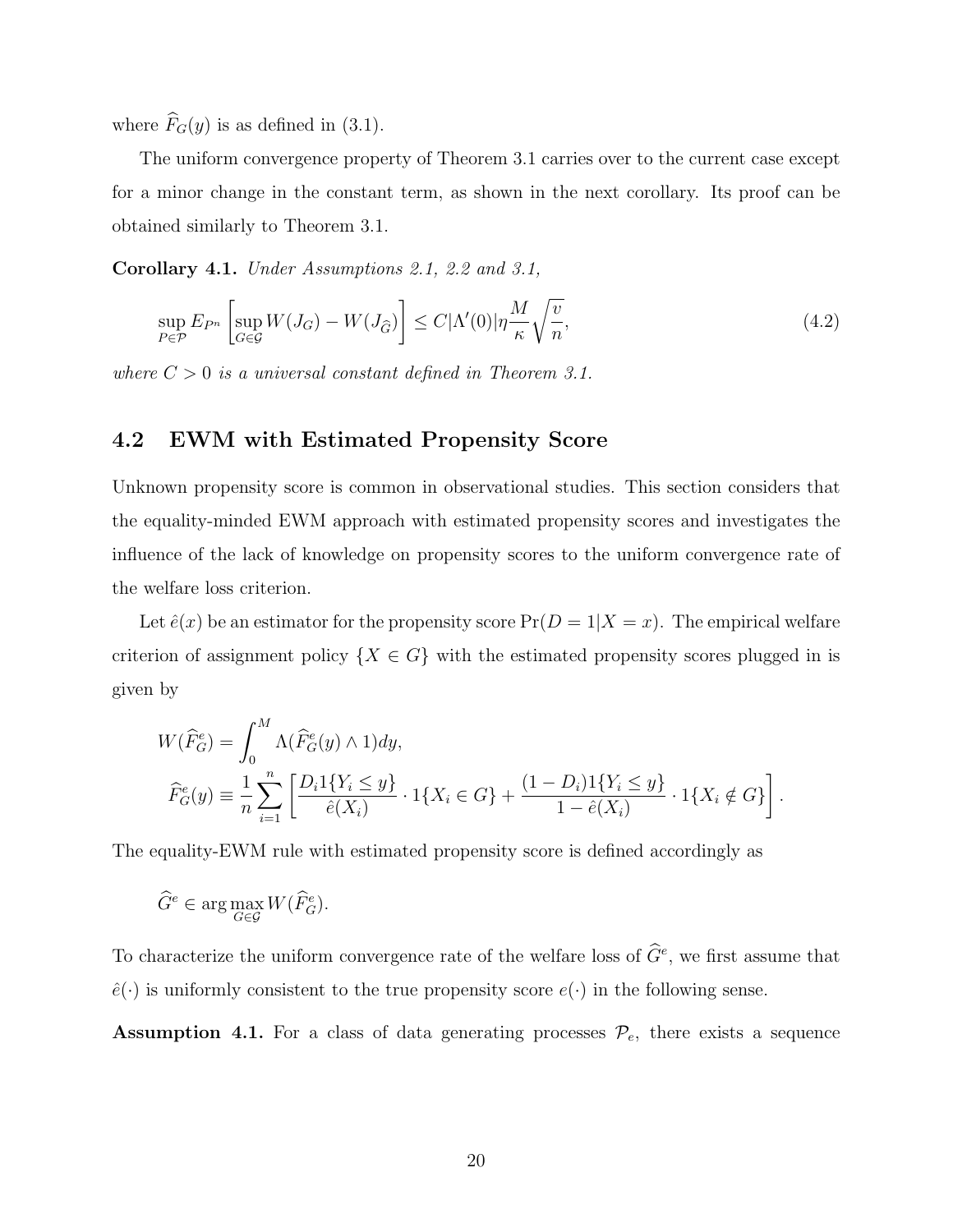$\phi_n \to \infty$  such that

$$
\limsup_{n \to \infty} \sup_{P \in \mathcal{P}_e} \phi_n E_{P^n} \left[ \frac{1}{n} \sum_{i=1}^n \left| 1 - \frac{e(X_i)}{\hat{e}(X_i)} \right| \right] < \infty \quad \text{and}
$$
\n
$$
\limsup_{n \to \infty} \sup_{P \in \mathcal{P}_e} \phi_n E_{P^n} \left[ \frac{1}{n} \sum_{i=1}^n \left| 1 - \frac{1 - e(X_i)}{1 - \hat{e}(X_i)} \right| \right] < \infty
$$
\n(4.3)

hold.

When the class of data generating processes  $\mathcal{P}_e$  constrains the propensity score to a parametric family with compact support of X, parametric estimator  $\hat{e}(X_i)$  satisfies this assumption with  $\phi_n = n^{1/2}$ . When the propensity scores are estimated nonparametrically instead,  $\phi_n$  is generally slower than  $n^{1/2}$ . The rate of  $\phi_n$  for nonparametrically estimated propensity scores depends on the smoothness of  $e(\cdot)$  and the dimension of X, as we discuss further below.

**Theorem 4.1.** Suppose Assumptions 2.1, 2.2 and 3.1 hold. For a class of data generating process  $P_e$ , if an estimator for the propensity score satisfies Assumption 4.1, then

$$
\sup_{P \in \mathcal{P}_e \cap \mathcal{P}} E_{P^n} \left[ W_{\mathcal{G}}^* - W(F_{\widehat{G}^e}) \right] \le O\left(\phi_n^{-1} \vee \sqrt{\frac{v}{n}}\right). \tag{4.4}
$$

Proof. See Appendix A.

This theorem extends Theorem 2.5 (e) of Kitagawa and Tetenov (2015) to the rankdependent social welfare case. The shown uniform convergence rate implies that the parametrically estimated propensity score achieving  $\phi_n = n^{1/2}$  does not affect the convergence rate property of the welfare loss. With nonparametrically estimated propensity score, on the other hand, the uniform welfare loss convergence rate can be slower than the one with the known propensity score obtained in Theorem 3.1. For instance, if  $\hat{e}(X_i)$  is estimated by local polynomial regression (with proper trimming), then for a suitably defined  $\mathcal{P}_e$ , we have  $\phi_n = n^{\frac{1}{2+d_x/\beta_e}}$ , where  $\beta_e \ge 1$  is the parameter constraining smoothness of  $e(\cdot)$  in terms of the degree of Hölder class of functions and  $d_x \ge 1$  is the dimension of X. Since  $\frac{1}{2+d_x/\beta_e} < \frac{1}{2}$  $\frac{1}{2}$ , the upper bound of the uniform convergence rate shown in Theorem 4.1 implies

$$
\sup_{P \in \mathcal{P}_e \cap \mathcal{P}} E_{P^n} \left[ W_{\mathcal{G}}^* - W(F_{\widehat{G}^e}) \right] \le O\left( n^{-\frac{1}{2 + d_x/\beta_e}} \right),\tag{4.5}
$$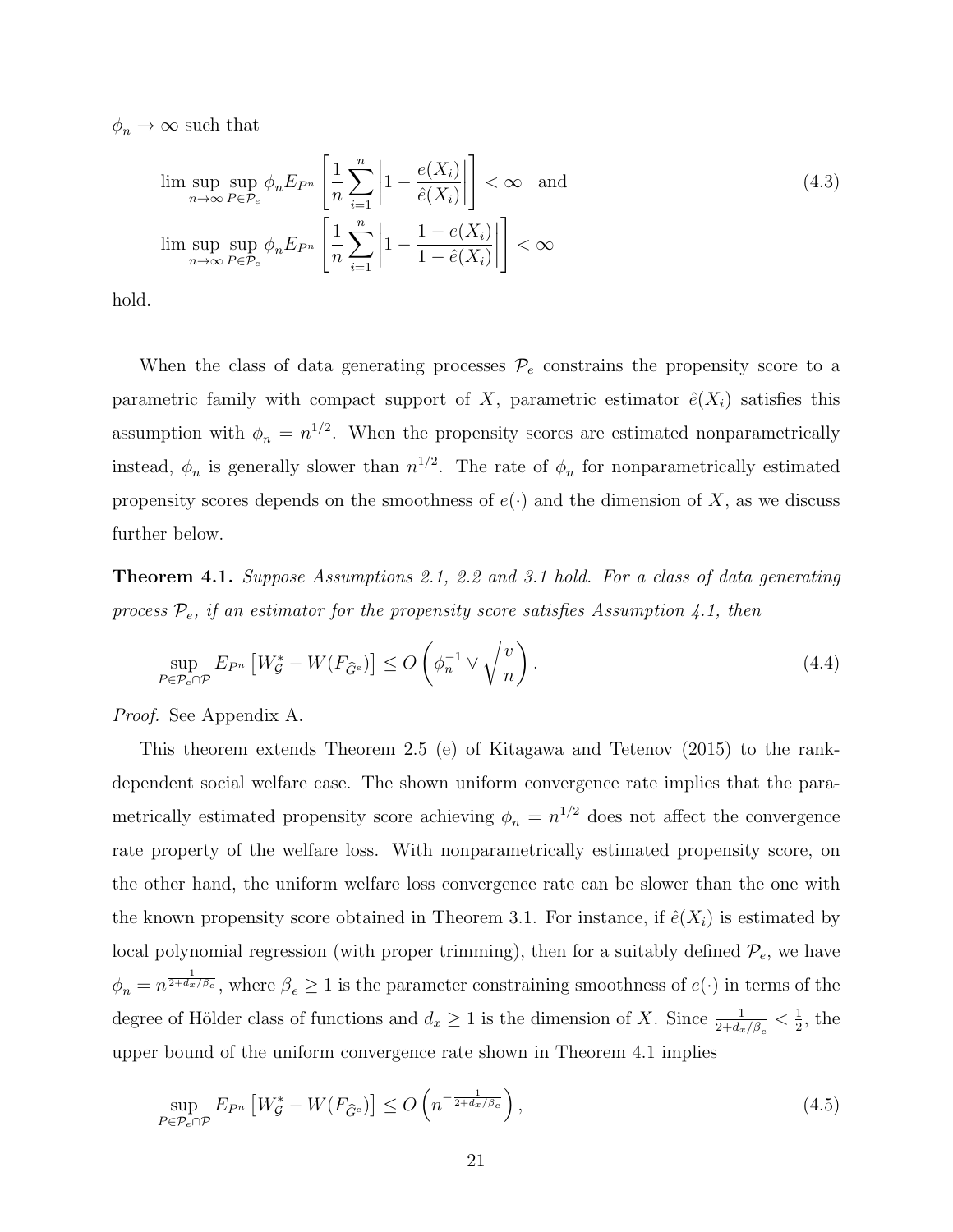as far as the VC-dimension of  $\mathcal G$  is either constant or does not grow too fast as the sample size. For a formal derivation of (4.5) and the precise construction of the local polynomial estimator for  $e(\cdot)$ , see Appendix B.

#### 4.3 Cost of Treatment and Capacity Constraint

The analyses in the preceding sections ignore the cost of treatment although most of the programs in reality are not cost-free. In this section, we discuss how to take into account the cost of treatment in the estimation of welfare maximizing treatment assignment policy. For tractability, we restrict the search of an optimal policy to non-randomized ones.

Let  $0 \leq c(x) < \infty$ ,  $x \in \mathcal{X}$ , be the cost of treatment 1 for a subject whose observable characteristics are x. We assume that treatment 0 is cost-free and  $c(\cdot)$  is known. Under the utilitarian welfare, it is simple to construct the social welfare criterion net of the cost of treatment by simply subtracting the per-capita cost of treatment  $C(G) \equiv \int_G c(x) dP_X(x)$ from the mean of outcomes. Thanks to the additivity of the utilitarian welfare, the optimal policy subject to the treatment cost is invariant to assumptions about who pays the cost. In contrast, for the case of rank-dependent social welfare, this invariance no longer holds; we have to be explicit about who bears the cost in the construction of the social welfare criterion.

To illustrate, consider a scenario where the outcome variable is income and the cost of treatment is self-financed by each recipient of the treatment, i.e., each recipient of treatment pays own cost without a borrowing constraint. In this case, by transforming one's potential outcomes to  $\tilde{Y}_{1i} \equiv Y_{1i} + \bar{c} - c(X_i)$  and  $\tilde{Y}_{0i} = Y_{0i} + \bar{c}$ , where  $\bar{c} = \sup_{x \in \mathcal{X}} c(x)$ ,<sup>4</sup> we can write the rank-dependent SWF of policy G as

$$
W^{sf}(G) = \int_0^\infty \Lambda(F_G^{sf}(y)) dy
$$
  
\n
$$
F_G^{sf}(y) \equiv \int_{\mathcal{X}} \left[ F_{\tilde{Y}_0|X=x}(y) 1\{x \notin G\} + F_{\tilde{Y}_1|X=x}(y) 1\{x \in G\} \right] dP_X(x),
$$
\n(4.6)

<sup>&</sup>lt;sup>4</sup>To be consistent with our Assumption 3.1 (BO), we add  $\bar{c}$  to the potential outcomes to ensure that the support of  $\tilde{Y}_{1i}$  to be contained in  $[0, M + \bar{c}]$ . Note that a uniform addition of a constant does not affect the welfare ranking of the policies.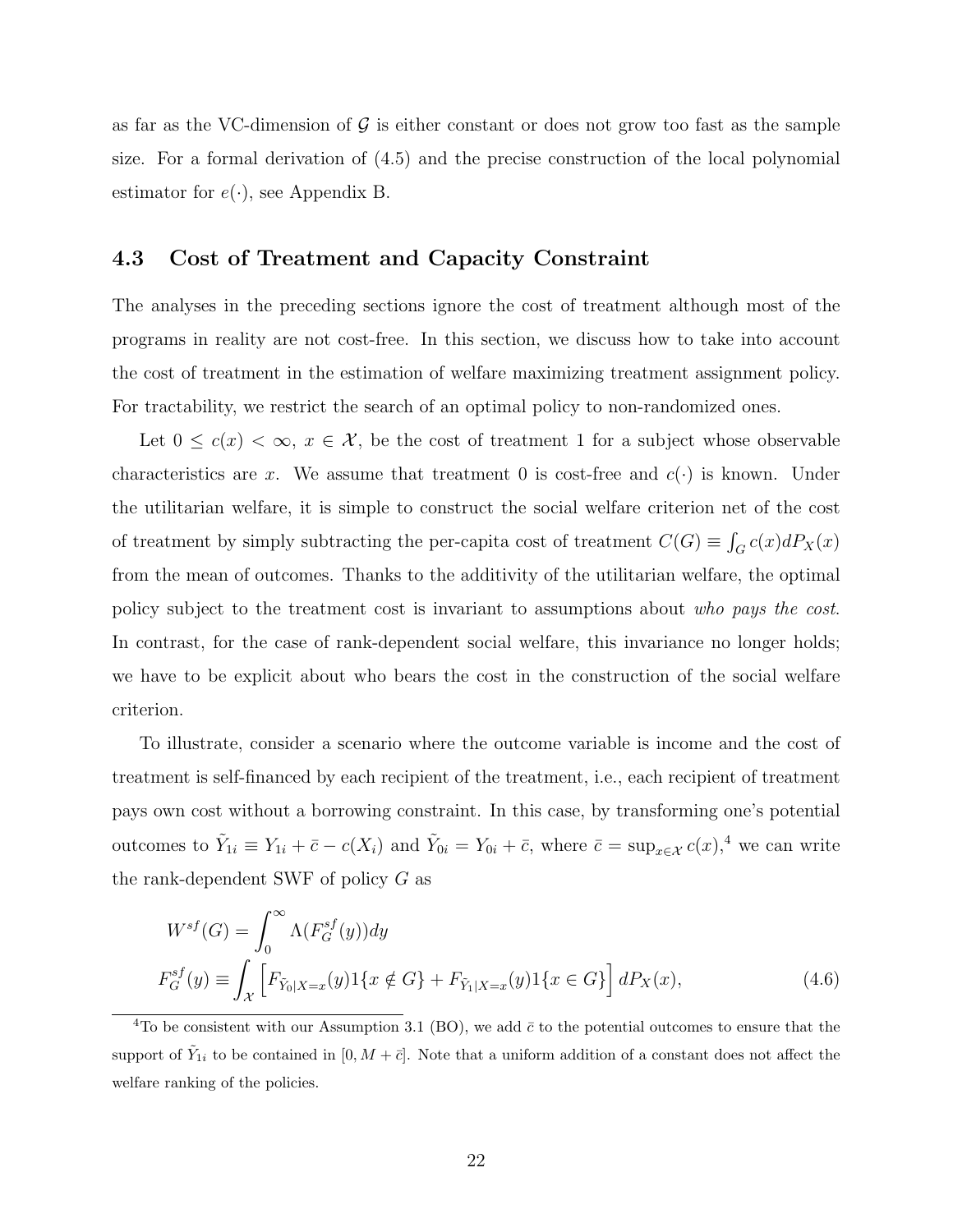where  $F_{\tilde{Y}_0|X=x}(\cdot)$  and  $F_{\tilde{Y}_1|X=x}(\cdot)$  are the cdfs of the transformed potential outcomes. An empirical welfare for  $W^{sf}(G)$  can be obtained by replacing  $\widehat{F}_G(y)$  in (3.2) by

$$
\widehat{F}_G^{sf}(y) \equiv \frac{1}{n} \sum_{i=1}^n \left[ \frac{D_i \cdot 1\{Y_i + \bar{c} - c(X_i) \le y\}}{e(X_i)} \cdot 1\{X_i \in G\} + \frac{(1 - D_i) \cdot 1\{Y_i + \bar{c} \le y\}}{1 - e(X_i)} \cdot 1\{X_i \notin G\} \right],
$$

Since this modification does not affect validity of Assumption 3.1, the EWM rule with the self-financed treatment cost attains the uniform welfare loss upper bounds of Theorem 3.1 with  $M + \bar{c}$  in place of M.

Consider an alternative scenario where the treatment cost is financed by all the population members equally in a lump-sum manner, i.e., per-capita treatment cost  $C(G)$  is subtracted from every individual's income independent of his assigned treatment. Using the representation of the rank-dependent SWF given in (2.2), the rank-dependent social welfare under the lump-sum treatment cost can be expressed as

$$
W^{ls}(G) \equiv \int_0^1 [F_G^{-1}(t) + \bar{c} - C(G)]\omega(t) = W(G) + \bar{c} - C(G), \tag{4.7}
$$

where we use  $\int_0^1 \omega(t)dt = \Lambda(0) - \Lambda(1) = 1.5$  An empirical welfare in this case is simple to construct,  $\widehat{W}^{ls}(G) \equiv \widehat{W}(G) + \bar{c} - \frac{1}{n}$  $\frac{1}{n} \sum_{i=1}^{n} c(X_i) \cdot 1\{X_i \in G\}$ , and the EWM rule is obtained by maximizing  $\widehat{W}^{ls}(\cdot)$  over  $G \in \mathcal{G}$ .

As a comparison of  $W^{sf}(G)$  and  $W^{ls}(G)$  shows, the SWFs with treatment cost can differ depending on the assumption about how the cost of treatment is financed by the population. This implies that with the rank-dependent SWF, not only a treatment assignment policy but also an allocation of the cost of treatment can be a vehicle of policy intervention with which the social planner can affect the social welfare. In this paper, we do not consider the joint optimization of the treatment assignment and cost allocation.

Another practical concern ruled out in the preceding sections is a capacity constraint, which limits the proportion of the population that can be assigned to treatment. Suppose that the proportion of the target population that could receive treatment 1 cannot exceed  $K \in (0, 1)$ . When  $P_X$  is unknown, Kitagawa and Tetenov (2015) propose a capacity constrained EWM procedure for the utilitarian welfare case by assuming that when treatment

 ${}^{5}$ Again, adding  $\bar{c}$  to all the quantiles is to ensure that the support of the outcome distribution is contained in  $[0, M + \bar{c}].$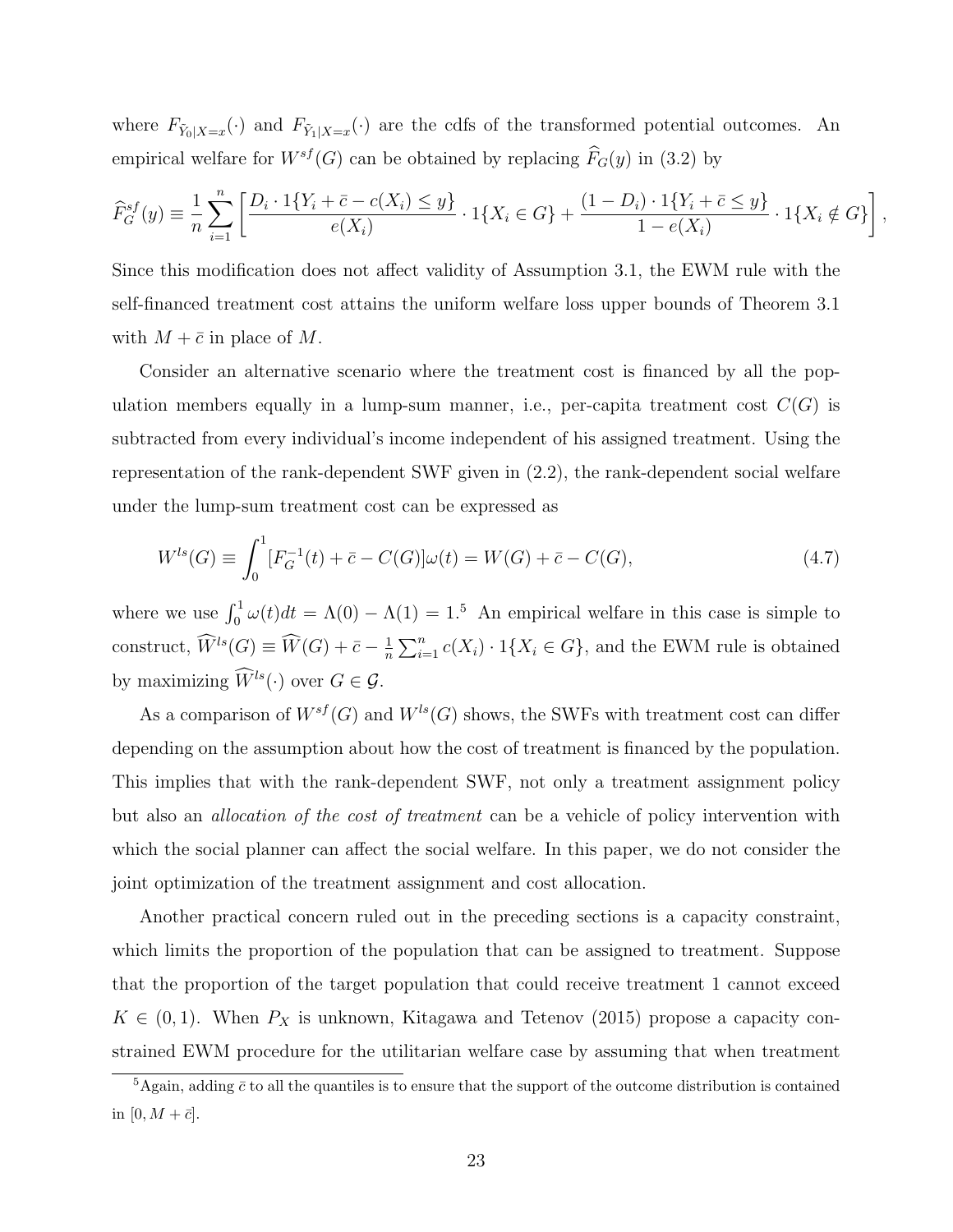rule G violates the capacity constraint,  $P_X(G) > K$ , the scarce treatment is randomly rationed to a fraction  $K/P_X(G)$  of the population of  $\{X \in G\}$  independently of  $(Y_0, Y_1, X)$ . This random-rationing approach can be straightforwardly extended to the EWM for the rank-dependent social welfare.

With the capacity constraint and random rationing, the cdf of outcomes realized at an assignment policy G can be written as

$$
F_G^K(y) = \int_{\mathcal{X}} \left[ F_{Y_0|X=x}(y) \mathbf{1}\{x \notin G\} + \left(1 - \min\left\{1, \frac{K}{P_X(G)}\right\} \right) F_{Y_0|X=x}(y) \mathbf{1}\{x \in G\} \right] dP_X(x).
$$
  
+ 
$$
\min \left\{1, \frac{K}{P_X(G)}\right\} F_{Y_1|X=x}(y) \mathbf{1}\{x \in G\}
$$

We hence obtain the social welfare under the capacity constraint and random rationing as  $W^K(G) \equiv \int_0^1 \Lambda(F_G^K(y)) dy$ . Its sample analog can be constructed by replacing  $\widehat{F}_G(y)$  in (3.2) with

$$
\widehat{F}_{G}^{K}(y) = \frac{1}{n} \sum_{i=1}^{n} \left[ \frac{\frac{(1-D_{i})1\{Y_{i} \leq y\}}{1-e(X_{i})} \cdot 1\{X_{i} \notin G\} + \left(1 - \min\left\{1, \frac{K}{P_{X,n}(G)}\right\}\right) \frac{(1-D_{i})1\{Y_{i} \leq y\}}{1-e(X_{i})} \cdot 1\{X_{i} \in G\}}{1 + \min\left\{1, \frac{K}{P_{X,n}(G)}\right\} \frac{D_{i}1\{Y_{i} \leq y\}}{e(X_{i})} \cdot 1\{X_{i} \in G\}} \right],
$$

where  $P_{X,n}(G)$  is a sample analog of  $P_X(G)$ . By combining the proof of Theorem 3.1 and the proof of Theorem 4.1 in Kitagawa and Tetenov (2015), we can show that the resulting EWM rule converges to the maximal attainable welfare at  $n^{-1/2}$  rate.

## 5 Empirical Illustration

To illustrate equality-minded empirical treatment choice, we apply our method to the experimental data from the National Job Training Partnership Act (JTPA) Study.<sup>6</sup> A detailed description of the study and an assessment of average program effects for five large subgroups of the target population is found in Bloom et al. (1997). The study randomized whether applicants were eligible to receive a mix of training, job-search assistance, and other services provided by the JTPA for a period of 18 months. It collected background information about the applicants prior to random assignment, as well as administrative and survey data on applicants' earnings in the 30-month period following assignment. We use the same sample

<sup>6</sup>We use the data provided in the Joshua Angrist's Data Archive at http://economics.mit.edu/faculty/angrist/data1/data/abangim02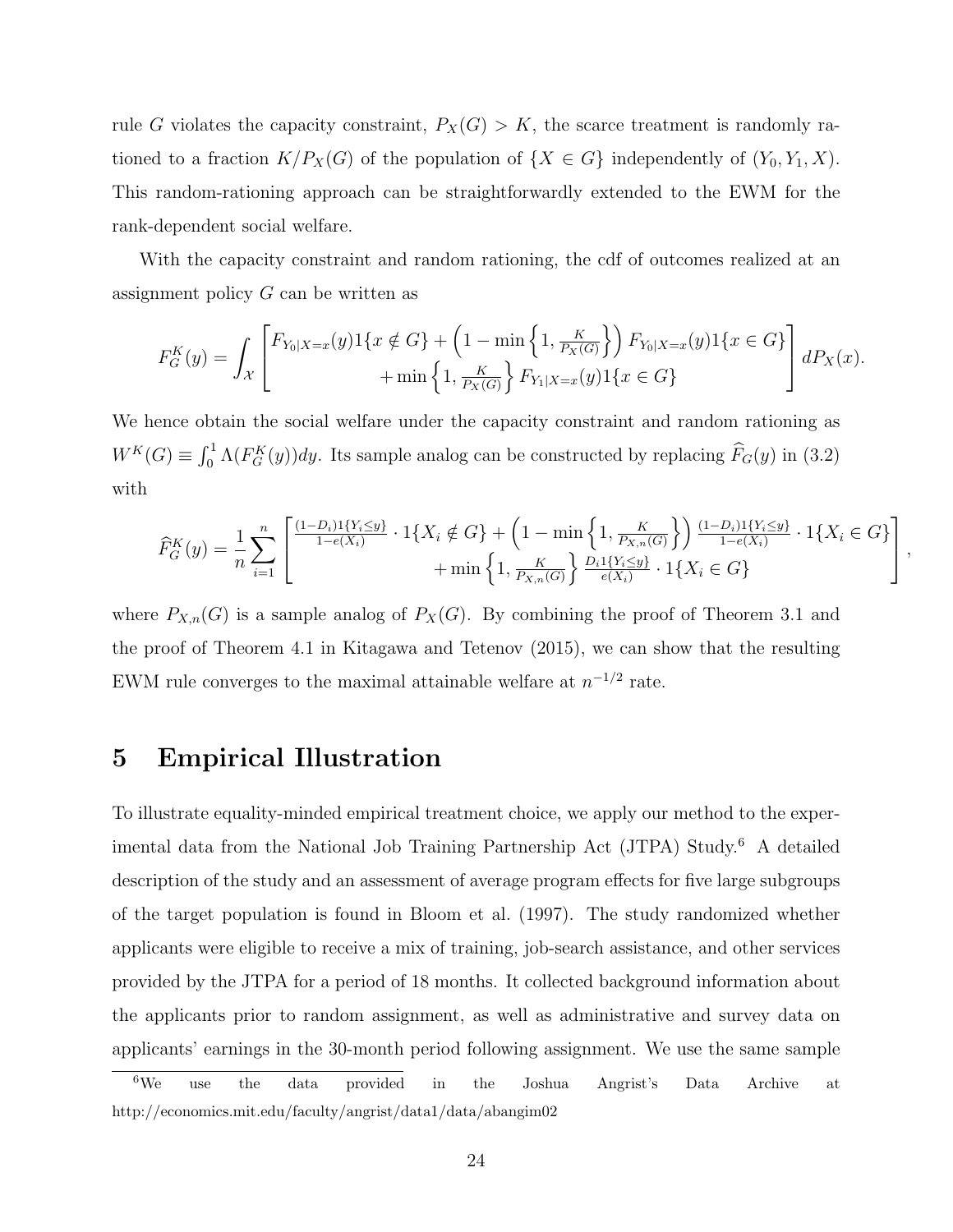| Treatment rule:                                                            | Representative income     | Average  | Share of population   |
|----------------------------------------------------------------------------|---------------------------|----------|-----------------------|
|                                                                            | for Gini welfare function | income   | assigned to treatment |
|                                                                            |                           |          |                       |
| Simple treatment rules                                                     |                           |          |                       |
|                                                                            |                           |          |                       |
| Treat nobody                                                               | \$6,610                   | \$14,969 | $\overline{0}$        |
|                                                                            |                           |          |                       |
| Treat everyone                                                             | \$7,310                   | \$16,238 | $\mathbf{1}$          |
|                                                                            |                           |          |                       |
| Quadrant class conditioning on years of education and pre-program earnings |                           |          |                       |
|                                                                            | \$7,406                   | \$16,583 | 0.8266                |
| Maximize average income                                                    |                           |          |                       |
| Maximize Gini welfare                                                      | \$7,440                   | \$15,953 | 0.7266                |
|                                                                            |                           |          |                       |
| Linear class conditioning on years of education and pre-program earnings   |                           |          |                       |
|                                                                            |                           |          |                       |
| Maximize average income                                                    | \$7,411                   | \$16,626 | 0.8197                |
|                                                                            |                           |          |                       |
| Maximize Gini welfare                                                      | \$7,478                   | \$16,063 | 0.7760                |
|                                                                            |                           |          |                       |

Table 1: Gini welfare and average income under selected treatment rules that condition on education and pre-program earnings.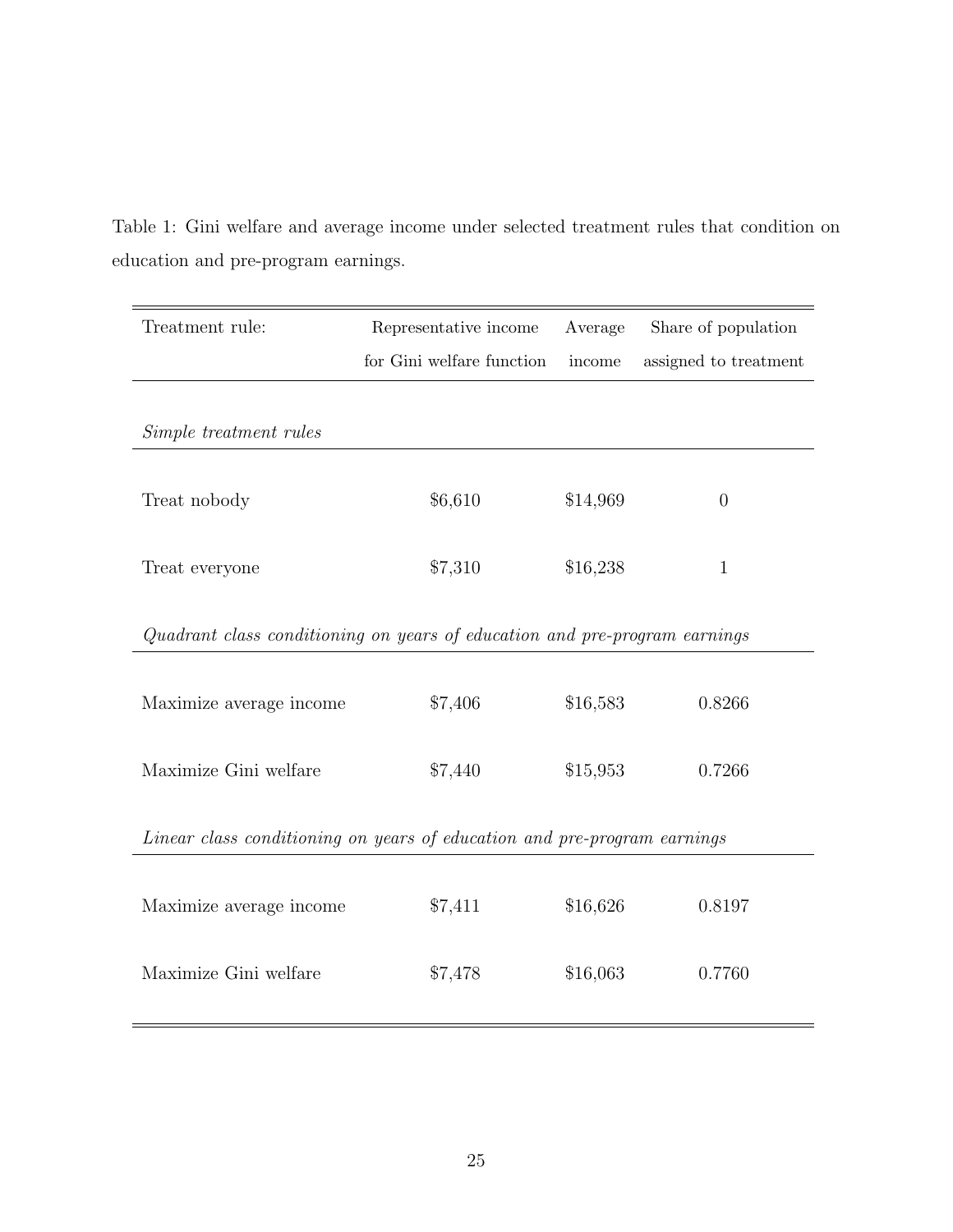

Figure 5: Treatment rules that maximize Gini welfare function and average income within the quadrant class conditioning on years of education and pre-program earnings



Figure 6: Treatment rules that maximize Gini welfare function and average income within the linear class conditioning on years of education and pre-program earnings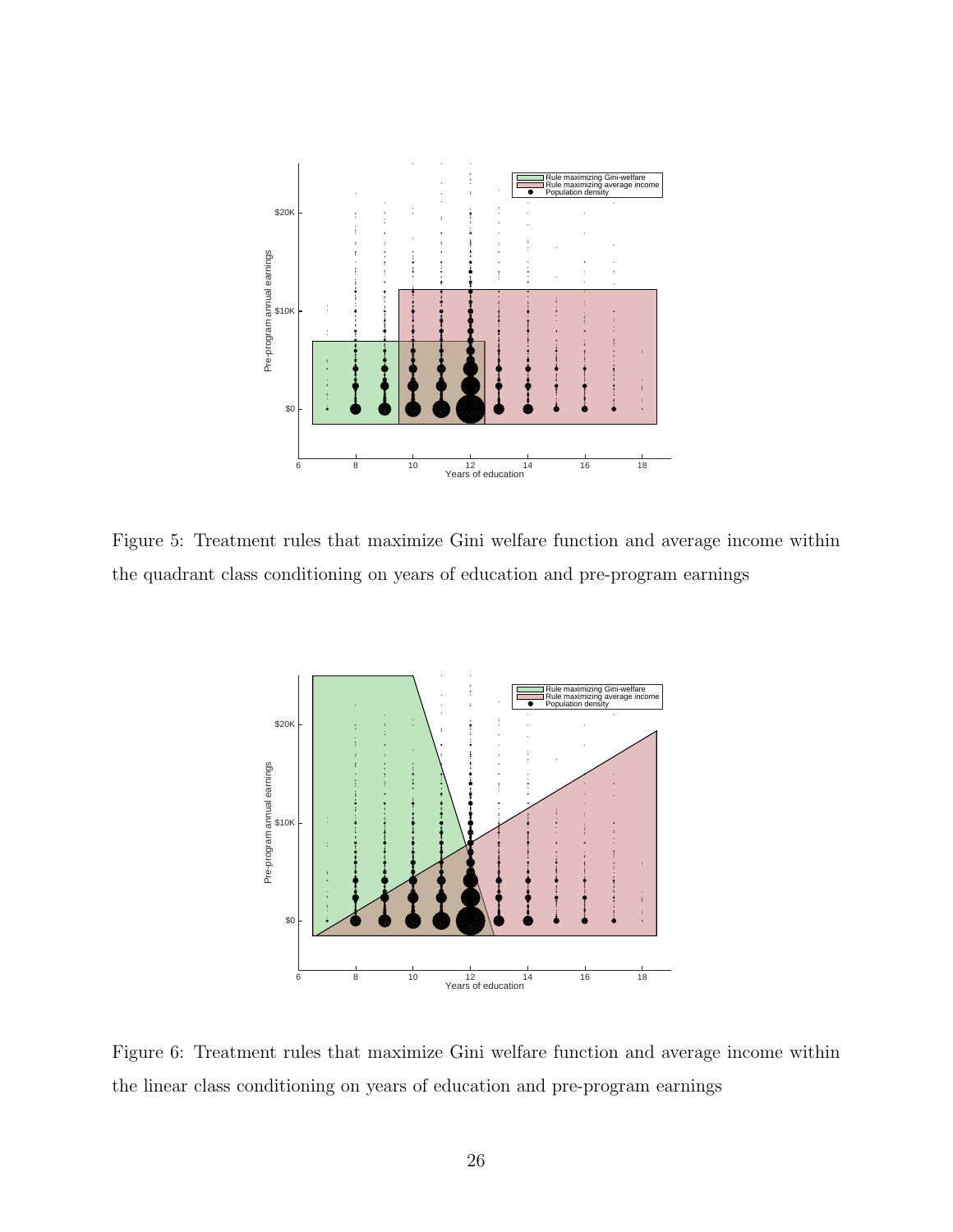of 11204 adults (22 years and older) used in the original evaluation of the program and many subsequent studies (Bloom et al., 1997, Heckman et al., 1997a, Abadie et al., 2002). The probability of being assigned to treatment was two thirds in this sample.

For this illustration, total individual earnings in the 30-month period following program assignment serve as the measure of income. We evaluate the Gini social welfare function as an example of an equality-minded criterion. We use average income as an example of a utilitarian criterion. For simplicity, we consider only the distribution of earnings in the population sampled for the experiment in the social welfare function. In practice, the targeted population is only part of the total population. The social welfare function should be evaluated on the full income distribution that combines both targeted and non-targeted individuals.

Pre-treatment variables on which we consider conditioning treatment assignment are the individual's years of education and earnings in the year prior to assignment. We do not use race, sex, or age to condition treatment assignment. Though treatment effects may vary with these characteristics, using them to condition treatment assignment is often socially unacceptable and illegal. Education and earnings are verifiable characteristics, which is also important for conditioning treatment assignment. The performance of treatment rules that condition on unverifiable characteristics is hard to evaluate if individuals change their self-reported characteristics to obtain their desired treatment assignment.

Table 1 compares empirical estimates of social welfare measures for a few alternative treatment rules. First, we consider simple treatment rules that either assign nobody or everybody to treatment. Second, we consider empirically optimal rules from the class of quadrant treatment rules:

$$
\mathcal{G}_Q \equiv \left\{ \begin{aligned} &\{x : s_1(\text{eduction} - t_1) > 0 \ \& s_2(\text{prior earnings} - t_2) > 0\} \,, \\ & s_1, s_2 \in \{-1, 0, 1\}, t_1, t_2 \in \mathbb{R} \end{aligned} \right\} \tag{5.1}
$$

This class of treatment eligibility rules is easily implementable and is often used in practice. To be assigned to treatment according to such rules, an individual's education and preprogram earnings both have to be above (or below) some specific thresholds. Third, we consider empirically optimal rules from the class of linear treatment rules:

$$
\mathcal{G}_{LES} \equiv \{ \{x : \beta_0 + \beta_1 \cdot \text{eduction} + \beta_2 \cdot \text{prior earnings} > 0 \}, \beta_0, \beta_1, \beta_2 \in \mathbb{R} \}. \tag{5.2}
$$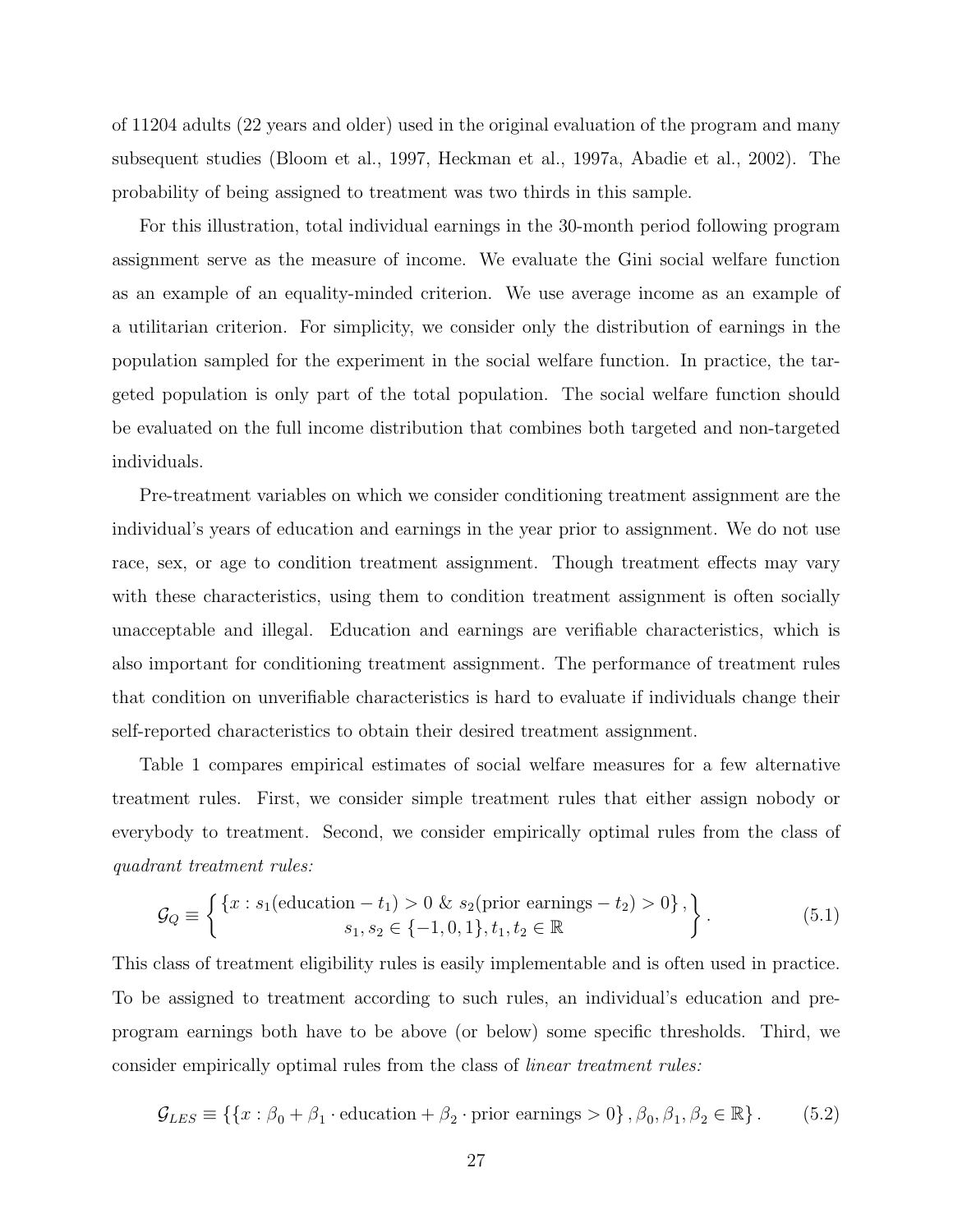The first column evaluates the Gini social welfare function, expressed in terms of the representative income of the policy. The income distribution generated by the policy is valued as much as an equal income distribution with the representative income. The second column lists the average income. The third column lists the proportion of the target population assigned to treatment by each policy.

Figure 5 compares the quadrant treatment rules maximizing the sample analogs of the Gini SWF and of the average income. Figure 6 compares the linear treatment rules maximizing these criteria. The size of black dots shows the number of individuals with different covariate values. Many individuals would be assigned to treatment by both rules, but there are also notable differences. Both quadrant and linear treatment rules maximizing the Gini SWF are focused on assigning low income, low education individuals to treatment. Treatment rules maximizing the average income instead favor low income, but more educated individuals. In both cases, treatment rules maximizing the Gini SWF would assign the program treatment to a lower proportion of the target population.

# 6 Conclusion

This paper develops an empirical welfare maximization method for treatment choice when the policy maker's objective is to maximize a rank-dependent SWF. We showed that we can learn the optimal feasible assignment policy under a rank-dependent social welfare at the same uniform convergence rate as we can for the optimal utilitarian assignment rule. The key restriction underlying these rate results is the complexity restriction (Assumption 2.2) imposed on the set of feasible policies. This complexity restriction should be seen as an attractive feature rather than a disadvantage of the method, as it offers a flexible and convenient way to incorporate the exogenous constraints that the policy maker faces in realistic settings of policy design. Our analytical results cover a general class of equalityminded rank-dependent SWFs. Computing the EWM rule is more challenging than in the utilitarian welfare case. Efficient computation for the equality-minded EWM rule remains an open question.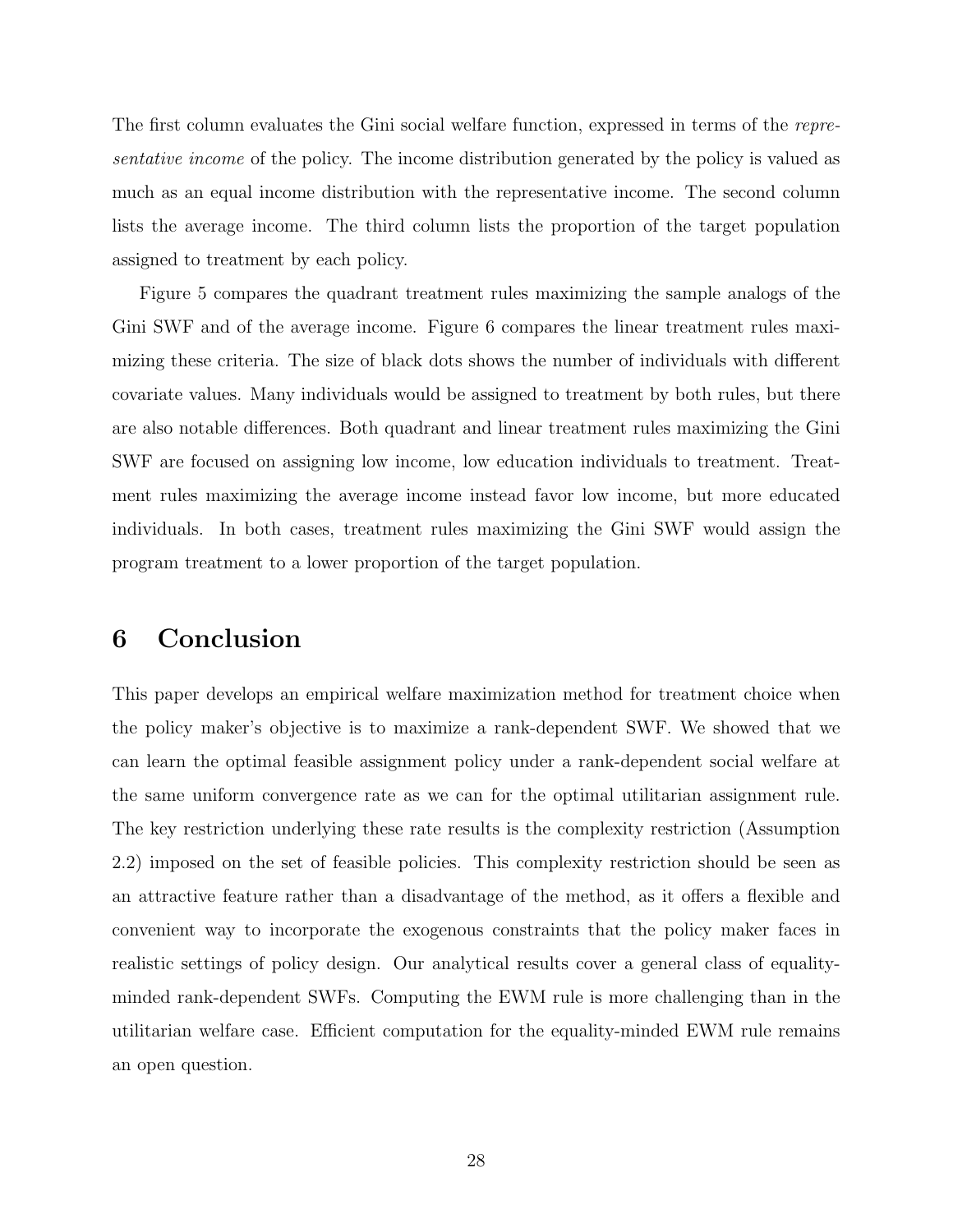# A Appendix: Lemmas and Proofs

*Proof of Theorem 2.1.* Denote an upper level set of  $\delta(x)$  at level  $u \in [0,1]$  by  $G(u) \equiv \{x \in$  $\mathcal{X}: \delta(x) \geq u$ . By noting

$$
\delta(x) = \int_0^1 1\{x \in G(u)\} du,
$$

we can rewrite  $F_{\delta}(y)$  defined in (2.4) as

$$
F_{\delta}(y) = \int_{\mathcal{X}} \left[ \int_0^1 1\{x \notin G(u)\} du \cdot F_{Y_0|X=x}(y) + \int_0^1 1\{x \in G(u)\} du \cdot F_{Y_1|X=x}(y) \right] dP_X(x)
$$
  
= 
$$
\int_0^1 \left[ \int_{\mathcal{X}} \left( 1\{x \notin G(u)\} \cdot F_{Y_0|X=x}(y) + 1\{x \in G(u)\} \cdot F_{Y_1|X=x}(y) \right) dP_X(x) \right] du
$$
  
= 
$$
\int_0^1 F_{G(u)}(y) du,
$$

where  $F_{G(u)}(y)$  is the distribution of outcomes induced by treatment rule  $\delta_{G(u)} \equiv 1\{x \in$  $G(u)$ . By convexity of  $\Lambda(\cdot)$ , we obtain

$$
\Lambda(F_{\delta}(y)) \leq \int_0^1 \Lambda(F_{G(u)}(y)) du,
$$

and this leads to

$$
W(F_{\delta}) \le \int_0^1 W(F_{G(u)}) du \equiv \bar{W}.
$$
\n(A.1)

Suppose that  $\overline{W} - W(F_{G(u)}) > 0$  for all  $u \in [0, 1]$ . Then the integral of this function over the set  $u \in [0, 1]$  of positive measure must also be strictly positive,

$$
0 < \int_0^1 \left( \bar{W} - W(F_{G(u)}) \right) du = \bar{W} - \bar{W},
$$

which is a contradiction. Therefore, there exists  $u^* \in [0,1]$  for which  $W(F_{G(u^*)}) \geq \overline{W}$ , hence  $W(F_{G(u^*)}) \geq W(F_{\delta})$ . If all upper level sets  $G(u)$  of  $\delta$  belong to  $\mathcal{G}$ , then also  $G(u^*) \in \mathcal{G}$ .

 $\Box$ 

*Proof of Theorem 3.1.* Take an arbitrary set  $G^* \in \mathcal{G}$ , then

$$
W(G^*) - W(\widehat{G}) = W(G^*) - \widehat{W}(\widehat{G}) + \widehat{W}(\widehat{G}) - W(\widehat{G})
$$
  
\n
$$
\leq W(G^*) - \widehat{W}(G^*) + \widehat{W}(\widehat{G}) - W(\widehat{G})
$$
  
\n
$$
\leq 2 \sup_{G \in \mathcal{G}} \left| \widehat{W}(G) - W(G) \right|,
$$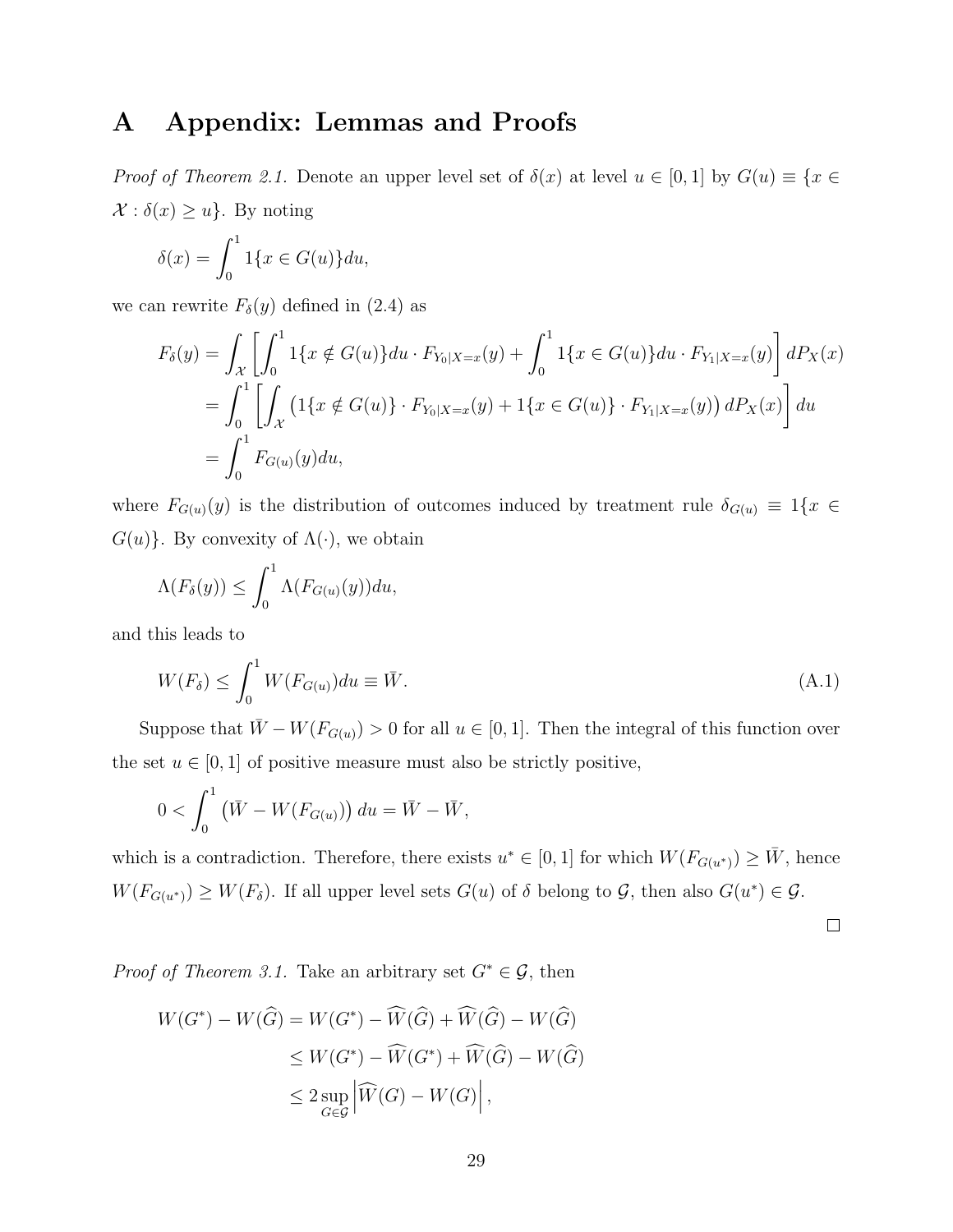where the second line follows since  $\widehat{W}(\widehat{G})$  maximizes  $\widehat{W}(G)$  over  $G \in \mathcal{G}$ . Since  $W^*_{\mathcal{G}} =$  $\max_{G \in \mathcal{G}} W(G)$ , it follows that

$$
W_{\mathcal{G}}^* - W(\widehat{G}) \le 2 \sup_{G \in \mathcal{G}} \left| \widehat{W}(G) - W(G) \right|.
$$
\n(A.2)

Since  $\Lambda(\cdot)$  is convex and non-increasing,

$$
\sup_{G \in \mathcal{G}} \left| \widehat{W}(G) - W(G) \right| = \sup_{G \in \mathcal{G}} \left| \int_0^M \Lambda(\widehat{F}_G(y)) dy - \int_0^M \Lambda(F_G(y)) dy \right|
$$
  
\n
$$
\leq \sup_{G \in \mathcal{G}} \int_0^M \left| \Lambda(\widehat{F}_G(y)) - \Lambda(F_G(y)) \right| dy
$$
  
\n
$$
\leq \int_0^M \sup_{G \in \mathcal{G}} \left| \Lambda(\widehat{F}_G(y)) - \Lambda(F_G(y)) \right| dy
$$
  
\n
$$
\leq |\Lambda'(0)| \int_0^M \sup_{G \in \mathcal{G}} \left| \widehat{F}_G(y) - F_G(y) \right| dy.
$$
 (A.3)

Combining (A.2) and (A.3), the average welfare loss of  $\widehat{G}$  can be bounded by

$$
E_{P^n}\left[W_{\mathcal{G}}^* - W(\widehat{G})\right] \le 2|\Lambda'(0)| \int_0^M E_{P^n}\left[\sup_{G \in \mathcal{G}} \left|\widehat{F}_G(y) - F_G(y)\right|\right] dy. \tag{A.4}
$$

Now consider treatment rule  $\hat{G}^R \equiv \arg \max_{G \in \mathcal{G}} \hat{W}^R(G)$  that maximizes empirical welfare computed from rescaled cdfs  $\widehat{W}^R(G) \equiv \int_0^M \Lambda(\widehat{F}_G^R(y))dy$ . The argument used to obtain equation (A.2) also applies, thus

$$
W_{\mathcal{G}}^* - W(\widehat{G}^R) \le 2 \sup_{G \in \mathcal{G}} \left| \widehat{W}^R(G) - W(G) \right|.
$$
\n(A.5)

An analog of (A.3) also holds for  $\hat{W}^R(G)$  (note that  $\hat{F}^R_G(y) = 1$  for all  $y \geq \hat{M}$  and  $\Lambda(1) = 0$ ):

$$
\sup_{G \in \mathcal{G}} \left| \widehat{W}^{R}(G) - W(G) \right| = \sup_{G \in \mathcal{G}} \left| \int_{0}^{\widehat{M}} \Lambda(\widehat{F}_{G}^{R}(y)) dy - \int_{0}^{M} \Lambda(F_{G}(y)) dy \right|
$$
  
\n
$$
= \sup_{G \in \mathcal{G}} \left| \int_{0}^{\widehat{M}} \Lambda(\widehat{F}_{G}^{R}(y)) dy + \int_{\widehat{M}}^{M} \Lambda(\widehat{F}_{G}^{R}(y)) dy - \int_{0}^{M} \Lambda(F_{G}(y)) dy \right|
$$
  
\n
$$
= \sup_{G \in \mathcal{G}} \left| \int_{0}^{M} \Lambda(\widehat{F}_{G}^{R}(y)) dy - \int_{0}^{M} \Lambda(F_{G}(y)) dy \right|
$$
  
\n
$$
\leq \sup_{G \in \mathcal{G}} \int_{0}^{M} \left| \Lambda(\widehat{F}_{G}^{R}(y)) - \Lambda(F_{G}(y)) \right| dy
$$
  
\n
$$
\leq |\Lambda'(0)| \int_{0}^{M} \sup_{G \in \mathcal{G}} \left| \widehat{F}_{G}^{R}(y) - F_{G}(y) \right| dy.
$$
 (A.6)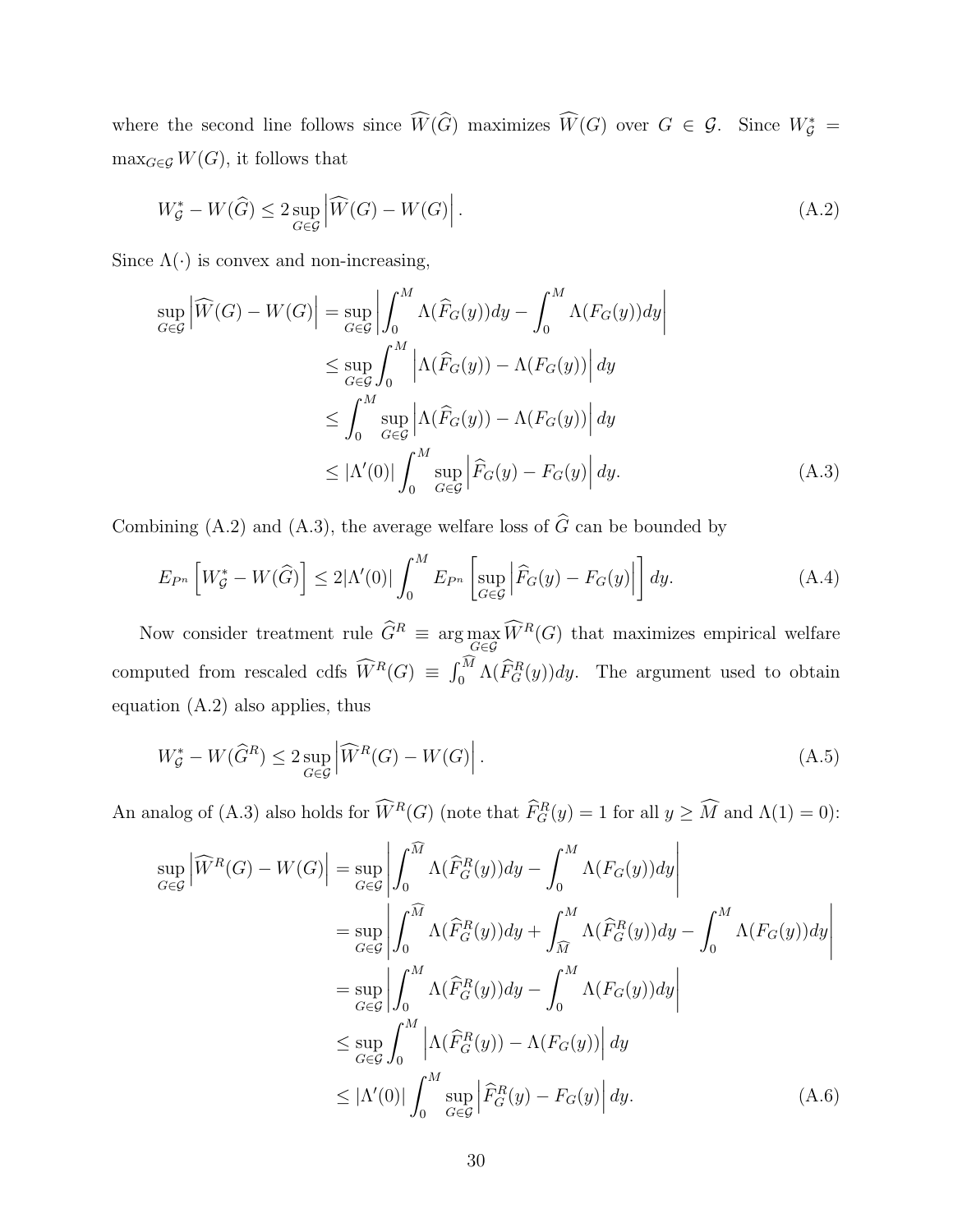Combining (A.5) and (A.6), the average welfare loss of  $\widehat{G}^R$  can by bounded by

$$
E_{P^n}\left[W_{\mathcal{G}}^* - W(\widehat{G}^R)\right] \le 2|\Lambda'(0)| \int_0^M E_{P^n}\left[\sup_{G \in \mathcal{G}} \left|\widehat{F}_G^R(y) - F_G(y)\right|\right] dy. \tag{A.7}
$$

We will show that for any G and  $y \leq M$ ,

$$
\left| \widehat{F}_G^R(y) - F_G(y) \right| \le \left| \widehat{F}_G(y) - F_G(y) \right| + \left| \widehat{F}_G(M) - F_G(M) \right|.
$$
\n(A.8)

First, we consider the case when  $\hat{F}_G(\hat{M}) > 0$ . It follows from the definition (3.4) that

$$
\left| \widehat{F}_G(y) - \widehat{F}_G^R(y) \right| = \frac{\widehat{F}_G(y)}{\widehat{F}_G(\widehat{M})} \left| \widehat{F}_G(\widehat{M}) - 1 \right| \le \left| \widehat{F}_G(M) - F_G(M) \right|
$$

since  $\widehat{F}_G(y) \leq \widehat{F}_G(\widehat{M}) = \widehat{F}_G(M)$  and  $F_G(M) = 1$ . Then

$$
\left| \widehat{F}_G^R(y) - F_G(y) \right| \le \left| \widehat{F}_G(y) - F_G(y) \right| + \left| \widehat{F}_G(y) - \widehat{F}_G^R(y) \right|
$$
  

$$
\le \left| \widehat{F}_G(y) - F_G(y) \right| + \left| \widehat{F}_G(M) - F_G(M) \right|.
$$

If, instead,  $\widehat{F}_G(\widehat{M}) = 0$ , it implies that  $\widehat{F}_G(y) = 0$  for all y, including  $\widehat{F}_G(M) = 0$ . Since  $\hat{F}_{G}^{R}(y) \in [0, 1]$  and  $F_{G}(y) \in [0, 1]$ , and  $F_{G}(M) = 1$  by Assumption 3.1(BO),

$$
\left|\widehat{F}_G^R(y) - F_G(y)\right| \le 1 = \left|\widehat{F}_G(M) - F_G(M)\right|.
$$

Hence inequality (A.8) also holds when  $\hat{F}_G(\hat{M}) = 0$ .

By combining (A.7), and (A.8), the average welfare loss of the rescaled EWM treatment rule  $\widehat{G}^R$  can be bounded by

$$
E_{P^n} \left[ W^*_{\mathcal{G}} - W(\widehat{G}^R) \right] \le 2|\Lambda'(0)| \int_0^M E_{P^n} \left[ \sup_{G \in \mathcal{G}} \left| \widehat{F}_G(y) - F_G(y) \right| \right] dy
$$
  
+ 2|\Lambda'(0)| \cdot M \cdot E\_{P^n} \left[ \sup\_{G \in \mathcal{G}} \left| \widehat{F}\_G(M) - F\_G(M) \right| \right]. \tag{A.9}

To bound (A.4) and (A.9), we derive a distribution-free upper bound for

$$
E_{P^n}\left[\sup_{G\in\mathcal{G}}\left|\widehat{F}_G(y)-F_G(y)\right|\right].
$$

Denote the observations by  $Z_i = (Y_i, D_i, X_i), i = 1, \ldots, n$  and the sample average with respect to them by  $E_n(\cdot)$ . To apply a maximal inequality for the centered empirical process to  $E_{P^n}$  $\sqrt{ }$ sup G∈G  $\left|\widehat{F}_G(y)-F_G(y)\right|$ 1 , note that with  $y$  fixed, it can be written as  $E_{P^n}$  $\sqrt{ }$ sup  $f \in \mathcal{F}$  $|E_n(f) - E_P(f)|$ 1 ,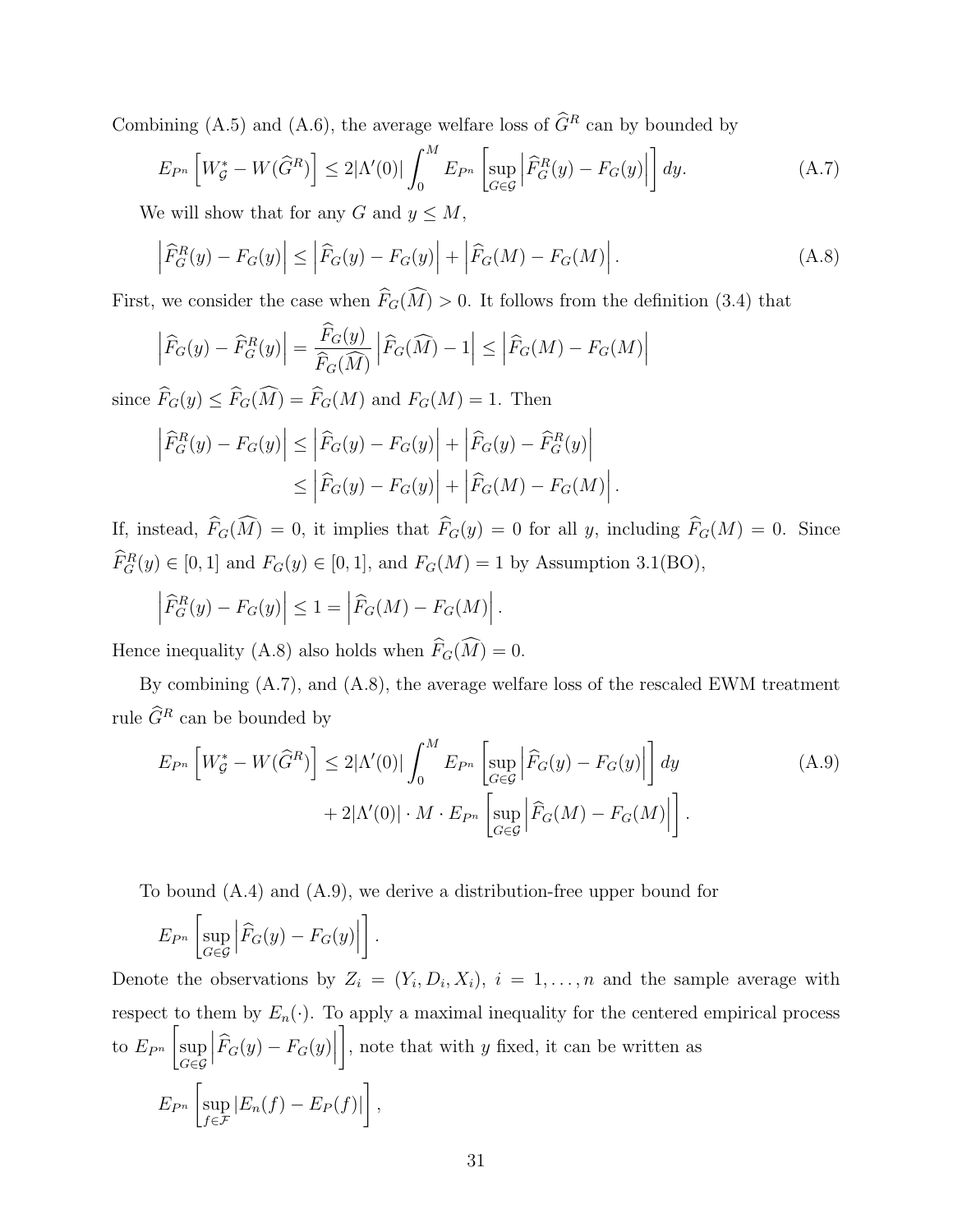where

$$
\mathcal{F} \equiv \left\{ f(Z_i) = \frac{D_i \cdot 1\{Y_i \le y\}}{e(X_i)} \cdot 1\{X_i \in G\} + \frac{(1 - D_i) \cdot 1\{Y_i \le y\}}{1 - e(X_i)} \cdot 1\{X_i \notin G\}, \ G \in \mathcal{G} \right\}.
$$

 $\mathcal F$  is a VC-subgraph class of functions with envelope  $\kappa^{-1}$  and VC-dimension less than or equal to v by Lemma A.1 of Kitagawa and Tetenov (2015). Accordingly, by applying the maximal inequality for the centered empirical processes over the VC-subgraph class of functions in the form given in Lemma A.4 of Kitagawa and Tetenov (2015), we obtain

$$
E_{P^n} \left[ \sup_{G \in \mathcal{G}} \left| \widehat{F}_G(y) - F_G(y) \right| \right] \le C_1 \kappa^{-1} \sqrt{\frac{v}{n}}, \tag{A.10}
$$

where  $C_1$  is a universal constant.

Plugging inequality (A.10) into (A.4) yields

$$
E_{P^n}\left[W_{\mathcal{G}}^* - W(\widehat{G})\right] \leq 2C_1|\Lambda'(0)|\frac{M}{\kappa}\sqrt{\frac{v}{n}}.
$$

Since this upper bound does not depend on  $P \in \mathcal{P}$ , this completes the proof of (3.6). Similarly, plugging  $(A.10)$  into  $(A.9)$  completes the proof of  $(3.7)$ 

$$
E_{P^n}\left[W_g^* - W(\widehat{G}^R)\right] \le 4C_1|\Lambda'(0)|\frac{M}{\kappa}\sqrt{\frac{v}{n}}.
$$

*Proof of Theorem 3.2.* We consider a suitable subclass  $\mathcal{P}^* \subset \mathcal{P}$ , for which the worst case welfare loss can be bounded from below by a distribution-free term that converges at rate  $n^{-1/2}$ . To simplify the proof, we restrict the range of outcomes to  $Y \in [0,1]$ . To rescale to  $Y \in [0, M]$ , we multiply M to the lower bound as the rank-dependent welfare is linear in multiplicative constant M.

The construction of  $\mathcal{P}^*$  proceeds as follows. By the definition of VC-dimension, there exists a set of v points in  $\mathcal{X}$ , denoted  $x_1, \ldots, x_v \in \mathcal{X}$  that are shattered by  $\mathcal{G}$ . We constrain the marginal distribution of X to being supported only on  $(x_1, \ldots, x_v)$ . Let  $t^* \in (0, 1]$  stated in the current theorem be given. We put mass  $p \equiv \frac{t^*}{n}$  $\frac{t^*}{v-1}$  at  $x_i$ ,  $i < v$ , and mass  $1-t^*$  at  $x_v$ . Thusconstructed marginal distribution of X is common in  $\mathcal{P}^*$ . Let the distribution of treatment indicator D be independent of  $(Y_0, Y_1, X)$ , and let D follow the Bernoulli distribution with  $Pr(D = 1) = 1/2$ . Let  $\mathbf{b} = (b_1, \ldots, b_{v-1}) \in \{0,1\}^{v-1}$  be a bit vector used to index a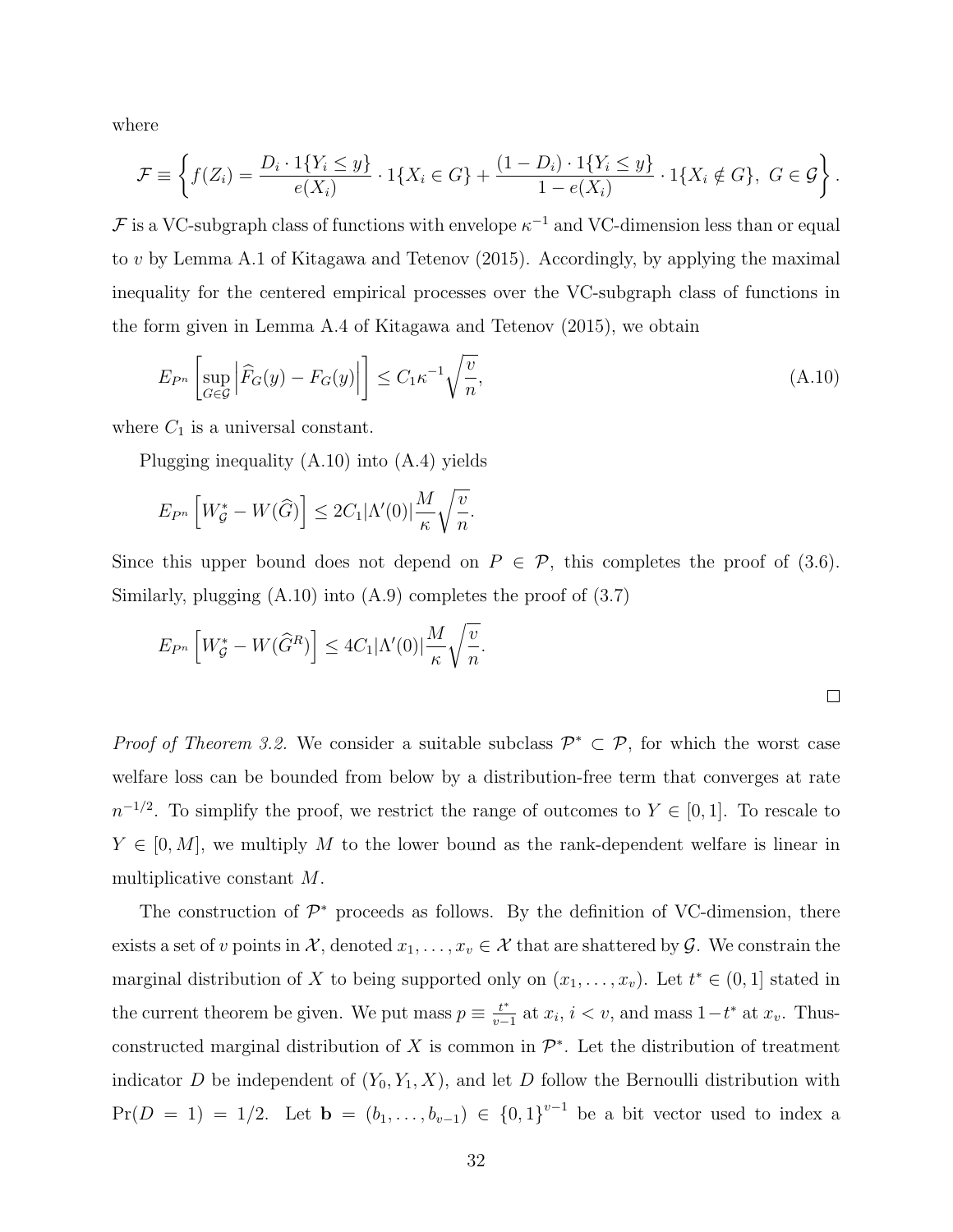member of  $\mathcal{P}^*$ , i.e.,  $\mathcal{P}^* = \{P_{\mathbf{b}} : \mathbf{b} \in \{0,1\}^{v-1}\}$  consists of a finite number of DGPs. For each  $j = 1, \ldots, (v-1)$ , and depending on **b**, construct the following conditional distributions of potential outcomes given  $X = x_j$ ; if  $b_j = 1$ ,

$$
Y_0|(X=x_j) \sim Ber\left(\frac{1-\gamma}{2}\right), \quad Y_1|(X=x_j) \sim Ber\left(\frac{1+\gamma}{2}\right),\tag{A.11}
$$

and, if  $b_j = 0$ ,

$$
Y_0|(X=x_j) \sim Ber\left(\frac{1+\gamma}{2}\right), \quad Y_1|(X=x_j) \sim Ber\left(\frac{1-\gamma}{2}\right),\tag{A.12}
$$

where  $Ber(m)$  denotes the Bernoulli distribution with mean m and  $\gamma \in (0,1)$  is chosen properly in a later step of the proof. For  $j = v$ , we set the distribution of potential outcomes to be degenerate at the maximum value of Y,  $P(Y_0 = Y_1 = 1 | X = x_v) = 1$ . Clearly,  $P_{\mathbf{b}} \in \mathcal{P}$ for every  $\mathbf{b} \in \{0,1\}^{v-1}$ . We accordingly define  $\mathcal{P}^* = \{P_\mathbf{b} : \mathbf{b} \in \{0,1\}^{v-1}\} \subset \mathcal{P}$ .

Note that when the outcome distribution is Bernoulli with mean  $\mu$ , the equality-minded welfare function equals  $W(F) = \Lambda(1 - \mu)$ , which is a non-decreasing function of  $\mu$ . Hence, given knowledge of  $P_{\mathbf{b}}$ , an optimal treatment assignment rule for the equality-minded welfare coincides with that for the utilitarian welfare case,

$$
G_{\mathbf{b}}^* = \{x_j : j < v, b_j = 1\} \,,
$$

which is feasible, since  $G_{\mathbf{b}}^* \in \mathcal{G}$  by the construction of the support points of X. The maximized social welfare is accordingly obtained as

$$
W(G_{\mathbf{b}}^{*}) = \Lambda (1 - \mu^{*}),
$$
  

$$
\mu^{*} \equiv p(v - 1) \left( \frac{1 + \gamma}{2} \right) + (1 - t^{*}) = t^{*} \left( \frac{1 + \gamma}{2} \right) + (1 - t^{*}),
$$

which does not depend on **b**.

Let G be an arbitrary treatment choice rule as a function of observations  $Z_i \equiv (Y_i, D_i, X_i)$ ,  $i = 1, \ldots, n$ , and  $\hat{\mathbf{b}} \in \{0, 1\}^{(v-1)}$  be a binary vector whose j-th element is  $\hat{b}_j = 1\{x_j \in \widehat{G}\}.$ Let  $\mu_{\widehat{G}}$  be the mean of outcome Y when treatment assignment rule  $\widehat{G}$  is implemented for a given realization of the sample. For  $P \in \mathcal{P}^*$  outcomes are binary, hence

$$
\mu_{\widehat{G}} \equiv \int_{\widehat{G}} \Pr(Y_1 = 1 | X = x) dP_X(x) + \int_{\widehat{G}^c} \Pr(Y_0 = 1 | X = x) dP_X(x).
$$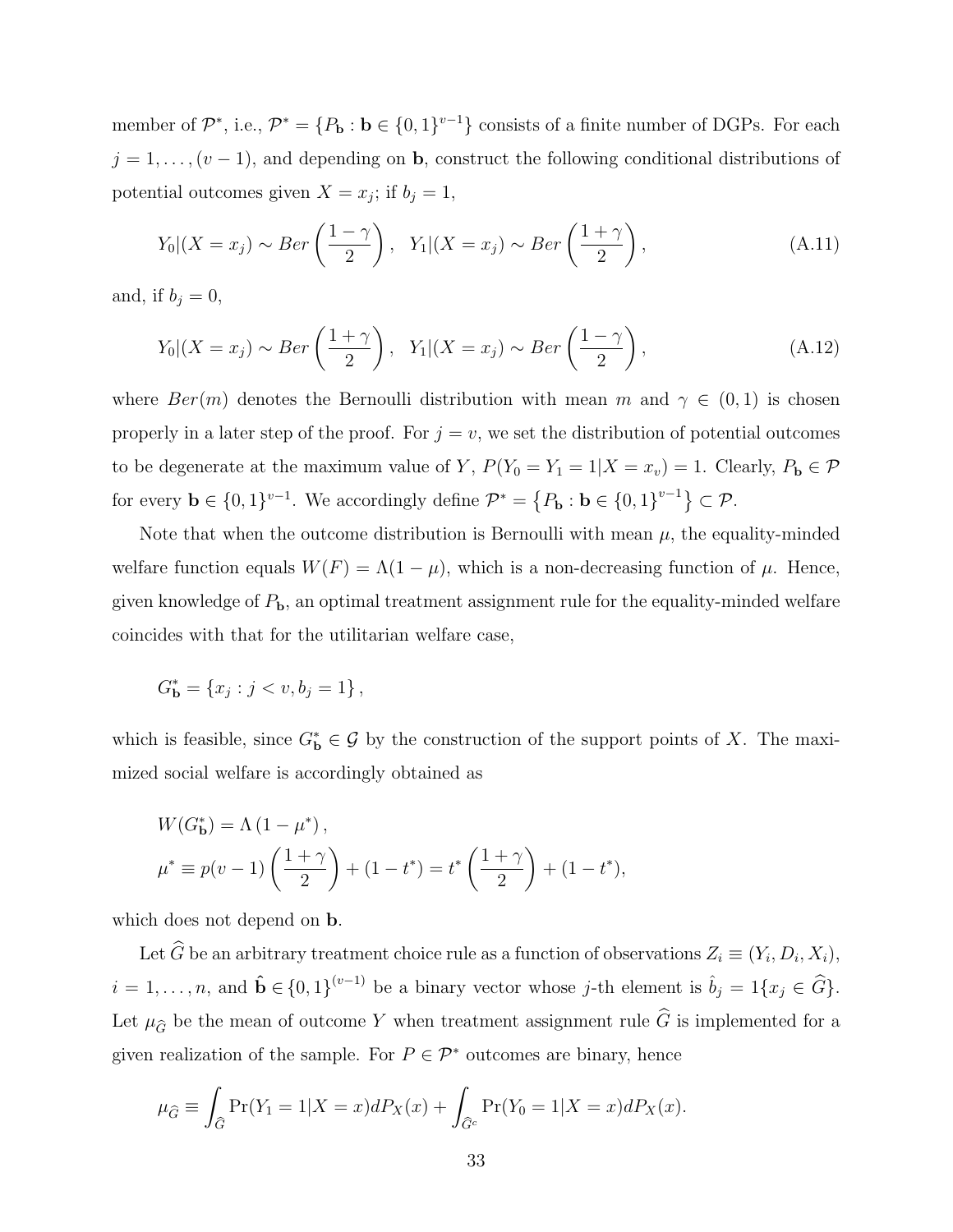Consider  $\pi$  (**b**), a prior distribution for **b**, such that  $b_1, \ldots, b_{v-1}$  are iid and  $b_1 \sim Ber(1/2)$ . The welfare loss satisfies the following inequalities:

$$
\sup_{P \in \mathcal{P}} E_{P^n} \left[ W_{\mathcal{G}}^* - W(\widehat{G}) \right] \ge \sup_{P_{\mathbf{b}} \in \mathcal{P}^*} E_{P_{\mathbf{b}}^n} \left[ W(G_{\mathbf{b}}^*) - W(\widehat{G}) \right]
$$
  
\n
$$
\ge \int_{\mathbf{b}} E_{P_{\mathbf{b}}^n} \left[ W(G_{\mathbf{b}}^*) - W(\widehat{G}) \right] d\pi(\mathbf{b})
$$
  
\n
$$
= \int_{\mathbf{b}} E_{P_{\mathbf{b}}^n} \left[ \Lambda (1 - \mu^*) - \Lambda (1 - \mu_{\widehat{G}}) \right] d\pi(\mathbf{b})
$$
  
\n
$$
\ge \int_{\mathbf{b}} E_{P_{\mathbf{b}}^n} \left[ |\Lambda'(1 - \mu_{\widehat{G}})| (\mu^* - \mu_{\widehat{G}}) \right] d\pi(\mathbf{b})
$$
  
\n
$$
\ge |\Lambda'(t^*)| \int_{\mathbf{b}} E_{P_{\mathbf{b}}^n} \left[ \mu^* - \mu_{\widehat{G}} \right] d\pi(\mathbf{b}), \tag{A.13}
$$

where the fourth line follows since  $\Lambda(\cdot)$  is convex and non-increasing. The fifth line follows from the observation that for all  $P \in \mathcal{P}^*$ ,  $\mu_G \geq 1 - t^*$  for any treatment rule G, therefore  $|\Lambda'(1-\mu_{\widehat{G}})| \geq |\Lambda'(t^*)|.$ 

Consider now bounding  $\int_{\mathbf{b}} E_{P_{\mathbf{b}}^n} \left[ \mu^* - \mu_{\widehat{G}} \right] d\pi(\mathbf{b})$  from below. Building on the lower bound calculation for the classification risk of the empirical risk minimizing classifier in Lugosi (2002), the proof of Theorem 2.2 in Kitagawa and Tetenov (2015) considers bounding a similar quantity, though the current construction of  $\mathcal{P}^*$  is different from theirs. Therefore, in what follows, we reproduce the proof of Theorem 2.2 in Kitagawa and Tetenov (2015) with some necessary modifications.

Consider

$$
\int_{\mathbf{b}} E_{P_{\mathbf{b}}} \left[ \mu^* - \mu_{\widehat{G}} \right] d\pi(\mathbf{b}) \geq \gamma \int_{\mathbf{b}} E_{P_{\mathbf{b}}} \left[ P_X(G_{\mathbf{b}}^* \Delta \widehat{G}) \right] d\pi(\mathbf{b})
$$
\n
$$
= \gamma \int_{\mathbf{b}} \int_{Z_1, \dots, Z_n} P_X \left( \{ b(X) \neq \hat{b}(X) \} \right) dP^n \left( Z_1, \dots, Z_n | \mathbf{b} \right) d\pi(\mathbf{b})
$$
\n
$$
\geq \inf_{\widehat{G}} \gamma \int_{\mathbf{b}} \int_{Z_1, \dots, Z_n} P_X \left( \{ b(X) \neq \hat{b}(X) \} \right) dP^n \left( Z_1, \dots, Z_n | \mathbf{b} \right) d\pi(\mathbf{b})
$$

where each  $b(X)$  and  $\hat{b}(X)$  is an element of **b** and **b** such that  $b(x_j) = b_j$ ,  $\hat{b}(x_j) = \hat{b}_j$ , and  $b(x_v) = \hat{b}(x_v) = 0$ . Note that the last expression can be seen as the minimized Bayes risk with the loss function corresponding to the classification error for predicting binary unknown random variable  $b(X)$ . Hence, the minimizer of the Bayes risk is attained by the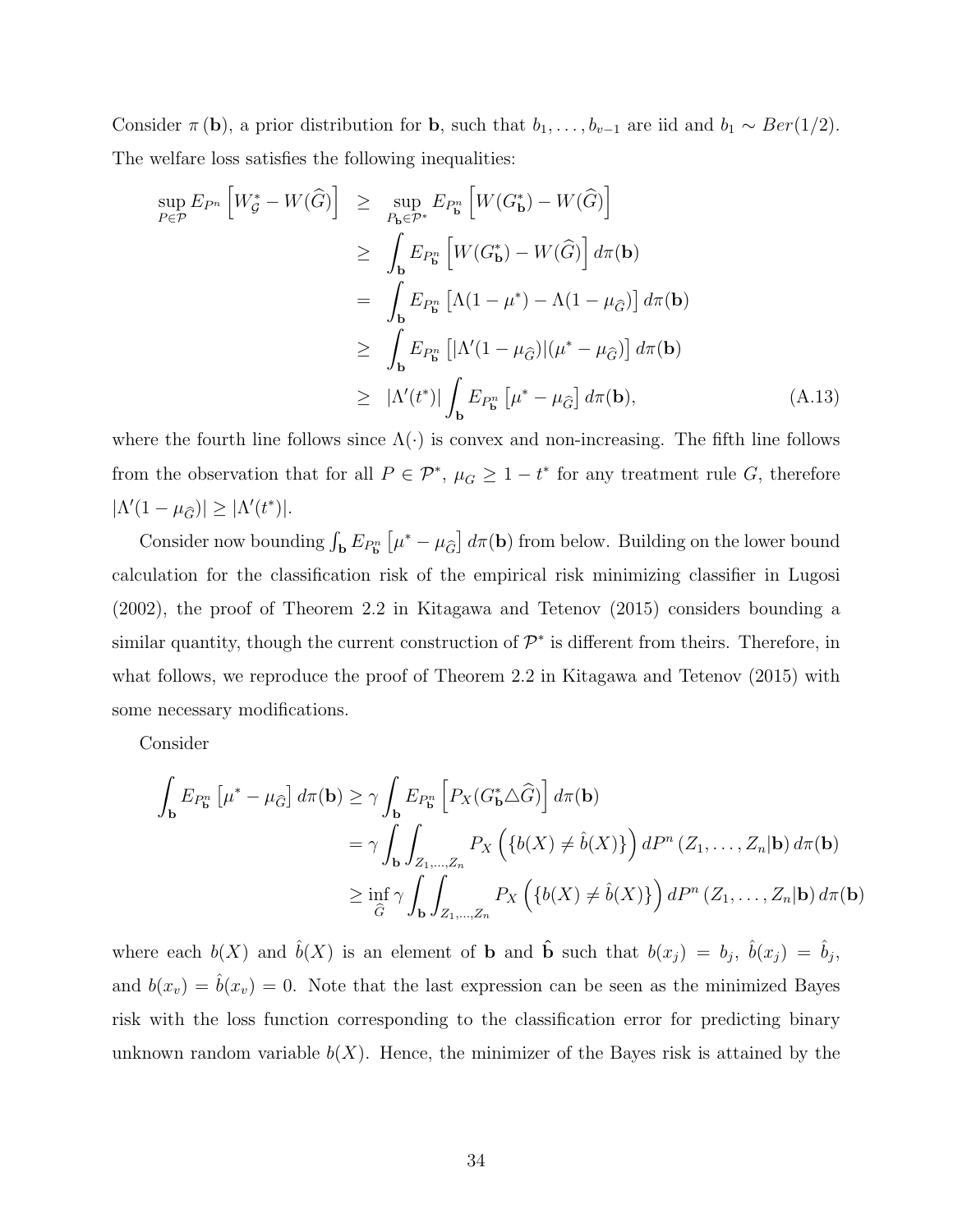Bayes classifier,

$$
\widehat{G}^* = \left\{ x_j : \pi(b_j = 1 | Z_1, \dots, Z_n) \ge \frac{1}{2}, j < v \right\},\
$$

where  $\pi(b_j|Z_1,\ldots,Z_n)$  is the posterior of  $b_j$ . The minimized Bayes risk is given by

$$
\gamma \int_{Z_1,\dots,Z_n} E_X \left[ \min \left\{ \pi \left( b(X) = 1 | Z_1,\dots,Z_n \right), 1 - \pi \left( b(X) = 1 | Z_1,\dots,Z_n \right) \right\} \right] d\tilde{P}^n
$$
  
= 
$$
\gamma \int_{Z_1,\dots,Z_n} \sum_{j=1}^{\nu-1} p \left[ \min \left\{ \pi \left( b_j = 1 | Z_1,\dots,Z_n \right), 1 - \pi \left( b_j = 1 | Z_1,\dots,Z_n \right) \right\} \right] d\tilde{P}^n (A.14)
$$

where  $\tilde{P}^n$  is the marginal likelihood of  $\{(Y_i, D_i, X_i) : i = 1, \ldots, n\}$  corresponding to prior  $\pi(\mathbf{b})$ . For each  $j = 1, \ldots, (v-1)$  let

$$
k_j^+ = # \{ i : X_i = x_j, Y_i D_i = 1 \text{ or } (1 - Y_i)(1 - D_i) = 1 \},
$$
  

$$
k_j^- = # \{ i : X_i = x_j, (1 - Y_i)D_i = 1 \text{ or } Y_i(1 - D_i) = 1 \}.
$$

The posterior for  $b_j = 1$  can be written as

$$
\pi(b_j = 1 | Z_1, \dots, Z_n) = \begin{cases} \frac{\frac{1}{2}}{\left(\frac{1+\gamma}{2}\right)^{k_j^+} \left(\frac{1-\gamma}{2}\right)^{k_j^-}} & \text{if } \#\{i : X_i = x_j\} = 0, \\ \frac{\left(\frac{1+\gamma}{2}\right)^{k_j^+} \left(\frac{1-\gamma}{2}\right)^{k_j^-}}{\left(\frac{1+\gamma}{2}\right)^{k_j^+} \left(\frac{1-\gamma}{2}\right)^{k_j^-} \left(\frac{1-\gamma}{2}\right)^{k_j^+}} & \text{otherwise.} \end{cases}
$$

Hence,

$$
\min \left\{ \pi \left( b_j = 1 | Z_1, \dots, Z_n \right), 1 - \pi \left( b_j = 1 | Z_1, \dots, Z_n \right) \right\}
$$
\n
$$
= \frac{\min \left\{ \left( \frac{1+\gamma}{2} \right)^{k_j^+} \left( \frac{1-\gamma}{2} \right)^{k_j^-} , \left( \frac{1+\gamma}{2} \right)^{k_j^-} \left( \frac{1-\gamma}{2} \right)^{k_j^+} \right\}}{\left( \frac{1+\gamma}{2} \right)^{k_j^+} \left( \frac{1-\gamma}{2} \right)^{k_j^-} + \left( \frac{1+\gamma}{2} \right)^{k_j^-} \left( \frac{1-\gamma}{2} \right)^{k_j^+}} \right\}}
$$
\n
$$
= \frac{\min \left\{ 1, \left( \frac{1+\gamma}{1-\gamma} \right)^{k_j^+ - k_j^-} \right\}}{1 + \left( \frac{1+\gamma}{1-\gamma} \right)^{k_j^+ - k_j^-}}
$$
\n
$$
= \frac{1}{1 + a^{\left[ k_j^+ - k_j^- \right]}}, \text{ where } a = \frac{1+\gamma}{1-\gamma} > 1. \tag{A.15}
$$

Coarsen an observation of  $(Y_i, D_i)$  into  $\tilde{Y}_i$  defined as

$$
\tilde{Y}_i = \begin{cases}\n1 & \text{if } Y_i D_i + (1 - Y_i)(1 - D_i) = 1, \\
-1 & \text{otherwise.} \n\end{cases}
$$
\n(A.16)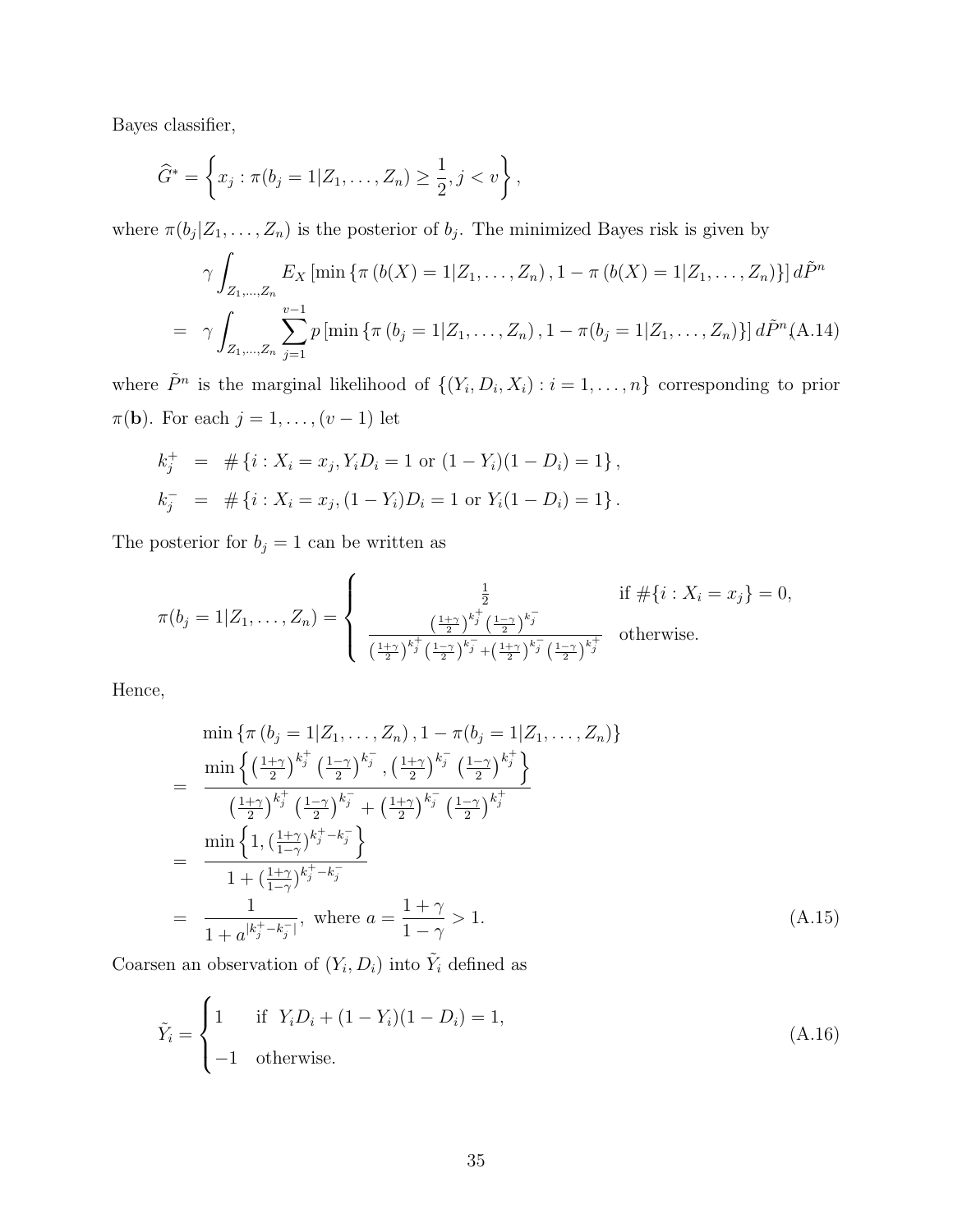Since  $k_j^+ - k_j^- = \sum_{i:X_i = x_j} \tilde{Y}_i$ , plugging (A.15) into (A.14) yields

$$
\gamma \sum_{j=1}^{v-1} p E_{\tilde{P}^n} \left[ \frac{1}{1 + a^{\left| \sum_{i:X_i = x_j} \tilde{Y}_i \right|}} \right] \ge \frac{\gamma}{2} \sum_{j=1}^{v-1} p E_{\tilde{P}^n} \left[ \frac{1}{a^{\left| \sum_{i:X_i = x_j} \tilde{Y}_i \right|}} \right] \ge \frac{\gamma}{2} p \sum_{i=1}^{v-1} a^{-E_{\tilde{P}^n} \left| \sum_{i:X_i = x_j} \tilde{Y}_i \right|},
$$

where  $E_{\tilde{P}^n}(\cdot)$  is the expectation with respect to the marginal likelihood of  $\{(Y_i, D_i, X_i), i =$  $1, \ldots, n$ . The second line follows by  $a > 1$ , and the third line follows by Jensen's inequality. Given our prior specification for **b**, the marginal distribution of  $Y_i$  is  $Pr(\tilde{Y}_i = 1) = Pr(\tilde{Y}_i = 1)$  $-1$ ) = 1/2. Hence,

$$
E_{\tilde{P}^n} \left| \sum_{i:X_i = x_j} \tilde{Y}_i \right| = \sum_{k=0}^n {n \choose k} p^k (1-p)^{n-k} E \left| 2B(k, \frac{1}{2}) - k \right|
$$

holds, where  $B(k, \frac{1}{2})$  is a random variable following the binomial distribution with parameters  $k$  and  $\frac{1}{2}$ . By noting

$$
E\left|B(k,\frac{1}{2}) - \frac{k}{2}\right| \le \sqrt{E\left(B(k,\frac{1}{2}) - \frac{k}{2}\right)^2} \quad (\because \text{Cauchy-Schwartz inequality})
$$
  
=  $\sqrt{\frac{k}{4}},$ 

we obtain

$$
E_{\tilde{P}^n} \left| \sum_{i:X_i=x_j} \tilde{Y}_i \right| \leq \sum_{k=0}^n {n \choose k} p^k (1-p)^{n-k} \sqrt{k}
$$
  
=  $E \sqrt{B(n,p)}$   
 $\leq \sqrt{np}. \quad (\because \text{ Jensen's inequality}).$ 

Hence, the Bayes risk (A.14) is bounded from below by

$$
\frac{\gamma}{2}p(v-1)a^{-\sqrt{np}}\n\geq \frac{\gamma}{2}p(v-1)e^{-(a-1)\sqrt{np}} \quad (\because 1+x \leq e^x \,\forall x)
$$
\n
$$
= \frac{p\gamma}{2}(v-1)e^{-\frac{2\gamma}{1-\gamma}\sqrt{np}},
$$
\n(A.17)

therefore

$$
\int_{\mathbf{b}} E_{P_{\mathbf{b}}^n} \left[ \mu^* - \mu_{\widehat{G}} \right] d\pi(\mathbf{b}) \ge \frac{p\gamma}{2} (v - 1) e^{-\frac{2\gamma}{1 - \gamma} \sqrt{np}}.
$$
\n(A.18)

This lower bound of the Bayes risk has the slowest convergence rate when  $\gamma$  is set to be proportional to  $n^{-1/2}$ . Specifically, let  $\gamma = \sqrt{\frac{v-1}{nt^*}}$ . Then for all  $n \ge 4(v-1)/t^*$ ,  $\gamma \le 1/2$  and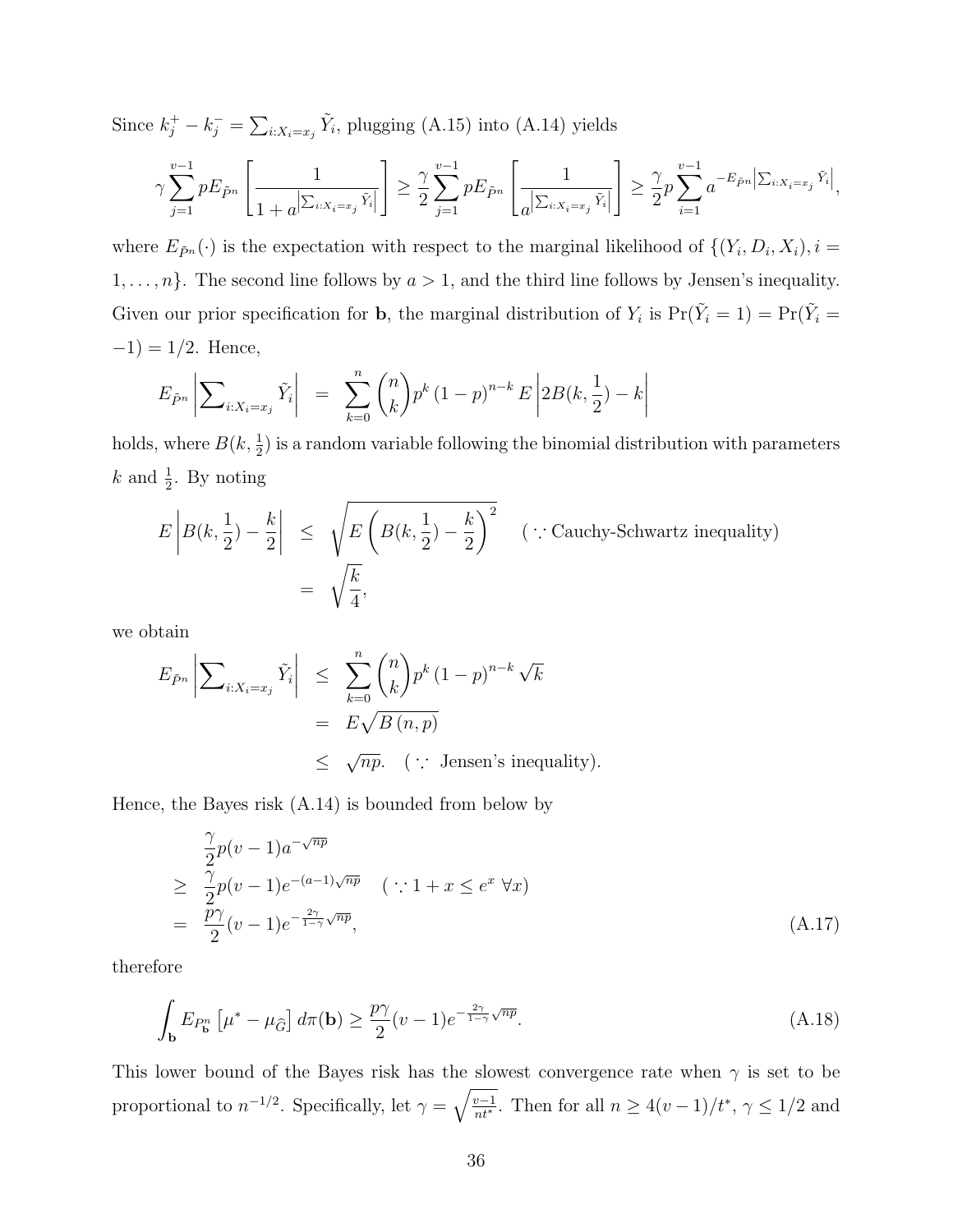since  $p = \frac{t^*}{v}$  $\frac{t^*}{v-1},$ 

$$
-\frac{2\gamma}{1-\gamma}\sqrt{np} = -\frac{2}{1-\gamma}\sqrt{\frac{v-1}{nt^*}}\sqrt{\frac{nt^*}{v-1}} = -\frac{2}{1-\gamma} \ge -4.
$$

Then

$$
\frac{p\gamma}{2}(v-1)e^{-\frac{2\gamma}{1-\gamma}\sqrt{np}} \ge \frac{p\gamma}{2}(v-1)e^{-4} = \frac{t^*}{2}\sqrt{\frac{v-1}{nt^*}}e^{-4} = \frac{e^{-4}}{2}\sqrt{t^*}\sqrt{\frac{v-1}{n}}
$$

Inserting this bound into  $(A.18)$  and multiplying by M provides a lower bound for  $(A.13)$ . This completes the proof.  $\Box$ 

*Proof of Theorem 4.1.* For any  $G \in \mathcal{G}$  , it holds

$$
W(F_G) - W(F_{\widehat{G}^e}) \leq W(\widehat{F}_G) - W(\widehat{F}_G^e) - W(\widehat{F}_{\widehat{G}^e}) + W(\widehat{F}_{\widehat{G}^e}^e)
$$
  
+ 
$$
W(F_G) - W(F_{\widehat{G}^e}) - W(\widehat{F}_G) + W(\widehat{F}_{\widehat{G}^e})
$$
  

$$
\leq 2 \sup_{G \in \mathcal{G}} |W(\widehat{F}_G) - W(\widehat{F}_G^e)| + 2 \sup_{G \in \mathcal{G}} \left| W(\widehat{F}_G) - W(F_G) \right|,
$$
 (A.19)

where the first inequality uses  $W(\hat{F}_{\hat{G}^e}^e) - W(\hat{F}_{G}^e) \ge 0$ . By convexity and monotonicity of  $\Lambda(\cdot)$ , we have

$$
|W(\widehat{F}_G) - W(\widehat{F}_G^e)| \le |\Lambda'(0)| \int_0^M |\widehat{F}_G(y) - \widehat{F}_G^e(y)| dy. \tag{A.20}
$$

For every  $y, |\hat{F}_G(y) - \hat{F}_G^e(y)|$  can be bounded by

$$
|\widehat{F}_G(y) - \widehat{F}_G^e(y)| \leq \frac{1}{n} \sum_{i=1}^n \left| \frac{1}{e(X_i)} - \frac{1}{\widehat{e}(X_i)} \right| D_i 1\{Y_i \leq y\} 1\{X_i \in G\} + \frac{1}{n} \sum_{i=1}^n \left| \frac{1}{1 - e(X_i)} - \frac{1}{1 - \widehat{e}(X_i)} \right| (1 - D_i) 1\{Y_i \leq y\} 1\{X_i \notin G\} = \frac{1}{n} \sum_{i=1}^n \left| \frac{1}{e(X_i)} - \frac{1}{\widehat{e}(X_i)} \right| D_i + \frac{1}{n} \sum_{i=1}^n \left| \frac{1}{1 - e(X_i)} - \frac{1}{1 - \widehat{e}(X_i)} \right| (1 - D_i)
$$
(A.21)

Combining (A.20) and (A.21) gives

$$
E_{P^n}\left[\sup_{G\in\mathcal{G}}|W(\widehat{F}_G) - W(\widehat{F}_G^e)|\right] \le E_{P^n}\left[\frac{1}{n}\sum_{i=1}^n \left|1 - \frac{e(X_i)}{\widehat{e}(X_i)}\right|\right] + E_{P^n}\left[\frac{1}{n}\sum_{i=1}^n \left|1 - \frac{1 - e(X_i)}{1 - \widehat{e}(X_i)}\right|\right].\tag{A.22}
$$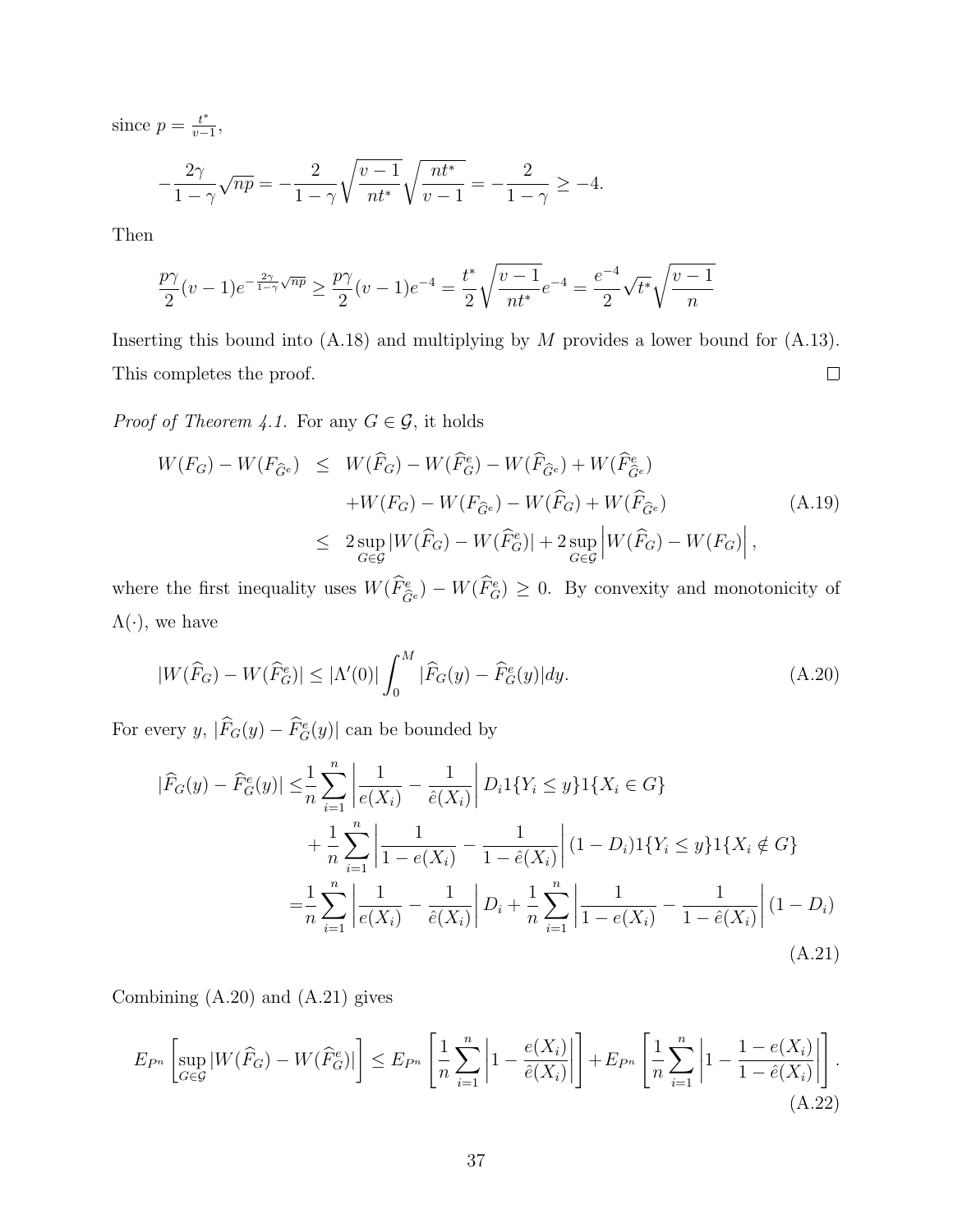Hence, from  $(A.19)$  and  $(A.22)$ , we obtain

$$
\sup_{P \in \mathcal{P}_e \cap \mathcal{P}} E_{P^n} \left[ W_g^* - W(F_{\widehat{G}^e}) \right]
$$
\n
$$
\leq 2 \sup_{P \in \mathcal{P}_e} E_{P^n} \left[ \frac{1}{n} \sum_{i=1}^n \left| 1 - \frac{e(X_i)}{\widehat{e}(X_i)} \right| \right] + \sup_{P \in \mathcal{P}_e} E_{P^n} \left[ \frac{1}{n} \sum_{i=1}^n \left| 1 - \frac{1 - e(X_i)}{1 - \widehat{e}(X_i)} \right| \right]
$$
\n
$$
+ 2 \sup_{P \in \mathcal{P}} E_{P^n} \left[ \sup_{G \in \mathcal{G}} \left| W(\widehat{F}_G) - W(F_G) \right| \right]
$$

Assumption 4.1 and  $\sup_{P \in \mathcal{P}} E_{P^n} \left[ \sup_{G \in \mathcal{G}} \left| W(\widehat{F}_G) - W(F_G) \right| \right]$  $\Big] = O(\sqrt{\frac{v}{n}})$  shown in the proof of Theorem 3.1 lead to the conclusion.  $\Box$ 

# B Equality-minded EWM with Nonparametrically Estimated Propensity Score

In this appendix, we consider the equality-minded EWM approach with unknown propensity score estimated nonparametrically by local polynomial regressions. We provide regularity conditions under which the nonparametric estimator of the propensity score satisfies Assumption 4.1 with certain  $\phi_n$ .

We consider the leave-one-out local polynomial estimator for  $e(\cdot)$ , i.e.,  $\hat{e}(X_i)$  is constructed by fitting the local polynomials excluding the *i*-th observation. For any multi-index  $s =$  $(s_1, \ldots, s_{d_x}) \in \mathbb{N}^{d_x}$  and any  $(x_1, \ldots, x_{d_x}) \in \mathbb{R}^{d_x}$ , we define  $|s| \equiv \sum_{i=1}^{d_x} s_i$ ,  $s! \equiv s_1! \cdots s_{d_x}!$ ,  $x^s \equiv x_1^{s_1} \cdots x_{d_x}^{s_{d_x}}$  $\mathcal{L}_{d_x}^{s_{d_x}}$ , and  $||x|| \equiv (x_1^2 + \cdots + x_{d_x}^2)$ . Let  $K(\cdot) : \mathbb{R}^{d_x} \to \mathbb{R}$  be a kernel function and  $h > 0$  be a bandwidth, whose dependence on the sample size is implicit in the notation. At each  $X_i$ ,  $i = 1, \ldots, n$ , we define the leave-one-out local polynomial coefficient estimators with degree  $l \geq 0$  as

$$
\hat{\theta}(X_i) = \arg\min_{\theta} \sum_{j \neq i} \left[ D_j - \theta^T U \left( \frac{X_j - X_i}{h} \right) \right]^2 K \left( \frac{X_j - X_i}{h} \right),
$$

where  $U\left(\frac{X_j-X_i}{h}\right)$  $\left(\frac{-X_i}{h}\right)$  is the vector with elements indexed by the multi-index s, i.e.,  $U\left(\frac{X_j-X_i}{h}\right)$  $\left(\frac{-X_i}{h}\right) \equiv$  $\left(\left(\frac{X_j-X_i}{h}\right)^s\right)$ With a slight abuse of notation, we define  $U(0) = (1, 0, \ldots, 0)^T$ . Let  $\lambda_n(X_i)$ be the smallest eigenvalue of  $B(X_i) \equiv (nh^{d_x})^{-1} \sum_{j \neq i} U\left(\frac{X_j - X_i}{h}\right)$  $\frac{-X_i}{h}\right) U^T\left(\frac{X_j-X_i}{h}\right)$  $\frac{-X_i}{h}\right) K\left(\frac{X_i-X_j}{h}\right)$  $\frac{-X_j}{h}\bigg).$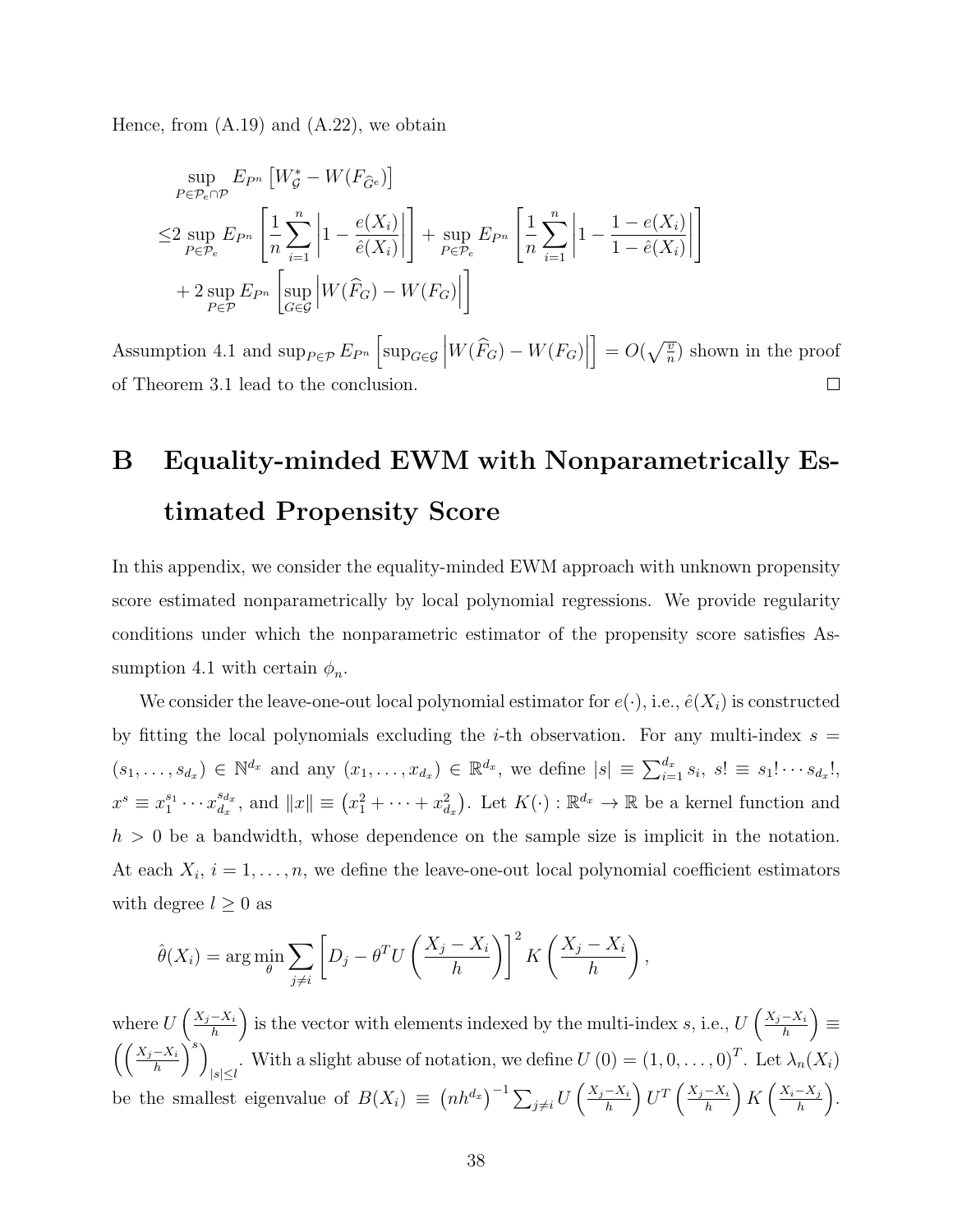Accordingly, we construct leave-one-out local polynomial fit for  $e(X_i)$  by

$$
\tilde{e}(X_i) = U^T(0)\hat{\theta}(X_i) \cdot 1\left\{\lambda_n(X_i) \ge t_n\right\} \tag{B.1}
$$

where  $t_n$  is a positive sequence that slowly converges to zero, such as  $t_n \propto (\log n)^{-1}$ . This trimming constant regularizes the regressor matrix of the local polynomial regression and simplifies the proof of the uniform consistency of the local polynomial estimator.

To characterize  $\mathcal{P}_e$  in Assumption 4.1, we impose the following restrictions, which are identical to Assumption 2.4 in Kitagawa and Tetenov (2015).

Assumption B.1. *(Smooth-e) Smoothness of the propensity score:* The propensity score  $e(\cdot)$  belongs to a Hölder class of functions with degree  $\beta_e \ge 1$  and constant  $L_e < \infty$ .<sup>7</sup>

(PX) Support and Density Restrictions on  $P_X$ : Let  $\mathcal{X} \subset \mathbb{R}^{d_x}$  be the support of  $P_X$ . Let Leb( $\cdot$ ) be the Lebesgue measure on  $\mathbb{R}^{d_x}$ . There exist constants  $\underline{c}$  and  $r_0$  such that

$$
Leb\left(\mathcal{X}\cap B(x,r)\right) \geq \underline{c}Leb(B(x,r)) \quad \forall 0 < r \leq r_0, \forall x \in \mathcal{X},\tag{B.2}
$$

and  $P_X$  has the density function  $\frac{dP_X}{dx}(\cdot)$  with respect to the Lebesgue measure of  $\mathbb{R}^{d_x}$  that is bounded from above and bounded away from zero,  $0 < \underline{p}_X \leq \frac{dP_X}{dx}(x) \leq \bar{p}_X < \infty$  for all  $x \in \mathcal{X}$ .

(Ker) Bounded Kernel with Compact Support: The kernel function  $K(\cdot)$  have support  $[-1, 1]^{d_x}, \int_{\mathbb{R}^{d_x}} K(u) du = 1$ , and  $\sup_u K(u) \le K_{\text{max}} < \infty$ .

Assumption B.1 (PX) is borrowed from Audibert and Tsybakov (2007), and it provides regularity conditions on the marginal distribution of X. Inequality condition (B.2) constrains the shape of the support of X, and it essentially rules out the case where  $\mathcal X$  has "sharp" spikes, i.e.,  $\mathcal{X} \cap B(x,r)$  has an empty interior or  $Leb(\mathcal{X} \cap B(x,r))$  converges to zero as  $r \to 0$ faster than the rate of  $r^2$  for some x in the boundary of  $\mathcal{X}$ .

<sup>&</sup>lt;sup>7</sup>Let  $D^s$  denote the differential operator  $D^s \equiv \frac{\partial^{s_1+\cdots+s_d}}{\partial^{s_1+\cdots+s_d}}$  $\frac{\partial^{s_1+\cdots+s_dx}}{\partial x_1^{s_1}\cdots x_d^{s_dx}}$ . Let  $\beta \geq 1$  be an integer. For any  $x \in \mathbb{R}^{d_x}$ and any  $(\beta - 1)$  times continuously differentiable function  $f : \mathbb{R}^{d_x} \to \mathbb{R}$ , we denote the Taylor expansion polynomial of degree  $(\beta - 1)$  at point  $x$  by  $f_x(x') \equiv \sum_{|s| \leq \beta - 1} \frac{(x'-x)^s}{s!} D^s f(x)$ . Let  $L > 0$ . The Hölder class of functions in  $\mathbb{R}^{d_x}$  with degree  $\beta$  and constant  $0 < L < \infty$  is defined as the set of function  $f : \mathbb{R}^{d_x} \to \mathbb{R}$  that are  $(\beta - 1)$  times continuously differentiable and satisfy, for any x and  $x' \in \mathbb{R}^{d_x}$ , the inequality  $|f_x(x') - f(x)| \le$ L  $||x - x'||^{\beta}$ .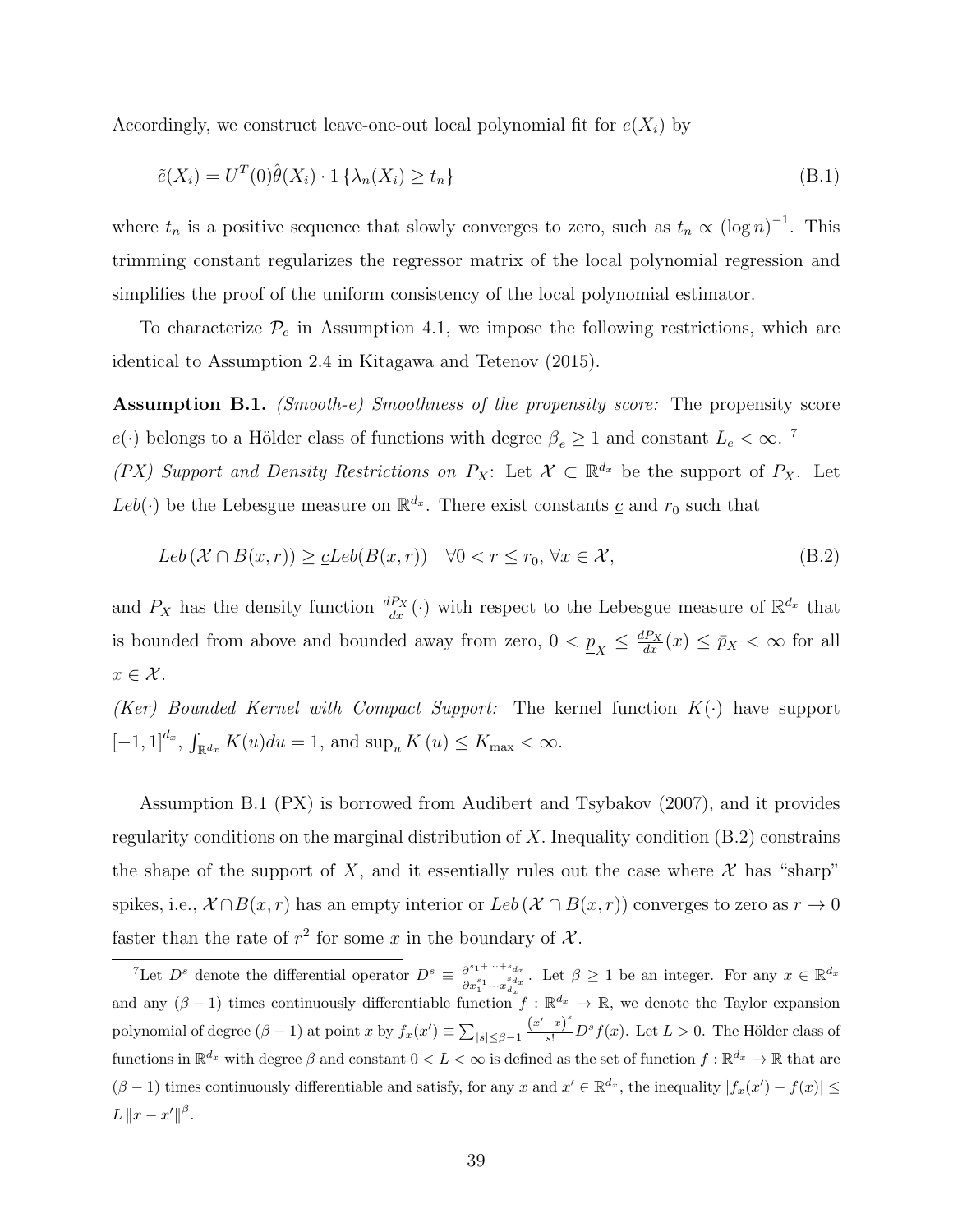The next lemma collects several properties of the local polynomial estimators that are useful to prove the bound shown in (4.5). These claims are borrowed from Theorem 3.2 in Audibert and Tsybakov (2007) and Lemma B.4 in Kitagawa and Tetenov (2015).

**Lemma B.1.** Let  $\mathcal{P}_e$  consist of the data generating processes satisfying Assumption B.1 (Smooth-e) and (PX). Let  $\tilde{e}(X_i)$  be the leave-one-out estimator for the propensity score defined in (B.1) whose kernel function satisfies B.1 (Ker).

(i) There exist positive constants  $c_1$ ,  $c_2$ , and  $c_3$  that depend only on  $\beta_e$ ,  $d_x$ ,  $L_e$ ,  $c$ ,  $r_0$ ,  $\underline{p}_X$ , and  $\bar{p}_X$ , such that, for any  $0 < h < r_0/\underline{c}$ , any  $c_1 h^{\beta} < \delta$ , and any  $n \geq 2$ ,

$$
P^{n-1}(|\tilde{e}(x) - e(x)| > \delta) \le c_2 \exp(-c_3 n h^{d_x} \delta^2),
$$

holds for almost all x with respect to  $P_X$ , where  $P^{n-1}(\cdot)$  is the distribution of  $\{(Y_i, D_i, X_i)_{i=1}^{n-1}\}$ . (ii)

$$
\sup_{P \in \mathcal{P}_e} \int_{\mathcal{X}} E_{P^{n-1}} \left[ \left| \tilde{e}(x) - e(x) \right| \right] dP_X(x) \le O(h^{\beta_e}) + O\left(\frac{1}{\sqrt{nh^{d_x}}}\right) \tag{B.3}
$$

holds. Hence, an optimal choice of bandwidth that leads to the fastest convergence rate of the uniform upper bound is  $h \propto n^{-\frac{1}{2\beta_e+d_x}}$  and the resulting uniform convergence rate is

$$
\sup_{P \in \mathcal{P}_e} \int_{\mathcal{X}} E_{P^{n-1}} \left[ \left| \tilde{e}(x) - e(x) \right| \right] dP_X(x) \leq O\left( n^{-\frac{1}{2+d_x/\beta_e}} \right).
$$

Making use of Lemma B.1, the next proposition shows a propensity score estimator constructed by suitably trimming  $\tilde{e}(X_i)$  satisfies Assumption 4.1.

**Proposition B.1.** Let  $\mathcal{P}_e$  consist of data generating processes that satisfy Assumption B.1 (Smooth-e) and (PX). Let  $\tilde{e}(X_i)$  be the leave-one-out local polynomial estimator with degree  $l = (\beta_e - 1)$  whose kernel satisfies Assumption B.1 (Ker). Let

$$
\hat{e}(X_i) \equiv \min\left\{1 - \epsilon_n, \max\{\epsilon_n, \tilde{e}(X_i)\}\right\} \in [\epsilon_n, 1 - \epsilon_n]
$$
\n(B.4)

with a sequence of trimming constants  $\epsilon_n$  satisfies  $\epsilon_n = O(n^{-a})$  for some  $a > 0$ . Then,  $\hat{e}(X_i)$ satisfies Assumption 4.1 with  $\phi_n = n^{\frac{1}{2+d_x/\beta_e}}$ .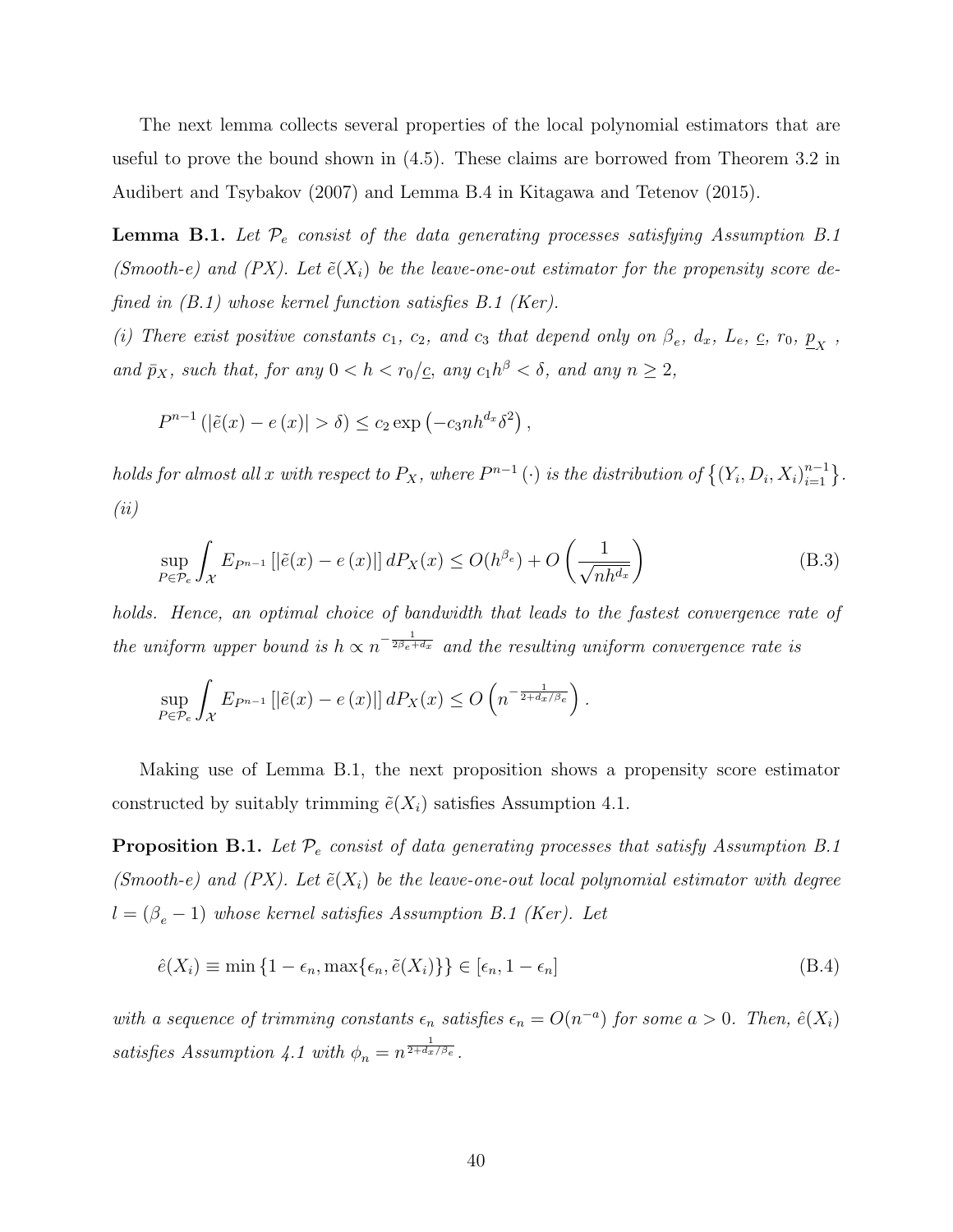*Proof of Proposition B.1.* Assume that *n* is large enough so that  $\varepsilon_n \leq \kappa/2$  holds. Since  $\hat{e}(X_i) = \tilde{e}(X_i)$  whenever  $\tilde{e}(X_i) \in \left[\frac{\kappa}{2}\right]$  $\frac{\kappa}{2}, 1-\frac{\kappa}{2}$  $\left[\frac{\kappa}{2}\right] \subset [\epsilon_n, 1 - \epsilon_n],$  the following bounds are valid

$$
\left|1 - \frac{e(X_i)}{\hat{e}(X_i)}\right| \le \begin{cases} \frac{2}{\kappa} \left|\tilde{e}(X_i) - e(X_i)\right| & \text{if } \tilde{e}(X_i) \in \left[\frac{\kappa}{2}, 1 - \frac{\kappa}{2}\right] \\ \epsilon_n^{-1} & \text{if } \tilde{e}(X_i) \notin \left[\frac{\kappa}{2}, 1 - \frac{\kappa}{2}\right]. \end{cases}
$$

Hence,

$$
E_{P^n}\left[\frac{1}{n}\sum_{i=1}^n \left|1 - \frac{e(X_i)}{\hat{e}(X_i)}\right|\right] = E_{P^n}\left[\left|1 - \frac{e(X_n)}{\hat{e}(X_n)}\right|\right]
$$
  

$$
\leq \frac{2}{\kappa} E_{P^n}|\tilde{e}(X_n) - e(X_n)| + \epsilon_n^{-1} P^n \left(\tilde{e}(X_n) \notin \left[\frac{\kappa}{2}, 1 - \frac{\kappa}{2}\right]\right)
$$
(B.5)

By Lemma B.1 (ii),

$$
\sup_{P \in \mathcal{P}_e} E_{P^n} |\tilde{e}(X_n) - e(X_n)| = \sup_{P \in \mathcal{P}_e} \int_{\mathcal{X}} E_{P^{n-1}} \left[ \left| 1 - \frac{e(x)}{\hat{e}(x)} \right| \right] dP_X(x) \le O\left(n^{-\frac{1}{2 + d_x/\beta_e}}\right)
$$

Furthermore, by Lemma B.1 (i),

$$
P^{n}\left(\tilde{e}\left(X_{n}\right) \notin \left[\frac{\kappa}{2}, 1-\frac{\kappa}{2}\right]\right) = \int_{\mathcal{X}} P^{n-1}\left(\tilde{e}\left(x\right) \notin \left[\frac{\kappa}{2}, 1-\frac{\kappa}{2}\right]\right) dP_{X}\left(x\right)
$$

$$
\leq \int_{\mathcal{X}} P^{n-1}\left(\left|\tilde{e}\left(x\right)-e(x)\right| \geq \frac{\kappa}{2}\right) dP_{X}\left(x\right)
$$

$$
\leq c_{2} \exp\left(-\frac{c_{3} \kappa^{2}}{4} n h^{d_{x}}\right)
$$

holds for all *n* satisfying  $c_1 h^{\beta} < \kappa/2$ , where the  $c_1, c_2$ , and  $c_3$  are the constants defined in Lemma B.1 (i). Since  $\varepsilon_n$  is assumed to converge at a polynomial rate,  $\epsilon_n^{-1}P^n(\hat{e}(X_n) \notin \left[\frac{\kappa}{2}\right]$  $\frac{\kappa}{2}, 1-\frac{\kappa}{2}$  $\frac{\kappa}{2} \Big]$ converges faster than  $O(n^{-\frac{1}{2+d_x/\beta_e}})$ . Thus, from (B.5), we conclude sup  $E_{P^n}\left[\frac{1}{n}\right]$  $\frac{1}{n} \sum_{i=1}^{n}$  $\begin{array}{c} \begin{array}{c} \begin{array}{c} \end{array}\\ \begin{array}{c} \end{array} \end{array} \end{array}$  $\vert \leq$  $1-\frac{e(X_i)}{\hat{e}(X_i)}$  $\hat{e}(X_i)$  $_{P \in \mathcal{P}_e}$  $O\left(n^{-\frac{1}{2+d_x/\beta_e}}\right)$ . The other bound of Assumption 4.1 can be shown similarly.  $\Box$ 

Combining Proposition B.1 with Theorem 4.1 proves equation (4.5) in the main text.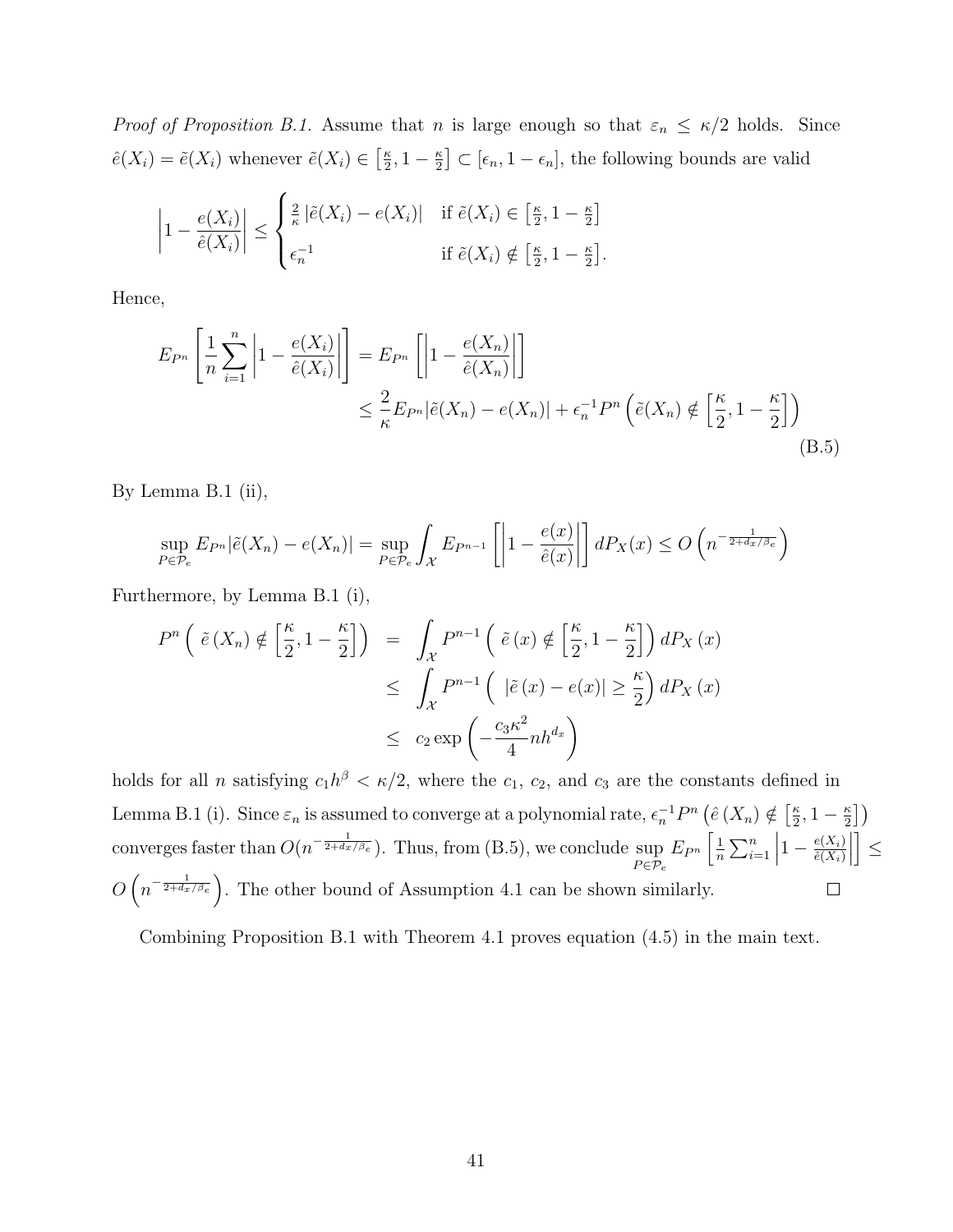# References

- AABERGE, R., T. HAVNES, AND M. MOGSTAD (2016): "A Partial Identification Approach to Welfare Rankings of Distributions," unpublished manuscript.
- Abadie, A., J. Angrist, and G. Imbens (2002): "Instrumental Variables Estimates of the Effect of Subsidized Training on the Quantiles of Trainee Earnings," Econometrica, 70, 91–117.
- ATKINSON, A. B. (1970): "On the measurement of inequality," *Journal of Economic Theory*, 2, 244 – 263.
- AUDIBERT, J.-Y. AND A. B. TSYBAKOV (2007): "Fast Learning Rates for Plug-in Classifiers," The Annals of Statistics, 35, 608–633.
- BHATTACHARYA, D. AND P. DUPAS (2012): "Inferring Welfare Maximizing Treatment Assignment under Budget Constraints," Journal of Econometrics, 167, 168 – 196.
- BITLER, M. P., J. B. GELBACH, AND H. W. HOYNES (2006): "What Mean Impacts Miss: Distributional Effects of Welfare Reform Experiments," American Economic Review, 96, 988–1012.
- BLACKORBY, C. AND D. DONALDSON (1978): "Measures of Relative Equality and Their Meaning in Terms of Social Welfare," Journal of Economic Theory, 18, 59–80.
- Bloom, H. S., L. L. Orr, S. H. Bell, G. Cave, F. Doolittle, W. Lin, and J. M. Bos (1997): "The Benefits and Costs of JTPA Title II-A Programs: Key Findings from the National Job Training Partnership Act Study," Journal of Human Resources, 32, 549–576.
- CHAMBERLAIN, G. (2011): "Bayesian Aspects of Treatment Choice," in The Oxford Handbook of Bayesian Econometrics, ed. by J. Geweke, G. Koop, and H. van Dijk, Oxford University Press, 11–39.
- Cowell, F. (1995): Measuring Inequality, Hemel Hempstead: Harvester Wheatsheaf, 2 ed.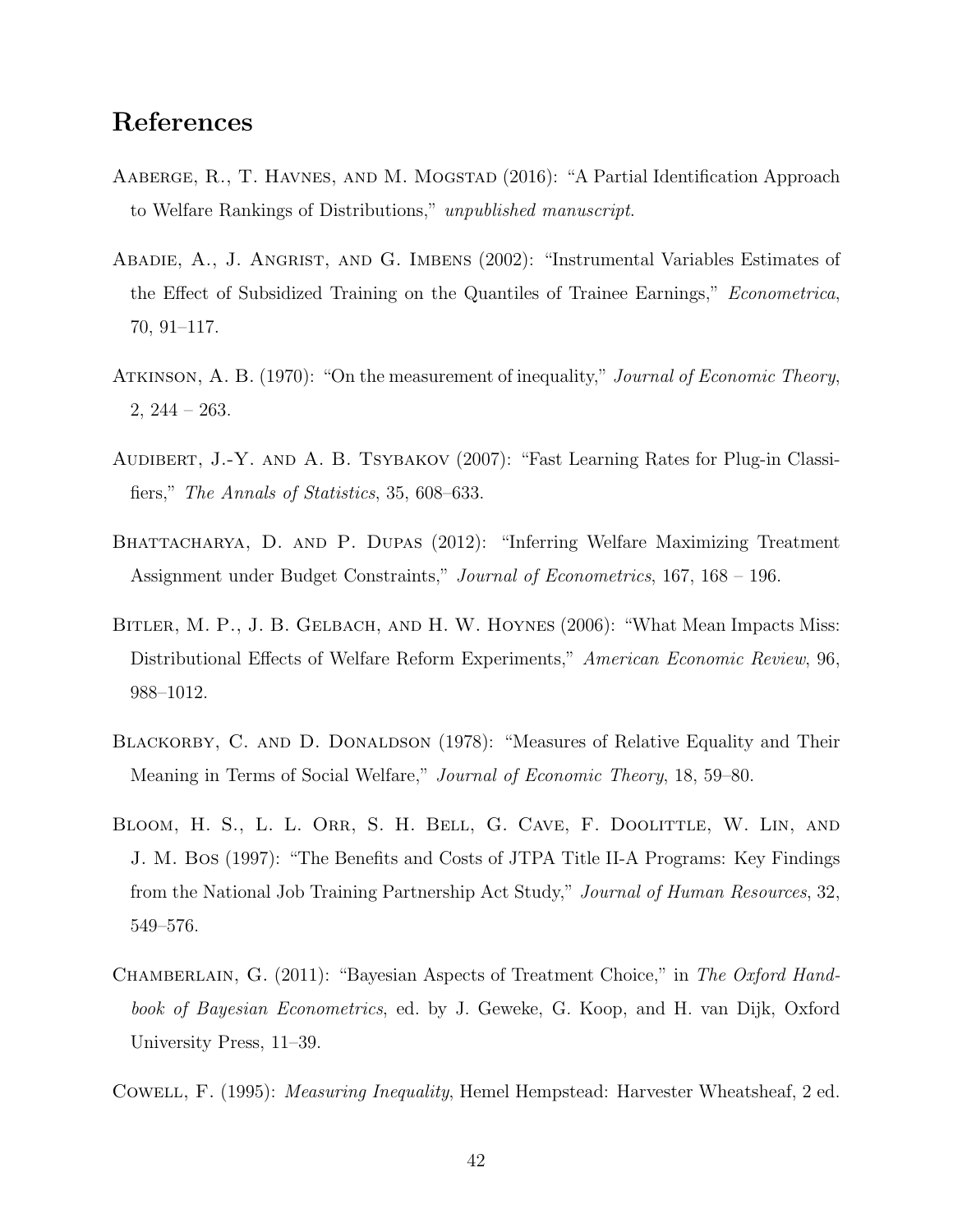- (2000): "Measurement of Inequality," in *Handbook of Income Distribution*, ed. by A. Atkinson and F. Bourguignon, Elsevier, vol. 1.

- DEHEJIA (2005): "Program Evaluation as a Decision Problem," Journal of Econometrics, 125, 141–173.
- DONALDSON, D. AND J. A. WEYMARK (1980): "A Single-Parameter Generalization of the Gini Indices of Inequality," *Journal of Economic Theory*, 22, 67–86.
- $(1983)$ : "Ethically Flexible Gini Indices for Income Distributions in the Continuum," Journal of Economic Theory, 29, 353–358.
- Fan, Y. and S. S. Park (2010): "Sharp Bounds on the Distribution of Treatment Effects and Their Statistical Inference," Econometric Theory, 26, 931–951.
- FIRPO, S. AND C. PINTO (2015): "Identification and Estimation of Distributional Impacts of Interventions Using Changes in Inequality Measures," Journal of Applied Econometrics, forthcoming.
- FIRPO, S. AND G. RIDDER (2008): "Bounds on functionals of the distribution of treatment effects," unpublished manuscript.
- HECKMAN, J. J., H. ICHIMURA, AND P. E. TODD (1997a): "Matching As An Econometric Evaluation Estimator: Evidence from Evaluating a Job Training Programme," The Review of Economic Studies, 64, 605–654.
- Heckman, J. J., J. Smith, and N. Clements (1997b): "Making The Most Out Of Programme Evaluations and Social Experiments: Accounting For Heterogeneity in Programme Impacts," The Review of Economic Studies, 64, 487–535.
- Hirano, K. and J. R. Porter (2009): "Asymptotics for Statistical Treatment Rules," Econometrica, 77, 1683–1701.
- Kasy, M. (2014): "Using Data to Inform Policy," unpublished manuscript.
- $(2016)$ : "Partial Identification, Distributional Preferences, and the Welfare Ranking of Policies," Review of Economics and Statistics, 98, 111–131.